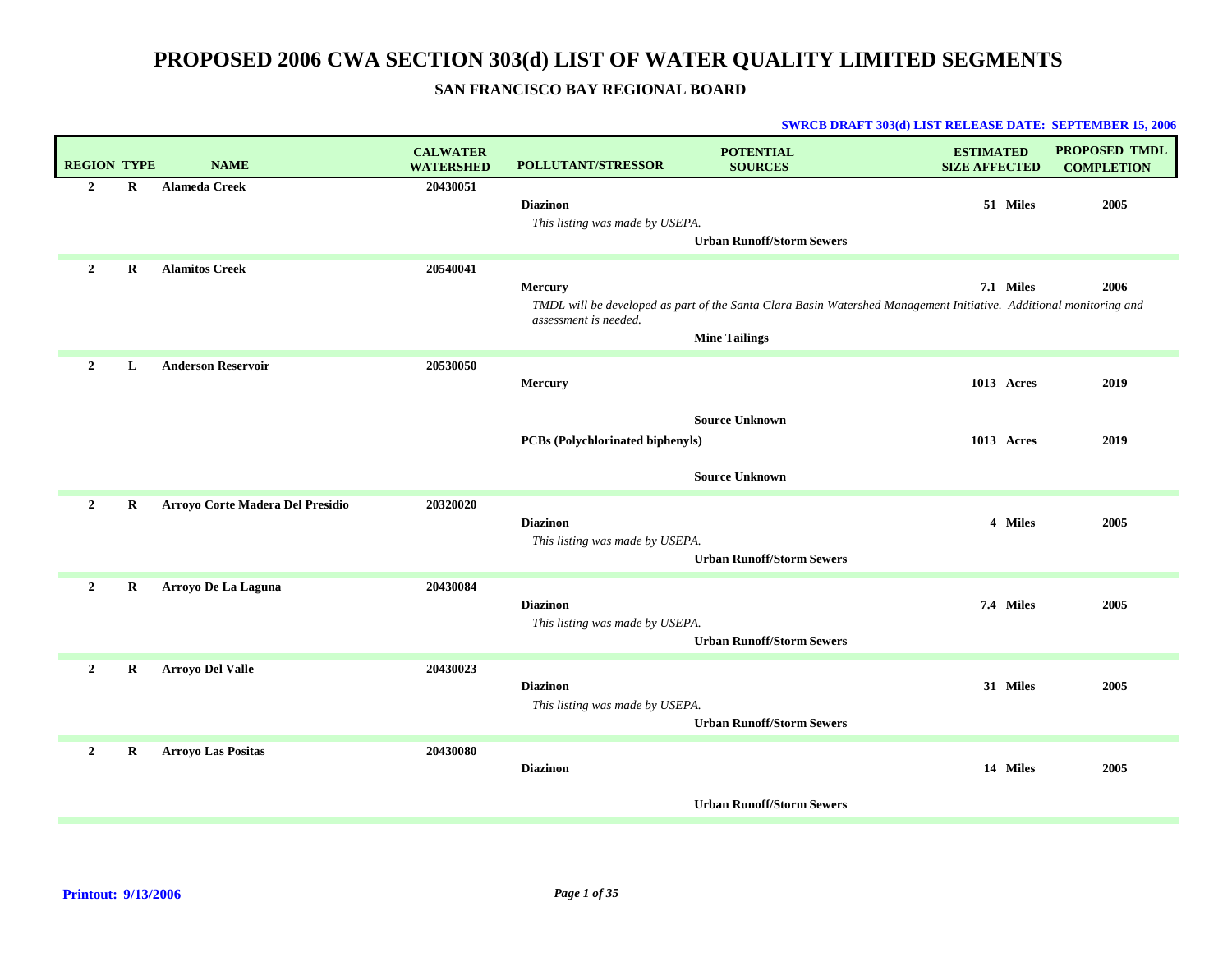## **SAN FRANCISCO BAY REGIONAL BOARD**

| <b>REGION TYPE</b> |          | <b>NAME</b>                | <b>CALWATER</b><br><b>WATERSHED</b> | POLLUTANT/STRESSOR                                                 | <b>POTENTIAL</b><br><b>SOURCES</b>                                                                                                                                  | <b>ESTIMATED</b><br><b>SIZE AFFECTED</b> |           | PROPOSED TMDL<br><b>COMPLETION</b> |
|--------------------|----------|----------------------------|-------------------------------------|--------------------------------------------------------------------|---------------------------------------------------------------------------------------------------------------------------------------------------------------------|------------------------------------------|-----------|------------------------------------|
| $\overline{2}$     | R        | Arroyo Mocho               | 20430080                            | <b>Diazinon</b>                                                    |                                                                                                                                                                     |                                          | 34 Miles  | 2005                               |
|                    |          |                            |                                     |                                                                    | <b>Urban Runoff/Storm Sewers</b>                                                                                                                                    |                                          |           |                                    |
| $\overline{2}$     | L        | <b>Bon Tempe Reservoir</b> | 20113020                            | <b>Mercury</b>                                                     |                                                                                                                                                                     |                                          | 120 Acres | 2019                               |
|                    |          |                            |                                     |                                                                    | <b>Source Unknown</b>                                                                                                                                               |                                          |           |                                    |
| $\overline{2}$     | R        | <b>Butano Creek</b>        | 20240031                            | <b>Sedimentation/Siltation</b><br>Impairment to steelhead habitat. | <b>Nonpoint Source</b>                                                                                                                                              |                                          | 3.6 Miles | 2019                               |
| $\overline{2}$     | $\bf{R}$ | <b>Calabazas Creek</b>     | 20640012                            | <b>Diazinon</b><br>This listing was made by USEPA.                 | <b>Urban Runoff/Storm Sewers</b>                                                                                                                                    |                                          | 4.7 Miles | 2005                               |
| 2                  | L        | <b>Calero Reservoir</b>    | 20540031                            | Mercury<br>assessment is needed.                                   | TMDL will be developed as part of the Santa Clara Basin Watershed Management Initiative. Additional monitoring and<br><b>Surface Mining</b><br><b>Mine Tailings</b> |                                          | 334 Acres | 2006                               |
| $\overline{2}$     | E        | <b>Carquinez Strait</b>    | 20710020                            | <b>Chlordane</b><br>This listing was made by USEPA.                | <b>Nonpoint Source</b>                                                                                                                                              | 5657 Acres                               |           | 2008                               |
|                    |          |                            |                                     | <b>DDT</b>                                                         |                                                                                                                                                                     | 5657 Acres                               |           | 2008                               |
|                    |          |                            |                                     | <b>Dieldrin</b><br>This listing was made by USEPA.                 | <b>Nonpoint Source</b><br><b>Nonpoint Source</b>                                                                                                                    | <b>5657 Acres</b>                        |           | 2008                               |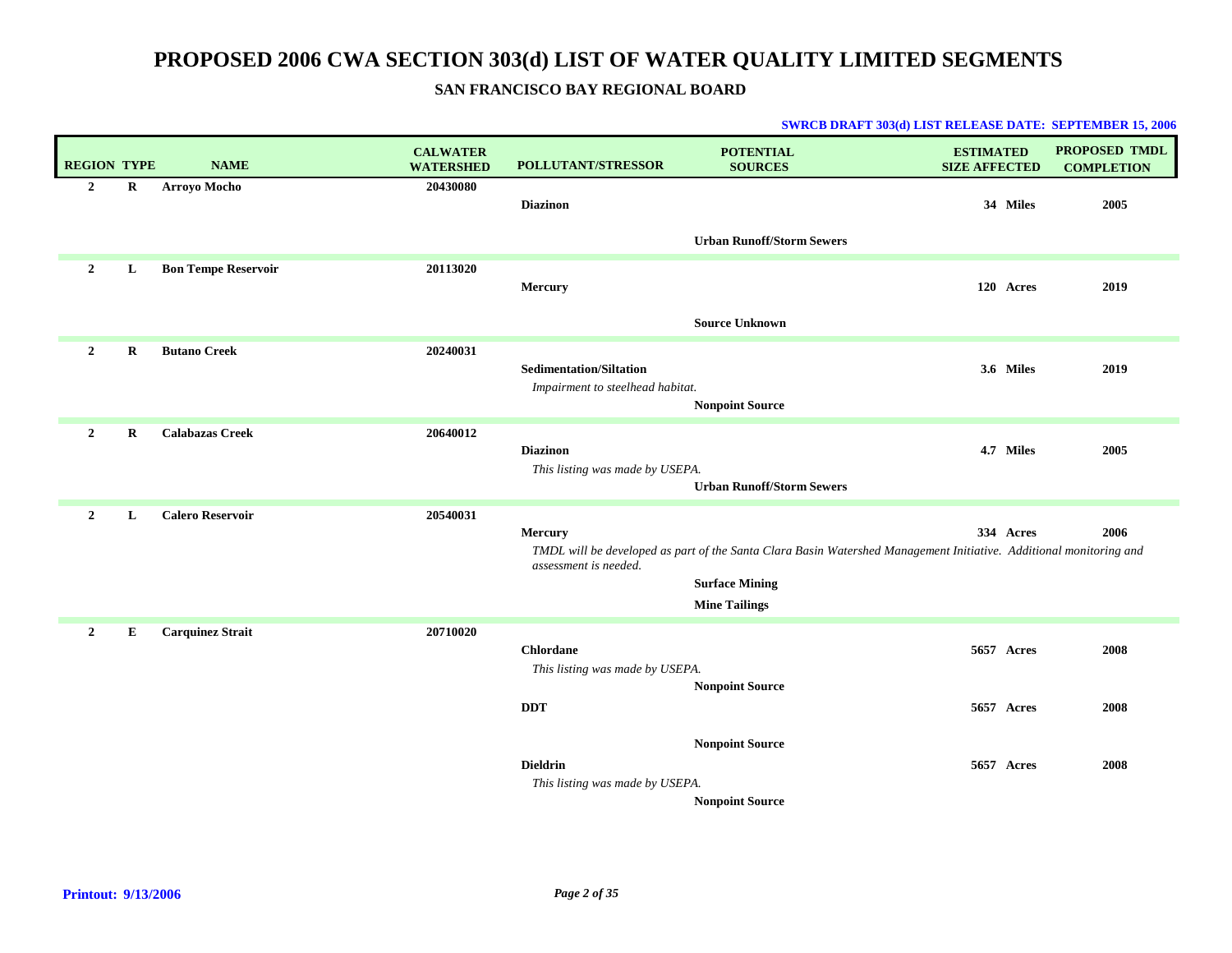### **SAN FRANCISCO BAY REGIONAL BOARD**

| <b>REGION TYPE</b> | <b>NAME</b> | <b>CALWATER</b><br><b>WATERSHED</b> | <b>POLLUTANT/STRESSOR</b>                        | <b>POTENTIAL</b><br><b>SOURCES</b>                                                                                                                                                                                                                                                                                                                                                                                                                                                 | <b>ESTIMATED</b><br><b>SIZE AFFECTED</b> | <b>PROPOSED TMDL</b><br><b>COMPLETION</b> |
|--------------------|-------------|-------------------------------------|--------------------------------------------------|------------------------------------------------------------------------------------------------------------------------------------------------------------------------------------------------------------------------------------------------------------------------------------------------------------------------------------------------------------------------------------------------------------------------------------------------------------------------------------|------------------------------------------|-------------------------------------------|
|                    |             |                                     | Dioxin Compounds (including 2,3,7,8-TCDD)        |                                                                                                                                                                                                                                                                                                                                                                                                                                                                                    | 5657 Acres                               | 2019                                      |
|                    |             |                                     |                                                  | The specific compounds are 2,3,7,8-TCDD, 1,2,3,7,8-PeCDD, 1,2,3,4,7,8-HxCDD, 1,2,3,6,7,8-HxCDD, 1,2,3,7,8,9-<br>$HxCDD$ , 1,2,3,4,6,7,8-HpCDD, and OCDD. This listing was made by USEPA.<br><b>Atmospheric Deposition</b>                                                                                                                                                                                                                                                          |                                          |                                           |
|                    |             |                                     | <b>Exotic Species</b>                            |                                                                                                                                                                                                                                                                                                                                                                                                                                                                                    | 5657 Acres                               | 2019                                      |
|                    |             |                                     |                                                  | Disrupt natural benthos; change pollutant availability in food chain; disrupt food availability to native species.                                                                                                                                                                                                                                                                                                                                                                 |                                          |                                           |
|                    |             |                                     |                                                  | <b>Ballast Water</b>                                                                                                                                                                                                                                                                                                                                                                                                                                                               |                                          |                                           |
|                    |             |                                     | <b>Furan Compounds</b>                           |                                                                                                                                                                                                                                                                                                                                                                                                                                                                                    | <b>5657 Acres</b>                        | 2019                                      |
|                    |             |                                     | was made by USEPA.                               | The specific compounds are 2,3,7,8-TCDF, 1,2,3,7,8-PeCDF, 2,3,4,7,8-PeCDF, 1,2,3,4,7,8-HxCDF, 1,2,3,6, 7,8,-<br>HxCDF, 1,2,3,7,8,9-HxCDF, 2,3,4,6,7,8-HxCDF, 1,2,3,4,6,7,8-HpCDF, 1,2,3,4,7,8,9-HpCDF, and OCDF. This listing                                                                                                                                                                                                                                                      |                                          |                                           |
|                    |             |                                     |                                                  | <b>Atmospheric Deposition</b>                                                                                                                                                                                                                                                                                                                                                                                                                                                      |                                          |                                           |
|                    |             |                                     | <b>Mercury</b>                                   |                                                                                                                                                                                                                                                                                                                                                                                                                                                                                    | 5657 Acres                               | 2006                                      |
|                    |             |                                     | moderate to low level inputs from point sources. | Current data indicate fish consumption and wildlife consumption impacted uses. Major source is historic: gold mining<br>sediments and local mercury mining; most significant ongoing source is erosion and drainage from abandoned mines;<br><b>Industrial Point Sources</b>                                                                                                                                                                                                       |                                          |                                           |
|                    |             |                                     |                                                  | <b>Municipal Point Sources</b>                                                                                                                                                                                                                                                                                                                                                                                                                                                     |                                          |                                           |
|                    |             |                                     |                                                  | <b>Resource Extraction</b>                                                                                                                                                                                                                                                                                                                                                                                                                                                         |                                          |                                           |
|                    |             |                                     |                                                  | <b>Atmospheric Deposition</b>                                                                                                                                                                                                                                                                                                                                                                                                                                                      |                                          |                                           |
|                    |             |                                     |                                                  | <b>Natural Sources</b>                                                                                                                                                                                                                                                                                                                                                                                                                                                             |                                          |                                           |
|                    |             |                                     |                                                  | <b>Nonpoint Source</b>                                                                                                                                                                                                                                                                                                                                                                                                                                                             |                                          |                                           |
|                    |             |                                     | <b>PCBs (Polychlorinated biphenyls)</b>          |                                                                                                                                                                                                                                                                                                                                                                                                                                                                                    | <b>5657 Acres</b>                        | 2006                                      |
|                    |             |                                     | concentration data.                              | This listing covers non dioxin-like PCBs. Interim health advisory for fish; uncertainty regarding water column                                                                                                                                                                                                                                                                                                                                                                     |                                          |                                           |
|                    |             |                                     |                                                  | <b>Unknown Nonpoint Source</b>                                                                                                                                                                                                                                                                                                                                                                                                                                                     |                                          |                                           |
|                    |             |                                     | PCBs (Polychlorinated biphenyls) (dioxin-like)   |                                                                                                                                                                                                                                                                                                                                                                                                                                                                                    | 5657 Acres                               | 2019                                      |
|                    |             |                                     |                                                  | The specific dioxin like compounds are $3,4,4,5$ -TCB (81), $3,3,3,3$ -TCB (77), $3,3,4,4,5$ -PeCB (126), $3,3,4,4,4,4$ -HxCB<br>$(169), 2,3,3,4,4$ -PeCB $(105), 2,3,4,4,5$ -PeCB $(114), 2,3,4,4,5$ -PeCB $(118), 2,3,4,4,5$ -PeCB $(123), 2,3,3,4,4,5$ -HxCB $(156),$<br>2,3,3,4,4,5-HxCB (157), 2,3,4,4,5,5,-HxCB (167), 2,3,3,4,4,5,5-HpCB (189). This listing was made by USEPA.<br><b>Unknown Nonpoint Source</b>                                                           |                                          |                                           |
|                    |             |                                     | Selenium                                         |                                                                                                                                                                                                                                                                                                                                                                                                                                                                                    | <b>5657 Acres</b>                        | 2019                                      |
|                    |             |                                     |                                                  | Affected use is one branch of the food chain; most sensitive indicator is hatchability in nesting diving birds, significant<br>contributions from oil refineries (control program in place) and agriculture (carried downstream by rivers); exotic<br>species may have made food chain more susceptible to accumulation of selenium; health consumption advisory in effect<br>for scaup and scoter (diving ducks); low TMDL priority because Individual Control Strategy in place. |                                          |                                           |
|                    |             |                                     |                                                  | <b>Industrial Point Sources</b>                                                                                                                                                                                                                                                                                                                                                                                                                                                    |                                          |                                           |
|                    |             |                                     |                                                  | Agriculture                                                                                                                                                                                                                                                                                                                                                                                                                                                                        |                                          |                                           |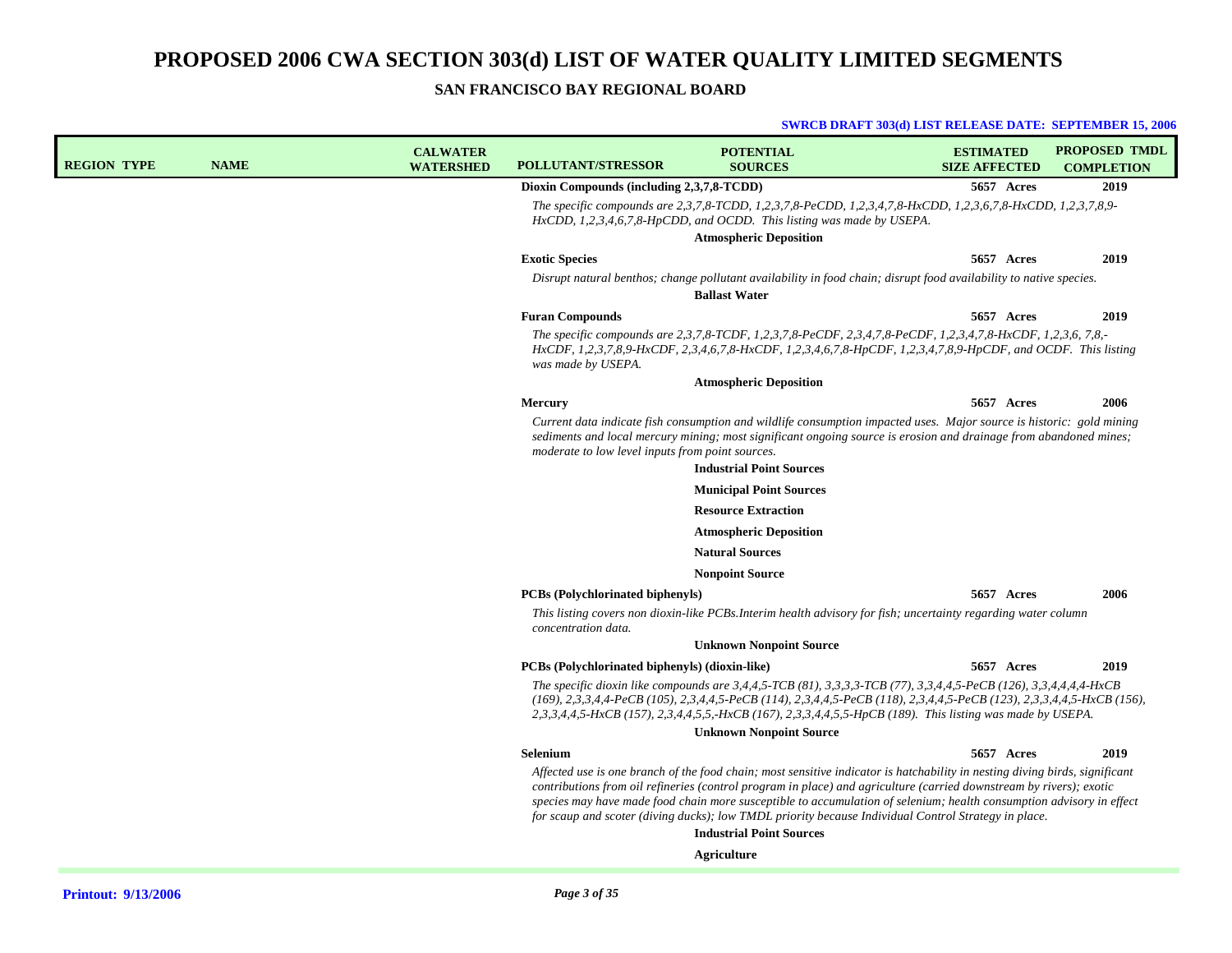| <b>REGION TYPE</b> |   | <b>NAME</b>                              | <b>CALWATER</b><br><b>WATERSHED</b> | <b>POLLUTANT/STRESSOR</b>                          | <b>POTENTIAL</b><br><b>SOURCES</b>                                                                                                                                                                                                  | <b>ESTIMATED</b><br><b>SIZE AFFECTED</b> |          | <b>PROPOSED TMDL</b><br><b>COMPLETION</b> |
|--------------------|---|------------------------------------------|-------------------------------------|----------------------------------------------------|-------------------------------------------------------------------------------------------------------------------------------------------------------------------------------------------------------------------------------------|------------------------------------------|----------|-------------------------------------------|
| $\overline{2}$     | Е | Castro Cove, Richmond (San Pablo Basin)  | 20660014                            |                                                    |                                                                                                                                                                                                                                     |                                          |          |                                           |
|                    |   |                                          |                                     | Dieldrin (sediment)                                |                                                                                                                                                                                                                                     |                                          | 71 Acres | 2008                                      |
|                    |   |                                          |                                     |                                                    | <b>Urban Runoff/Storm Sewers</b>                                                                                                                                                                                                    |                                          |          |                                           |
|                    |   |                                          |                                     |                                                    | <b>Point Source</b>                                                                                                                                                                                                                 |                                          |          |                                           |
|                    |   |                                          |                                     | Mercury (sediment)                                 |                                                                                                                                                                                                                                     |                                          | 71 Acres | 2006                                      |
|                    |   |                                          |                                     |                                                    | <b>Urban Runoff/Storm Sewers</b>                                                                                                                                                                                                    |                                          |          |                                           |
|                    |   |                                          |                                     |                                                    | <b>Point Source</b>                                                                                                                                                                                                                 |                                          |          |                                           |
|                    |   |                                          |                                     | PAHs (Polycyclic Aromatic Hydrocarbons) (sediment) |                                                                                                                                                                                                                                     |                                          | 71 Acres | 2019                                      |
|                    |   |                                          |                                     |                                                    | <b>Urban Runoff/Storm Sewers</b>                                                                                                                                                                                                    |                                          |          |                                           |
|                    |   |                                          |                                     |                                                    | <b>Point Source</b>                                                                                                                                                                                                                 |                                          |          |                                           |
|                    |   |                                          |                                     | Selenium (sediment)                                |                                                                                                                                                                                                                                     |                                          | 71 Acres | 2019                                      |
|                    |   |                                          |                                     |                                                    | <b>Urban Runoff/Storm Sewers</b>                                                                                                                                                                                                    |                                          |          |                                           |
|                    |   |                                          |                                     |                                                    | <b>Point Source</b>                                                                                                                                                                                                                 |                                          |          |                                           |
| $\mathbf{2}$       | В | Central Basin, San Francisco (part of SF | 20440010                            |                                                    |                                                                                                                                                                                                                                     |                                          |          |                                           |
|                    |   | Bay, Central)                            |                                     | <b>Chlordane</b>                                   |                                                                                                                                                                                                                                     |                                          | 40 Acres | 2008                                      |
|                    |   |                                          |                                     | This listing was made by USEPA.                    |                                                                                                                                                                                                                                     |                                          |          |                                           |
|                    |   |                                          |                                     |                                                    | <b>Nonpoint Source</b>                                                                                                                                                                                                              |                                          |          |                                           |
|                    |   |                                          |                                     | <b>DDT</b>                                         |                                                                                                                                                                                                                                     |                                          | 40 Acres | 2008                                      |
|                    |   |                                          |                                     | This listing was made by USEPA.                    |                                                                                                                                                                                                                                     |                                          |          |                                           |
|                    |   |                                          |                                     |                                                    | <b>Nonpoint Source</b>                                                                                                                                                                                                              |                                          |          |                                           |
|                    |   |                                          |                                     | <b>Dieldrin</b>                                    |                                                                                                                                                                                                                                     |                                          | 40 Acres | 2019                                      |
|                    |   |                                          |                                     | This listing was made by USEPA.                    |                                                                                                                                                                                                                                     |                                          |          |                                           |
|                    |   |                                          |                                     |                                                    | <b>Nonpoint Source</b>                                                                                                                                                                                                              |                                          |          |                                           |
|                    |   |                                          |                                     | Dioxin Compounds (including 2,3,7,8-TCDD)          |                                                                                                                                                                                                                                     |                                          | 40 Acres | 2019                                      |
|                    |   |                                          |                                     |                                                    | The specific compounds are 2,3,7,8-TCDD, 1,2,3,7,8-PeCDD, 1,2,3,4,7,8-HxCDD, 1,2,3,6,7,8-HxCDD, 1,2,3,7,8,9-<br>HxCDD, 1,2,3,4,6,7,8-HpCDD, and OCDD. This listing was made by USEPA.                                               |                                          |          |                                           |
|                    |   |                                          |                                     |                                                    | <b>Atmospheric Deposition</b>                                                                                                                                                                                                       |                                          |          |                                           |
|                    |   |                                          |                                     | <b>Exotic Species</b>                              |                                                                                                                                                                                                                                     |                                          | 40 Acres | 2019                                      |
|                    |   |                                          |                                     |                                                    | Disrupt natural benthos; change pollutant availability in food chain; disrupt food availability to native species.<br><b>Ballast Water</b>                                                                                          |                                          |          |                                           |
|                    |   |                                          |                                     | <b>Furan Compounds</b>                             |                                                                                                                                                                                                                                     |                                          | 40 Acres | 2019                                      |
|                    |   |                                          |                                     | by USEPA.                                          | The specific compounds are 2,3,7,8-TCDF, 1,2,3,7,8-PeCDF, 2,3,4,7,8-PeCDF, 1,2,3,4,7,8-HxCDF, 1,2,3,6,7,8-HxCDF,<br>1,2,3,7,8,9-HxCDF, 2,3,4,6,7,8-HxCDF, 1,2,3,4,6,7,8-HpCDF, 1,2,3,4,7,8,9-HpCDF, and OCDF. This listing was made |                                          |          |                                           |
|                    |   |                                          |                                     |                                                    | <b>Atmospheric Deposition</b>                                                                                                                                                                                                       |                                          |          |                                           |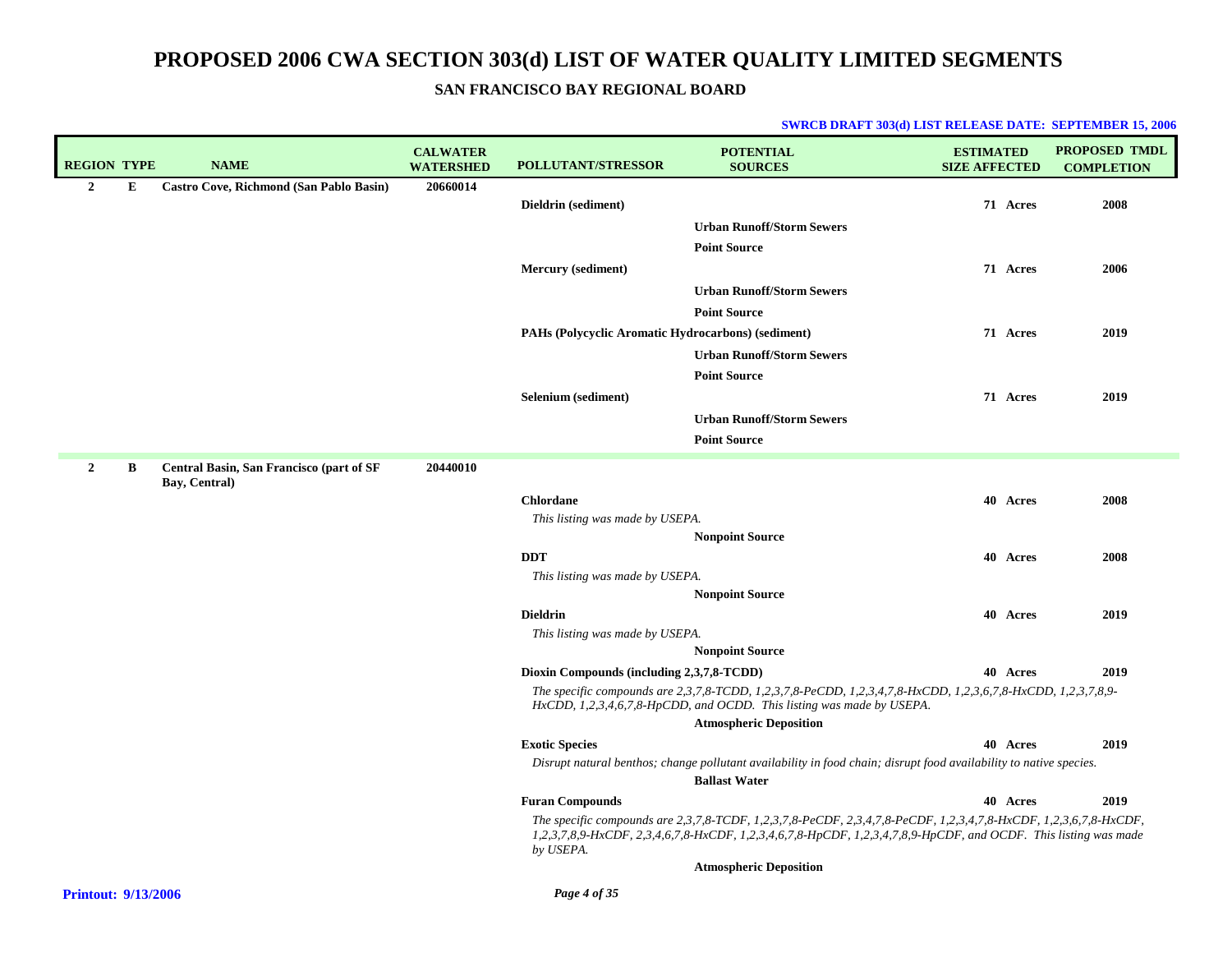| <b>REGION TYPE</b>         | <b>NAME</b> | <b>CALWATER</b><br><b>WATERSHED</b> | <b>POLLUTANT/STRESSOR</b>                          | <b>POTENTIAL</b><br><b>SOURCES</b>                                                                                                                                                                                                                                                                                                                                                                                                                                                 | <b>ESTIMATED</b><br><b>SIZE AFFECTED</b> |          | <b>PROPOSED TMDL</b><br><b>COMPLETION</b> |
|----------------------------|-------------|-------------------------------------|----------------------------------------------------|------------------------------------------------------------------------------------------------------------------------------------------------------------------------------------------------------------------------------------------------------------------------------------------------------------------------------------------------------------------------------------------------------------------------------------------------------------------------------------|------------------------------------------|----------|-------------------------------------------|
|                            |             |                                     | <b>Mercury</b>                                     |                                                                                                                                                                                                                                                                                                                                                                                                                                                                                    |                                          | 40 Acres | 2006                                      |
|                            |             |                                     | inputs from point sources.                         | Current data indicate fish consumption and wildlife consumption impacted uses: health consumption advisory in effect<br>for multiple fish species including striped bass and shark. Major source is historic: gold mining sediments and local<br>mercury mining; most significant ongoing source is erosion and drainage from abandoned mines; moderate to low level                                                                                                               |                                          |          |                                           |
|                            |             |                                     |                                                    | <b>Industrial Point Sources</b>                                                                                                                                                                                                                                                                                                                                                                                                                                                    |                                          |          |                                           |
|                            |             |                                     |                                                    | <b>Minor Industrial Point Source</b>                                                                                                                                                                                                                                                                                                                                                                                                                                               |                                          |          |                                           |
|                            |             |                                     |                                                    | <b>Municipal Point Sources</b>                                                                                                                                                                                                                                                                                                                                                                                                                                                     |                                          |          |                                           |
|                            |             |                                     |                                                    | <b>Resource Extraction</b>                                                                                                                                                                                                                                                                                                                                                                                                                                                         |                                          |          |                                           |
|                            |             |                                     |                                                    | <b>Atmospheric Deposition</b>                                                                                                                                                                                                                                                                                                                                                                                                                                                      |                                          |          |                                           |
|                            |             |                                     |                                                    | <b>Natural Sources</b>                                                                                                                                                                                                                                                                                                                                                                                                                                                             |                                          |          |                                           |
|                            |             |                                     |                                                    | <b>Nonpoint Source</b>                                                                                                                                                                                                                                                                                                                                                                                                                                                             |                                          |          |                                           |
|                            |             |                                     | Mercury (sediment)                                 |                                                                                                                                                                                                                                                                                                                                                                                                                                                                                    |                                          | 40 Acres | 2006                                      |
|                            |             |                                     |                                                    | <b>Urban Runoff/Storm Sewers</b>                                                                                                                                                                                                                                                                                                                                                                                                                                                   |                                          |          |                                           |
|                            |             |                                     |                                                    | <b>Point Source</b>                                                                                                                                                                                                                                                                                                                                                                                                                                                                |                                          |          |                                           |
|                            |             |                                     | PAHs (Polycyclic Aromatic Hydrocarbons) (sediment) |                                                                                                                                                                                                                                                                                                                                                                                                                                                                                    |                                          | 40 Acres | 2019                                      |
|                            |             |                                     |                                                    | <b>Urban Runoff/Storm Sewers</b>                                                                                                                                                                                                                                                                                                                                                                                                                                                   |                                          |          |                                           |
|                            |             |                                     |                                                    | <b>Point Source</b>                                                                                                                                                                                                                                                                                                                                                                                                                                                                |                                          |          |                                           |
|                            |             |                                     | <b>PCBs</b> (Polychlorinated biphenyls)            |                                                                                                                                                                                                                                                                                                                                                                                                                                                                                    |                                          | 40 Acres | 2006                                      |
|                            |             |                                     | concentration data.                                | This listing covers non dioxin-like PCBs. Interim health advisory for fish; uncertainty regarding water column                                                                                                                                                                                                                                                                                                                                                                     |                                          |          |                                           |
|                            |             |                                     |                                                    | <b>Unknown Nonpoint Source</b>                                                                                                                                                                                                                                                                                                                                                                                                                                                     |                                          |          |                                           |
|                            |             |                                     | PCBs (Polychlorinated biphenyls) (dioxin-like)     |                                                                                                                                                                                                                                                                                                                                                                                                                                                                                    |                                          | 40 Acres | 2019                                      |
|                            |             |                                     |                                                    | The specific dioxin like compounds are 3,4,4,5-TCB (81), 3,3,3,3-TCB (77), 3,3,4,4,5-PeCB (126), 3,3,4,4,4,4-HxCB<br>$(169), 2,3,3,4,4$ -PeCB (105), 2,3,4,4,5-PeCB (114), 2,3,4,4,5-PeCB (118), 2,3,4,4,5-PeCB (123), 2,3,3,4,4,5-HxCB (156),<br>2,3,3,4,4,5-HxCB (157), 2,3,4,4,5,5,-HxCB (167), 2,3,3,4,4,5,5-HpCB (189). This listing was made by USEPA.                                                                                                                       |                                          |          |                                           |
|                            |             |                                     |                                                    | <b>Unknown Nonpoint Source</b>                                                                                                                                                                                                                                                                                                                                                                                                                                                     |                                          |          |                                           |
|                            |             |                                     | Selenium                                           |                                                                                                                                                                                                                                                                                                                                                                                                                                                                                    |                                          | 40 Acres | 2019                                      |
|                            |             |                                     |                                                    | Affected use is one branch of the food chain; most sensitive indicator is hatchability in nesting diving birds, significant<br>contributions from oil refineries (control program in place) and agriculture (carried downstream by rivers); exotic<br>species may have made food chain more susceptible to accumulation of selenium; health consumption advisory in effect<br>for scaup and scoter (diving ducks); low TMDL priority because Individual Control Strategy in place. |                                          |          |                                           |
|                            |             |                                     |                                                    | <b>Industrial Point Sources</b>                                                                                                                                                                                                                                                                                                                                                                                                                                                    |                                          |          |                                           |
|                            |             |                                     |                                                    | Agriculture                                                                                                                                                                                                                                                                                                                                                                                                                                                                        |                                          |          |                                           |
|                            |             |                                     |                                                    | <b>Natural Sources</b>                                                                                                                                                                                                                                                                                                                                                                                                                                                             |                                          |          |                                           |
|                            |             |                                     |                                                    | <b>Exotic Species</b>                                                                                                                                                                                                                                                                                                                                                                                                                                                              |                                          |          |                                           |
| <b>Printout: 9/13/2006</b> |             |                                     | Page 5 of 35                                       |                                                                                                                                                                                                                                                                                                                                                                                                                                                                                    |                                          |          |                                           |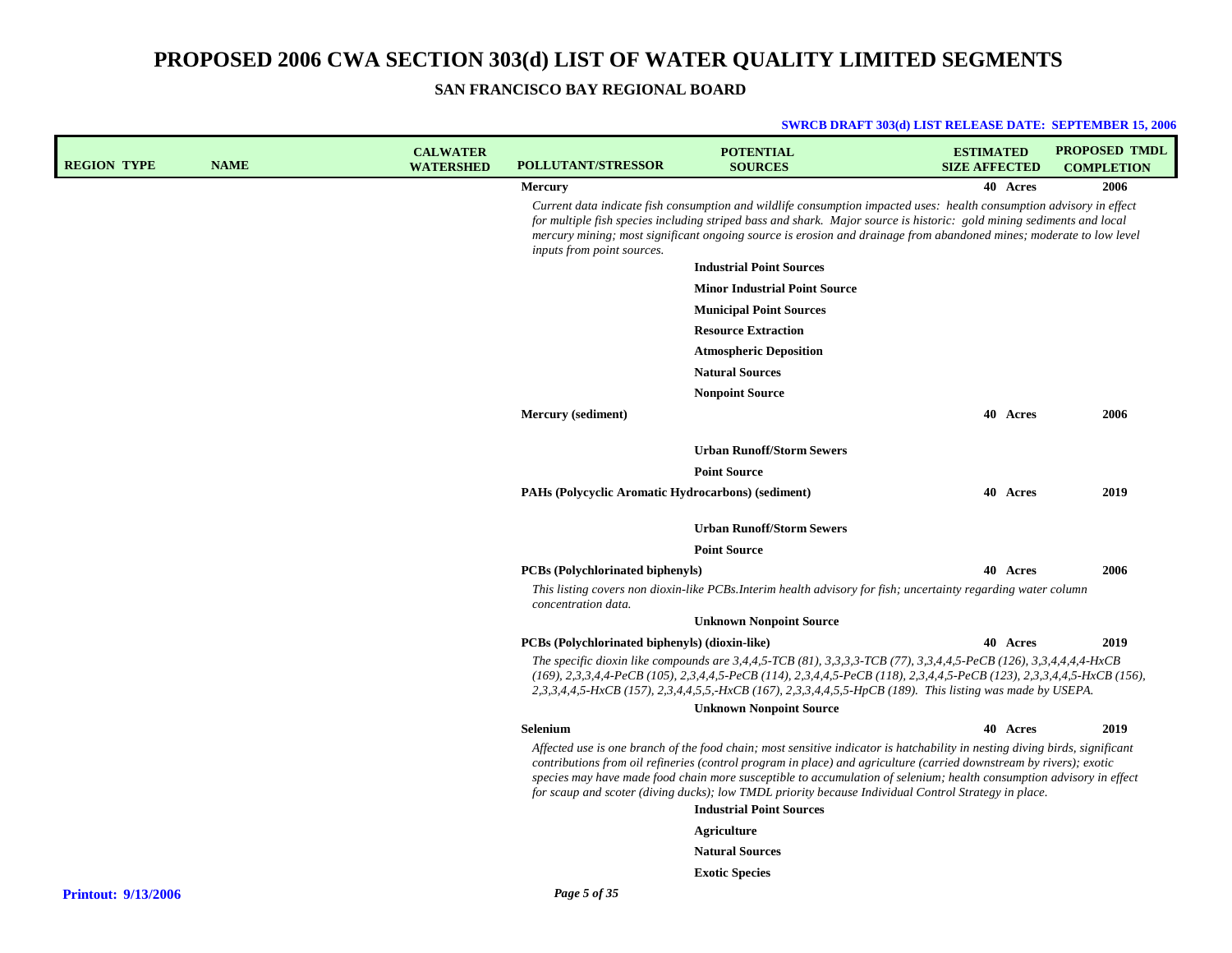## **SAN FRANCISCO BAY REGIONAL BOARD**

| <b>REGION TYPE</b> |             | <b>NAME</b>                        | <b>CALWATER</b><br><b>WATERSHED</b> | <b>POLLUTANT/STRESSOR</b>                          | <b>POTENTIAL</b><br><b>SOURCES</b>                                                                                                                                  | <b>ESTIMATED</b><br><b>SIZE AFFECTED</b> |           | PROPOSED TMDL<br><b>COMPLETION</b> |
|--------------------|-------------|------------------------------------|-------------------------------------|----------------------------------------------------|---------------------------------------------------------------------------------------------------------------------------------------------------------------------|------------------------------------------|-----------|------------------------------------|
| $\overline{2}$     | R           | <b>Corte Madera Creek</b>          | 20320011                            | <b>Diazinon</b><br>This listing was made by USEPA. | <b>Urban Runoff/Storm Sewers</b>                                                                                                                                    |                                          | 4.1 Miles | 2005                               |
| $\overline{2}$     | $\bf R$     | <b>Coyote Creek (Marin County)</b> | 20320020                            | <b>Diazinon</b><br>This listing was made by USEPA. | <b>Urban Runoff/Storm Sewers</b>                                                                                                                                    |                                          | 2.6 Miles | 2005                               |
| $\overline{2}$     | $\bf R$     | Coyote Creek (Santa Clara Co.)     | 20530021                            | <b>Diazinon</b><br>This listing was made by USEPA. | <b>Urban Runoff/Storm Sewers</b>                                                                                                                                    |                                          | 55 Miles  | 2005                               |
| $\overline{2}$     | L           | <b>Del Valle Reservoir</b>         | 20430024                            | Mercury<br>PCBs (Polychlorinated biphenyls)        | <b>Source Unknown</b><br><b>Source Unknown</b>                                                                                                                      | 1022 Acres<br>1022 Acres                 |           | 2019<br>2019                       |
| $\overline{2}$     | $\mathbf R$ | <b>Gallinas Creek</b>              | 20620013                            | <b>Diazinon</b><br>This listing was made by USEPA. | <b>Urban Runoff/Storm Sewers</b>                                                                                                                                    |                                          | 2.1 Miles | 2005                               |
| $\overline{2}$     | R           | <b>Guadalupe Creek</b>             | 20540050                            | Mercury<br>assessment is needed.                   | TMDL will be developed as part of the Santa Clara Basin Watershed Management Initiative. Additional monitoring and<br><b>Mine Tailings</b>                          |                                          | 8.1 Miles | 2006                               |
| $\overline{2}$     | L           | <b>Guadalupe Reservoir</b>         | 20540040                            | Mercury<br>assessment is needed.                   | TMDL will be developed as part of the Santa Clara Basin Watershed Management Initiative. Additional monitoring and<br><b>Surface Mining</b><br><b>Mine Tailings</b> |                                          | 63 Acres  | 2006                               |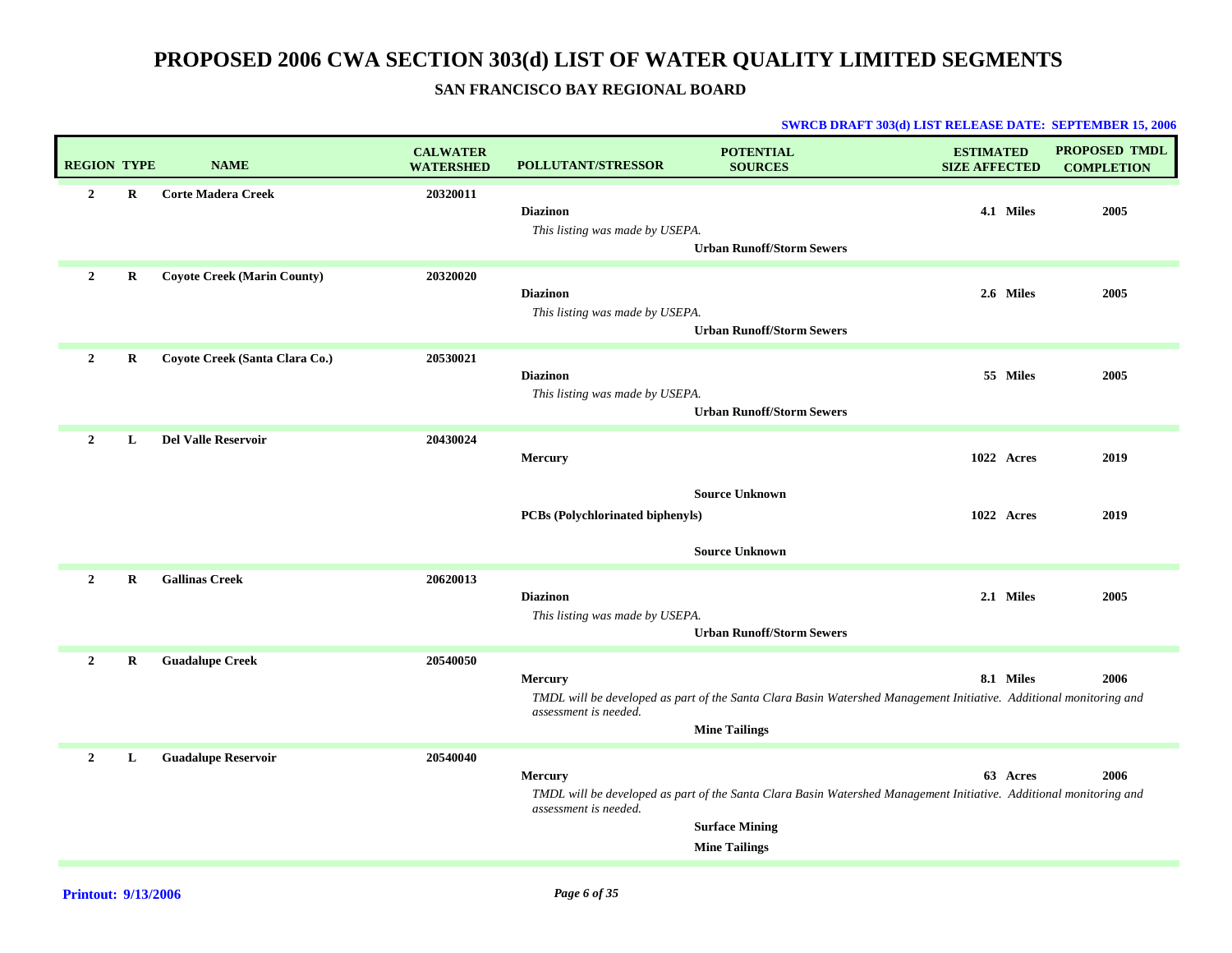### **SAN FRANCISCO BAY REGIONAL BOARD**

| <b>REGION TYPE</b> |         | <b>NAME</b>                | <b>CALWATER</b><br><b>WATERSHED</b> | POLLUTANT/STRESSOR                                 | <b>POTENTIAL</b><br><b>SOURCES</b>                                                                                 | <b>ESTIMATED</b><br><b>SIZE AFFECTED</b> | <b>PROPOSED TMDL</b><br><b>COMPLETION</b> |
|--------------------|---------|----------------------------|-------------------------------------|----------------------------------------------------|--------------------------------------------------------------------------------------------------------------------|------------------------------------------|-------------------------------------------|
| $\overline{2}$     | $\bf R$ | <b>Guadalupe River</b>     | 20540050                            |                                                    |                                                                                                                    |                                          |                                           |
|                    |         |                            |                                     | <b>Diazinon</b>                                    |                                                                                                                    | 18 Miles                                 | 2005                                      |
|                    |         |                            |                                     | This listing was made by USEPA.                    | <b>Urban Runoff/Storm Sewers</b>                                                                                   |                                          |                                           |
|                    |         |                            |                                     | Mercury                                            |                                                                                                                    | 18 Miles                                 | 2006                                      |
|                    |         |                            |                                     |                                                    | TMDL will be developed as part of the Santa Clara Basin Watershed Management Initiative. Additional monitoring and |                                          |                                           |
|                    |         |                            |                                     | assessment is needed.                              |                                                                                                                    |                                          |                                           |
|                    |         |                            |                                     |                                                    | <b>Mine Tailings</b>                                                                                               |                                          |                                           |
| $\overline{2}$     | Е       | <b>Islais Creek</b>        | 20440010                            |                                                    |                                                                                                                    |                                          |                                           |
|                    |         |                            |                                     | Ammonia                                            |                                                                                                                    | 46 Acres                                 | 2019                                      |
|                    |         |                            |                                     |                                                    | <b>Industrial Point Sources</b>                                                                                    |                                          |                                           |
|                    |         |                            |                                     |                                                    | <b>Combined Sewer Overflow</b>                                                                                     |                                          |                                           |
|                    |         |                            |                                     | <b>Chlordane</b> (sediment)                        |                                                                                                                    | 46 Acres                                 | 2008                                      |
|                    |         |                            |                                     |                                                    |                                                                                                                    |                                          |                                           |
|                    |         |                            |                                     |                                                    | <b>Industrial Point Sources</b>                                                                                    |                                          |                                           |
|                    |         |                            |                                     |                                                    | <b>Combined Sewer Overflow</b>                                                                                     |                                          |                                           |
|                    |         |                            |                                     | Dieldrin (sediment)                                |                                                                                                                    | 46 Acres                                 | 2008                                      |
|                    |         |                            |                                     |                                                    |                                                                                                                    |                                          |                                           |
|                    |         |                            |                                     |                                                    | <b>Industrial Point Sources</b>                                                                                    |                                          |                                           |
|                    |         |                            |                                     |                                                    | <b>Combined Sewer Overflow</b>                                                                                     |                                          |                                           |
|                    |         |                            |                                     | <b>Hydrogen Sulfide</b>                            |                                                                                                                    | 46 Acres                                 | 2019                                      |
|                    |         |                            |                                     |                                                    | <b>Industrial Point Sources</b>                                                                                    |                                          |                                           |
|                    |         |                            |                                     |                                                    | <b>Combined Sewer Overflow</b>                                                                                     |                                          |                                           |
|                    |         |                            |                                     | PAHs (Polycyclic Aromatic Hydrocarbons) (sediment) |                                                                                                                    | 46 Acres                                 | 2019                                      |
|                    |         |                            |                                     |                                                    |                                                                                                                    |                                          |                                           |
|                    |         |                            |                                     |                                                    | <b>Industrial Point Sources</b>                                                                                    |                                          |                                           |
|                    |         |                            |                                     |                                                    | <b>Combined Sewer Overflow</b>                                                                                     |                                          |                                           |
|                    |         |                            |                                     | <b>Sediment Toxicity</b>                           |                                                                                                                    | 46 Acres                                 | 2019                                      |
|                    |         |                            |                                     |                                                    | <b>Source Unknown</b>                                                                                              |                                          |                                           |
|                    |         |                            |                                     |                                                    |                                                                                                                    |                                          |                                           |
| $\overline{2}$     | L       | <b>Lafayette Reservoir</b> | 20732010                            | Mercury                                            |                                                                                                                    | 114 Acres                                | 2019                                      |
|                    |         |                            |                                     |                                                    |                                                                                                                    |                                          |                                           |
|                    |         |                            |                                     |                                                    | <b>Source Unknown</b>                                                                                              |                                          |                                           |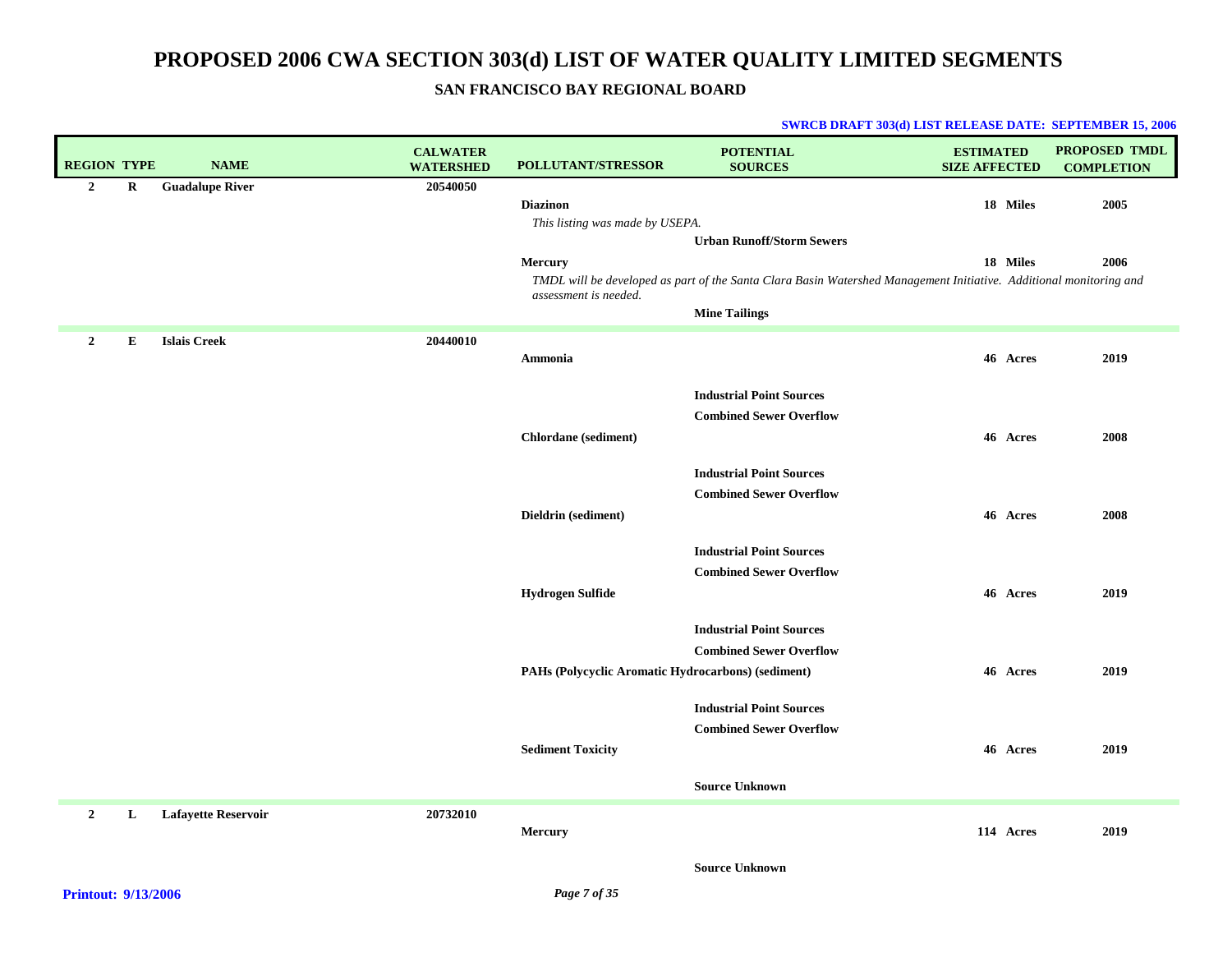**SAN FRANCISCO BAY REGIONAL BOARD**

| <b>REGION TYPE</b> |   | <b>NAME</b>              | <b>CALWATER</b><br><b>WATERSHED</b> | POLLUTANT/STRESSOR                                                                                                           | <b>POTENTIAL</b><br><b>SOURCES</b>                                                                                                                                                                                                                                                                                                                 | <b>ESTIMATED</b><br><b>SIZE AFFECTED</b> | <b>PROPOSED TMDL</b><br><b>COMPLETION</b> |
|--------------------|---|--------------------------|-------------------------------------|------------------------------------------------------------------------------------------------------------------------------|----------------------------------------------------------------------------------------------------------------------------------------------------------------------------------------------------------------------------------------------------------------------------------------------------------------------------------------------------|------------------------------------------|-------------------------------------------|
|                    |   |                          |                                     | PCBs (Polychlorinated biphenyls)                                                                                             |                                                                                                                                                                                                                                                                                                                                                    | 114 Acres                                | 2019                                      |
|                    |   |                          |                                     |                                                                                                                              | <b>Source Unknown</b>                                                                                                                                                                                                                                                                                                                              |                                          |                                           |
| $\overline{2}$     | R | <b>Lagunitas Creek</b>   | 20113020                            | <b>Nutrients</b><br>monitoring and assessment needed.<br><b>Sedimentation/Siltation</b><br>monitoring and assessment needed. | Tributary to Tomales Bay. TMDLs will be developed as part of evolving watershed management effort. Additional<br><b>Agriculture</b><br><b>Urban Runoff/Storm Sewers</b><br>Tributary to Tomales Bay. TMDLs will be developed as part of evolving watershed management effort. Additional<br><b>Agriculture</b><br><b>Urban Runoff/Storm Sewers</b> | 17 Miles<br>17 Miles                     | 2019<br>2009                              |
| $\mathbf{2}$       | L | Lake Chabot (Alameda Co) | 20420030                            |                                                                                                                              |                                                                                                                                                                                                                                                                                                                                                    |                                          |                                           |
|                    |   |                          |                                     | <b>Chlordane</b>                                                                                                             |                                                                                                                                                                                                                                                                                                                                                    | 312 Acres                                | 2019                                      |
|                    |   |                          |                                     | <b>DDT</b>                                                                                                                   | <b>Source Unknown</b>                                                                                                                                                                                                                                                                                                                              | 312 Acres                                | 2019                                      |
|                    |   |                          |                                     | <b>Dieldrin</b>                                                                                                              | <b>Source Unknown</b>                                                                                                                                                                                                                                                                                                                              | 312 Acres                                | 2019                                      |
|                    |   |                          |                                     | Mercury                                                                                                                      | <b>Source Unknown</b>                                                                                                                                                                                                                                                                                                                              | 312 Acres                                | 2019                                      |
|                    |   |                          |                                     | PCBs (Polychlorinated biphenyls)                                                                                             | <b>Source Unknown</b>                                                                                                                                                                                                                                                                                                                              | 312 Acres                                | 2019                                      |
|                    |   |                          |                                     |                                                                                                                              | <b>Source Unknown</b>                                                                                                                                                                                                                                                                                                                              |                                          |                                           |
| $\overline{2}$     | L | <b>Lake Herman</b>       | 20721030                            | <b>Mercury</b>                                                                                                               | Additional monitoring and assessment needed. Problem due to historical mining.<br><b>Surface Mining</b>                                                                                                                                                                                                                                            | 108 Acres                                | 2019                                      |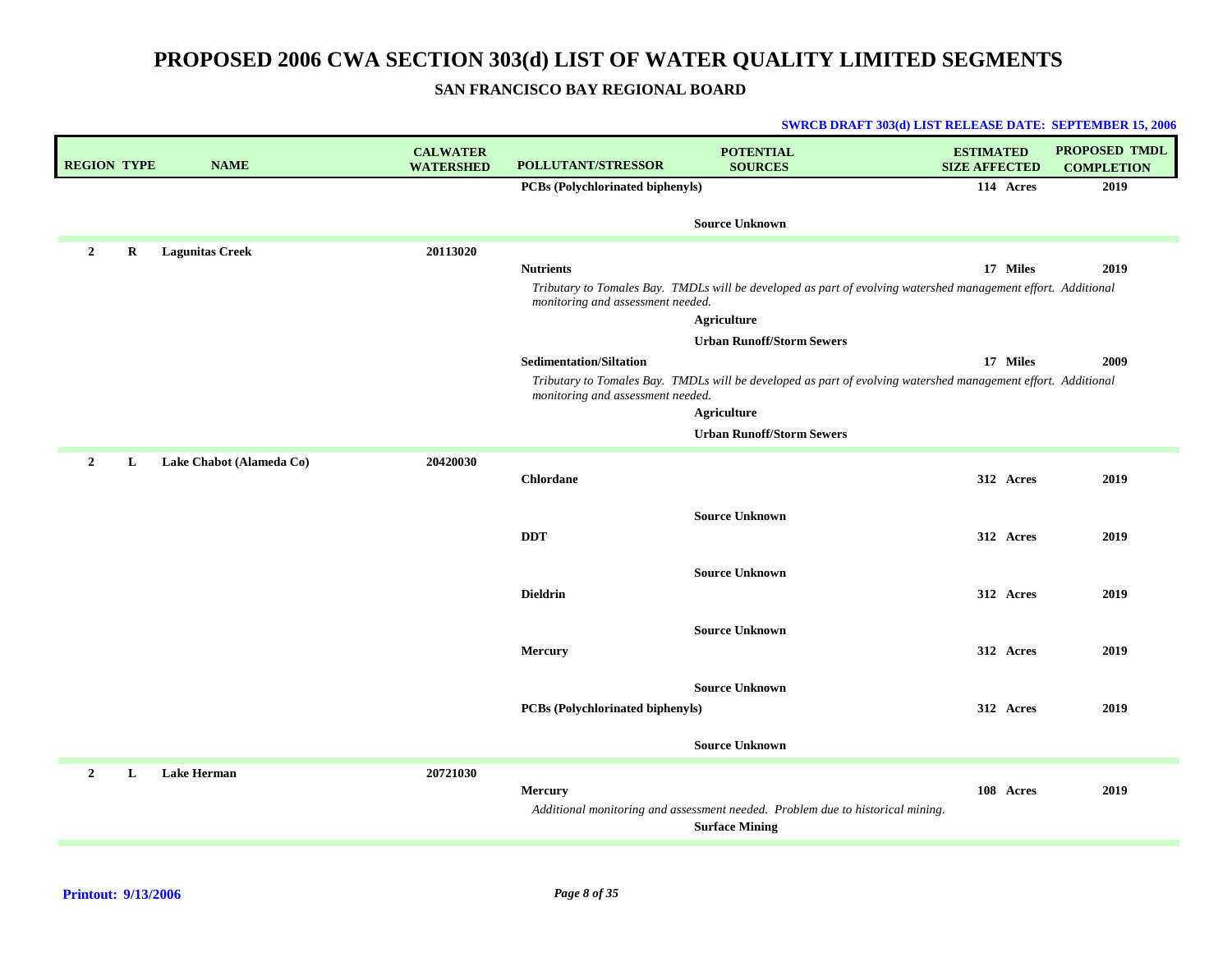## **SAN FRANCISCO BAY REGIONAL BOARD**

| <b>REGION TYPE</b> |         | <b>NAME</b>                      | <b>CALWATER</b><br><b>WATERSHED</b> | POLLUTANT/STRESSOR                                                                | <b>POTENTIAL</b><br><b>SOURCES</b>                         | <b>ESTIMATED</b><br><b>SIZE AFFECTED</b> | <b>PROPOSED TMDL</b><br><b>COMPLETION</b> |
|--------------------|---------|----------------------------------|-------------------------------------|-----------------------------------------------------------------------------------|------------------------------------------------------------|------------------------------------------|-------------------------------------------|
| $\overline{2}$     | L       | <b>Lake Merced</b>               | 20210010                            | <b>Low Dissolved Oxygen</b><br>This listing was made by USEPA.                    |                                                            | 299 Acres                                | 2019                                      |
|                    |         |                                  |                                     | pH<br>This listing was made by USEPA.                                             | <b>Source Unknown</b><br><b>Source Unknown</b>             | 299 Acres                                | 2019                                      |
| $\overline{2}$     | L       | <b>Lake Merritt</b>              | 20420040                            | <b>Organic Enrichment/Low Dissolved Oxygen</b><br>This listing was made by USEPA. | <b>Source Unknown</b>                                      | 142 Acres                                | 2019                                      |
|                    |         |                                  |                                     | <b>Trash</b>                                                                      | <b>Urban Runoff/Storm Sewers</b>                           | 142 Acres                                | 2019                                      |
| $\overline{2}$     | R       | Laurel Creek (Solano Co)         | 20440040                            | <b>Diazinon</b><br>This listing was made by USEPA.                                | <b>Urban Runoff/Storm Sewers</b>                           | 3 Miles                                  | 2005                                      |
| $\overline{2}$     | R       | <b>Ledgewood Creek</b>           | 20723010                            | <b>Diazinon</b><br>This listing was made by USEPA.                                | <b>Urban Runoff/Storm Sewers</b>                           | 12 Miles                                 | 2005                                      |
| $\overline{2}$     | R       | Los Gatos Creek (R2)             | 20540011                            | <b>Diazinon</b><br>This listing was made by USEPA.                                | <b>Urban Runoff/Storm Sewers</b>                           | 19 Miles                                 | 2005                                      |
| $\mathbf{2}$       | Е       | Marina Lagoon (San Mateo County) | 20440040                            | <b>Coliform Bacteria</b>                                                          | <b>Urban Runoff/Storm Sewers</b><br><b>Nonpoint Source</b> | 169 Acres                                | 2019                                      |
| 2                  | $\bf R$ | <b>Matadero Creek</b>            | 20550040                            | <b>Diazinon</b><br>This listing was made by USEPA.                                | <b>Urban Runoff/Storm Sewers</b>                           | 7.3 Miles                                | 2005                                      |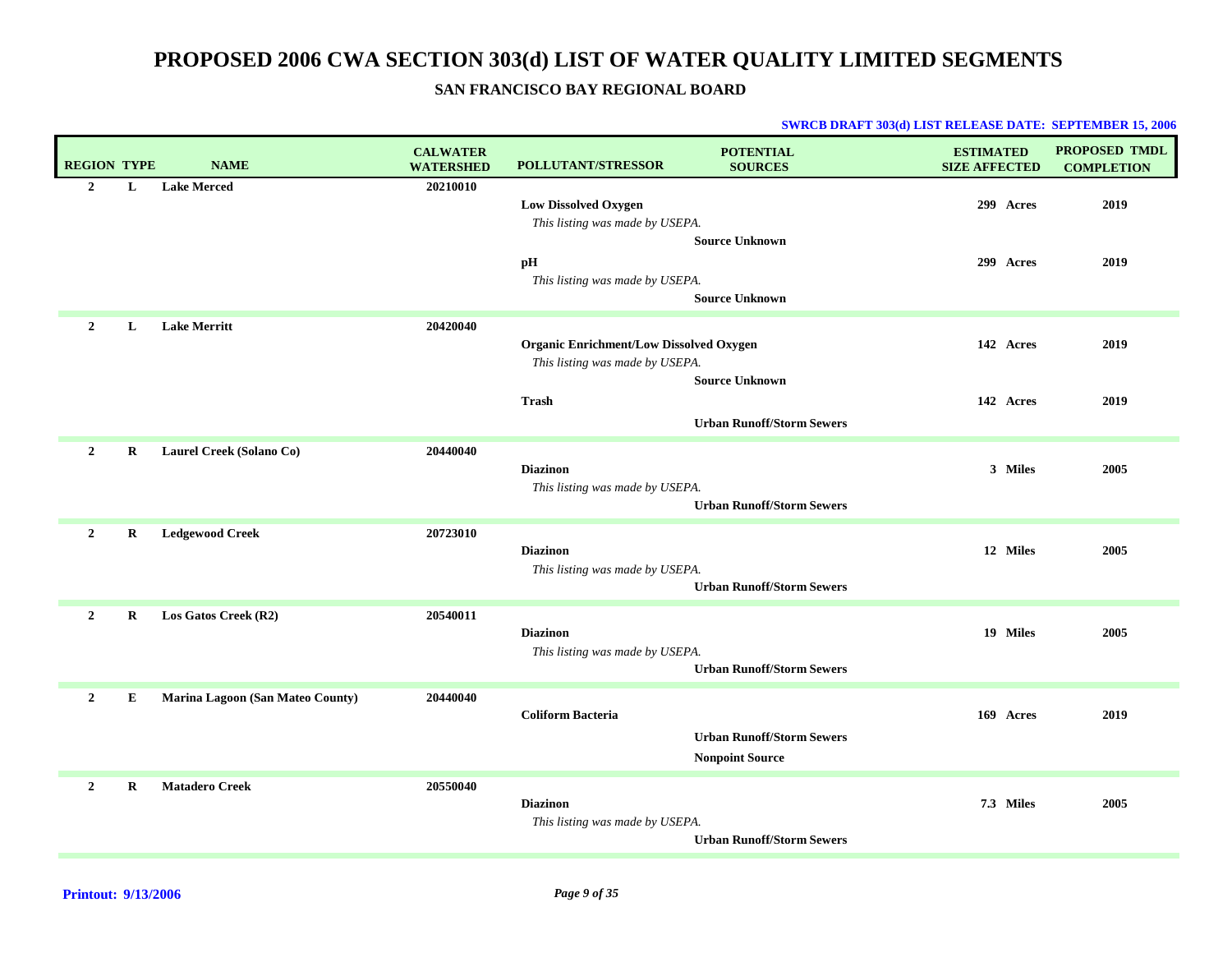## **SAN FRANCISCO BAY REGIONAL BOARD**

| <b>REGION TYPE</b>          | <b>NAME</b>          | <b>CALWATER</b><br><b>WATERSHED</b> | <b>POLLUTANT/STRESSOR</b>                   | <b>POTENTIAL</b><br><b>SOURCES</b> | <b>ESTIMATED</b><br><b>SIZE AFFECTED</b> | <b>PROPOSED TMDL</b><br><b>COMPLETION</b> |
|-----------------------------|----------------------|-------------------------------------|---------------------------------------------|------------------------------------|------------------------------------------|-------------------------------------------|
| $\overline{2}$<br>$\bf R$   | <b>Miller Creek</b>  | 20620012                            |                                             |                                    |                                          |                                           |
|                             |                      |                                     | <b>Diazinon</b>                             |                                    | 9 Miles                                  | 2005                                      |
|                             |                      |                                     | This listing was made by USEPA.             | <b>Urban Runoff/Storm Sewers</b>   |                                          |                                           |
|                             |                      |                                     |                                             |                                    |                                          |                                           |
| ${\bf E}$<br>$\overline{2}$ | <b>Mission Creek</b> | 20440010                            |                                             |                                    |                                          |                                           |
|                             |                      |                                     | Ammonia                                     |                                    | 8.5 Acres                                | 2019                                      |
|                             |                      |                                     |                                             | <b>Industrial Point Sources</b>    |                                          |                                           |
|                             |                      |                                     |                                             | <b>Combined Sewer Overflow</b>     |                                          |                                           |
|                             |                      |                                     | Chlordane (sediment)                        |                                    | 8.5 Acres                                | 2008                                      |
|                             |                      |                                     |                                             | <b>Industrial Point Sources</b>    |                                          |                                           |
|                             |                      |                                     |                                             | <b>Combined Sewer Overflow</b>     |                                          |                                           |
|                             |                      |                                     | Dieldrin (sediment)                         |                                    | 8.5 Acres                                | 2008                                      |
|                             |                      |                                     |                                             | <b>Industrial Point Sources</b>    |                                          |                                           |
|                             |                      |                                     |                                             | <b>Combined Sewer Overflow</b>     |                                          |                                           |
|                             |                      |                                     | <b>Hydrogen Sulfide</b>                     |                                    | 8.5 Acres                                | 2019                                      |
|                             |                      |                                     |                                             | <b>Industrial Point Sources</b>    |                                          |                                           |
|                             |                      |                                     |                                             | <b>Combined Sewer Overflow</b>     |                                          |                                           |
|                             |                      |                                     | Lead (sediment)                             |                                    | 8.5 Acres                                | 2019                                      |
|                             |                      |                                     |                                             | <b>Industrial Point Sources</b>    |                                          |                                           |
|                             |                      |                                     |                                             | <b>Combined Sewer Overflow</b>     |                                          |                                           |
|                             |                      |                                     | Mercury (sediment)                          |                                    | 8.5 Acres                                | 2019                                      |
|                             |                      |                                     |                                             | <b>Industrial Point Sources</b>    |                                          |                                           |
|                             |                      |                                     |                                             | <b>Combined Sewer Overflow</b>     |                                          |                                           |
|                             |                      |                                     | PAHs (Polycyclic Aromatic Hydrocarbons)     |                                    | 8.5 Acres                                | 2019                                      |
|                             |                      |                                     |                                             | <b>Industrial Point Sources</b>    |                                          |                                           |
|                             |                      |                                     |                                             | <b>Combined Sewer Overflow</b>     |                                          |                                           |
|                             |                      |                                     | PCBs (Polychlorinated biphenyls) (sediment) |                                    | 8.5 Acres                                | 2006                                      |
|                             |                      |                                     |                                             | <b>Industrial Point Sources</b>    |                                          |                                           |
|                             |                      |                                     |                                             | <b>Combined Sewer Overflow</b>     |                                          |                                           |
|                             |                      |                                     | Silver (sediment)                           |                                    | 8.5 Acres                                | 2019                                      |
|                             |                      |                                     |                                             | <b>Industrial Point Sources</b>    |                                          |                                           |
|                             |                      |                                     |                                             | <b>Combined Sewer Overflow</b>     |                                          |                                           |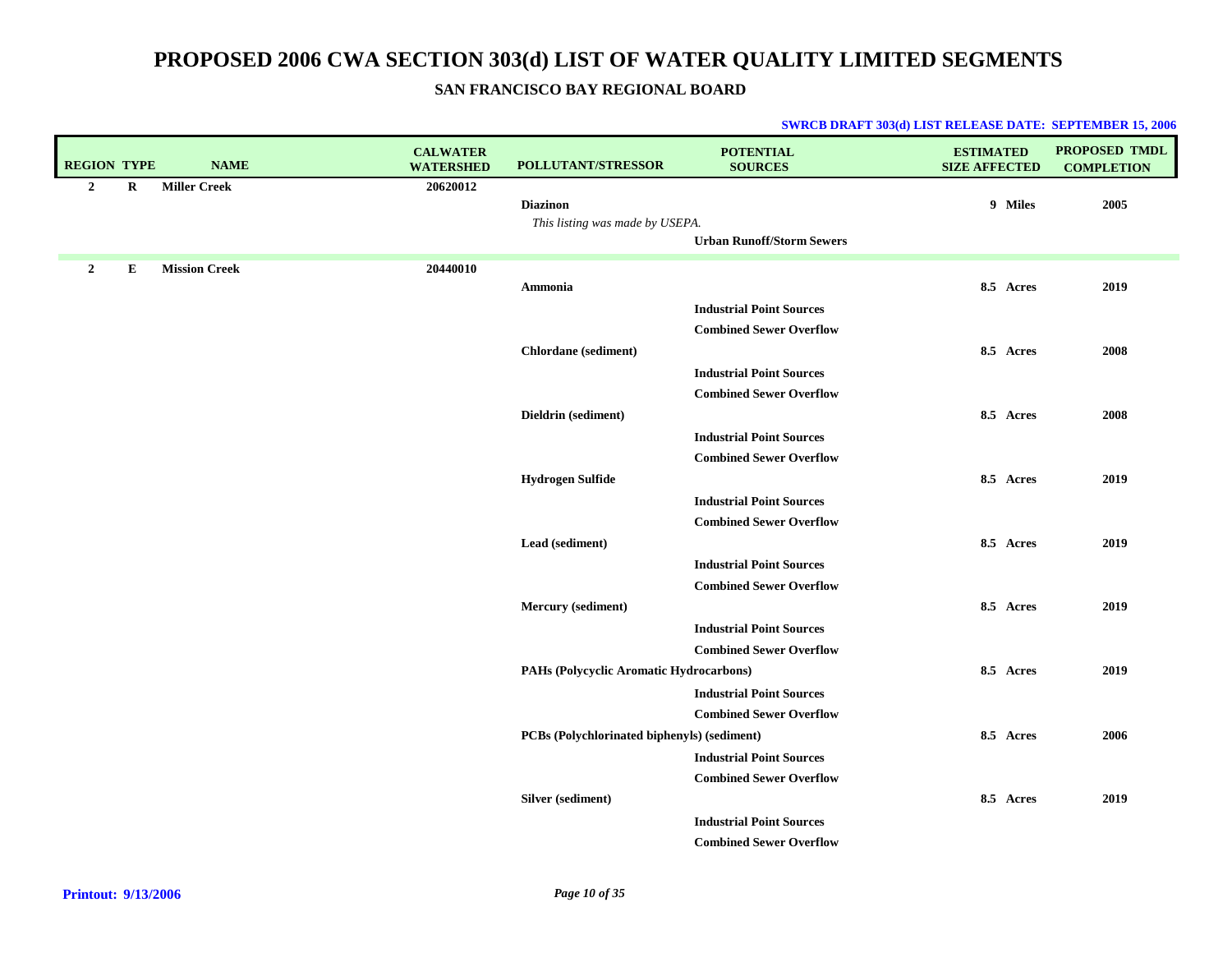**SAN FRANCISCO BAY REGIONAL BOARD**

| <b>REGION TYPE</b> |   | <b>NAME</b>              | <b>CALWATER</b><br><b>WATERSHED</b> | POLLUTANT/STRESSOR              | <b>POTENTIAL</b><br><b>SOURCES</b>                                                                          | <b>ESTIMATED</b><br><b>SIZE AFFECTED</b> | <b>PROPOSED TMDL</b><br><b>COMPLETION</b> |
|--------------------|---|--------------------------|-------------------------------------|---------------------------------|-------------------------------------------------------------------------------------------------------------|------------------------------------------|-------------------------------------------|
|                    |   |                          |                                     | Zinc (sediment)                 |                                                                                                             | 8.5 Acres                                | 2019                                      |
|                    |   |                          |                                     |                                 | <b>Industrial Point Sources</b>                                                                             |                                          |                                           |
|                    |   |                          |                                     |                                 | <b>Combined Sewer Overflow</b>                                                                              |                                          |                                           |
| $\overline{2}$     | R | Mt. Diablo Creek         | 20731040                            |                                 |                                                                                                             |                                          |                                           |
|                    |   |                          |                                     | <b>Diazinon</b>                 |                                                                                                             | 13 Miles                                 | 2005                                      |
|                    |   |                          |                                     | This listing was made by USEPA. |                                                                                                             |                                          |                                           |
|                    |   |                          |                                     |                                 | <b>Urban Runoff/Storm Sewers</b>                                                                            |                                          |                                           |
| $\overline{2}$     | R | Napa River               | 20650010                            |                                 |                                                                                                             |                                          |                                           |
|                    |   |                          |                                     | <b>Nutrients</b>                |                                                                                                             | 65 Miles                                 | 2008                                      |
|                    |   |                          |                                     | needed.                         | TMDL will be developed as part of ongoing watershed management effort. Additional monitoring and assessment |                                          |                                           |
|                    |   |                          |                                     |                                 | <b>Agriculture</b>                                                                                          |                                          |                                           |
|                    |   |                          |                                     | Pathogens                       |                                                                                                             | 65 Miles                                 | 2006                                      |
|                    |   |                          |                                     | needed.                         | TMDL will be developed as part of ongoing watershed management effort. Additional monitoring and assessment |                                          |                                           |
|                    |   |                          |                                     |                                 | <b>Agriculture</b>                                                                                          |                                          |                                           |
|                    |   |                          |                                     |                                 | <b>Urban Runoff/Storm Sewers</b>                                                                            |                                          |                                           |
|                    |   |                          |                                     | <b>Sedimentation/Siltation</b>  |                                                                                                             | 65 Miles                                 | 2006                                      |
|                    |   |                          |                                     | needed.                         | TMDL will be developed as part of ongoing watershed management effort. Additional monitoring and assessment |                                          |                                           |
|                    |   |                          |                                     |                                 | Agriculture                                                                                                 |                                          |                                           |
|                    |   |                          |                                     |                                 | <b>Construction/Land Development</b>                                                                        |                                          |                                           |
|                    |   |                          |                                     |                                 | <b>Land Development</b>                                                                                     |                                          |                                           |
|                    |   |                          |                                     |                                 | <b>Urban Runoff/Storm Sewers</b>                                                                            |                                          |                                           |
| $\overline{2}$     | L | <b>Nicasio Reservoir</b> | 20113012                            |                                 |                                                                                                             |                                          |                                           |
|                    |   |                          |                                     | Mercury                         |                                                                                                             | 829 Acres                                | 2019                                      |
|                    |   |                          |                                     |                                 | <b>Source Unknown</b>                                                                                       |                                          |                                           |
|                    |   |                          |                                     |                                 |                                                                                                             |                                          |                                           |
| $\overline{2}$     | R | <b>Novato Creek</b>      | 20620010                            |                                 |                                                                                                             |                                          |                                           |
|                    |   |                          |                                     | <b>Diazinon</b>                 |                                                                                                             | 17 Miles                                 | 2005                                      |
|                    |   |                          |                                     | This listing was made by USEPA. | <b>Urban Runoff/Storm Sewers</b>                                                                            |                                          |                                           |
|                    |   |                          |                                     |                                 |                                                                                                             |                                          |                                           |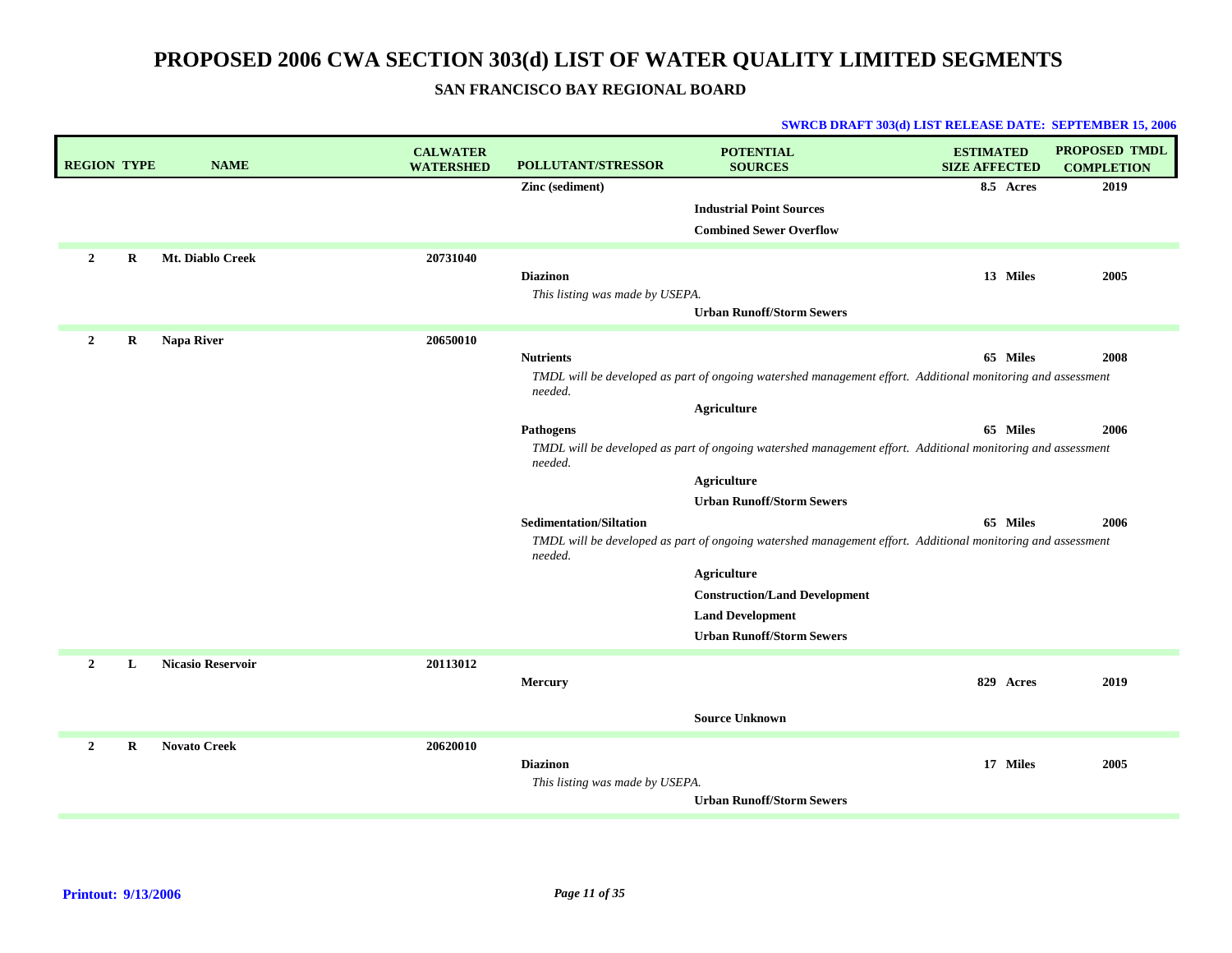**SAN FRANCISCO BAY REGIONAL BOARD**

| <b>REGION TYPE</b> |   | <b>NAME</b>                                | <b>CALWATER</b><br><b>WATERSHED</b> | <b>POLLUTANT/STRESSOR</b>                 | <b>POTENTIAL</b><br><b>SOURCES</b>                                                                                                                                                                                                                                                                                                                                   | <b>ESTIMATED</b><br><b>SIZE AFFECTED</b> |            | <b>PROPOSED TMDL</b><br><b>COMPLETION</b> |
|--------------------|---|--------------------------------------------|-------------------------------------|-------------------------------------------|----------------------------------------------------------------------------------------------------------------------------------------------------------------------------------------------------------------------------------------------------------------------------------------------------------------------------------------------------------------------|------------------------------------------|------------|-------------------------------------------|
| $\overline{2}$     | B | Oakland Inner Harbor (Fruitvale Site, part | 20420040                            |                                           |                                                                                                                                                                                                                                                                                                                                                                      |                                          |            |                                           |
|                    |   | of SF Bay, Central)                        |                                     | <b>Chlordane</b>                          |                                                                                                                                                                                                                                                                                                                                                                      |                                          | 0.93 Acres | 2008                                      |
|                    |   |                                            |                                     | This listing was made by USEPA.           |                                                                                                                                                                                                                                                                                                                                                                      |                                          |            |                                           |
|                    |   |                                            |                                     |                                           | <b>Nonpoint Source</b>                                                                                                                                                                                                                                                                                                                                               |                                          |            |                                           |
|                    |   |                                            |                                     | <b>Chlordane</b> (sediment)               |                                                                                                                                                                                                                                                                                                                                                                      |                                          | 0.93 Acres | 2008                                      |
|                    |   |                                            |                                     |                                           |                                                                                                                                                                                                                                                                                                                                                                      |                                          |            |                                           |
|                    |   |                                            |                                     |                                           | <b>Source Unknown</b>                                                                                                                                                                                                                                                                                                                                                |                                          |            |                                           |
|                    |   |                                            |                                     | <b>DDT</b>                                |                                                                                                                                                                                                                                                                                                                                                                      |                                          | 0.93 Acres | 2008                                      |
|                    |   |                                            |                                     | This listing was made by USEPA.           |                                                                                                                                                                                                                                                                                                                                                                      |                                          |            |                                           |
|                    |   |                                            |                                     |                                           | <b>Nonpoint Source</b>                                                                                                                                                                                                                                                                                                                                               |                                          |            |                                           |
|                    |   |                                            |                                     | <b>Dieldrin</b>                           |                                                                                                                                                                                                                                                                                                                                                                      |                                          | 0.93 Acres | 2008                                      |
|                    |   |                                            |                                     | This listing was made by USEPA.           |                                                                                                                                                                                                                                                                                                                                                                      |                                          |            |                                           |
|                    |   |                                            |                                     |                                           | <b>Nonpoint Source</b>                                                                                                                                                                                                                                                                                                                                               |                                          |            |                                           |
|                    |   |                                            |                                     | Dioxin Compounds (including 2,3,7,8-TCDD) |                                                                                                                                                                                                                                                                                                                                                                      |                                          | 0.93 Acres | 2019                                      |
|                    |   |                                            |                                     |                                           | The specific compounds are 2,3,7,8-TCDD, 1,2,3,7,8-PeCDD, 1,2,3,4,7,8-HxCDD, 1,2,3,6,7,8-HxCDD, 1,2,3,7,8,9-<br>$HxCDD$ , 1,2,3,4,6,7,8-HpCDD, and OCDD. This listing was made by USEPA.                                                                                                                                                                             |                                          |            |                                           |
|                    |   |                                            |                                     |                                           | <b>Atmospheric Deposition</b>                                                                                                                                                                                                                                                                                                                                        |                                          |            |                                           |
|                    |   |                                            |                                     | <b>Exotic Species</b>                     |                                                                                                                                                                                                                                                                                                                                                                      |                                          | 0.93 Acres | 2019                                      |
|                    |   |                                            |                                     |                                           | Disrupt natural benthos; change pollutant availability in food chain; disrupt food availability to native species.<br><b>Ballast Water</b>                                                                                                                                                                                                                           |                                          |            |                                           |
|                    |   |                                            |                                     | <b>Furan Compounds</b>                    |                                                                                                                                                                                                                                                                                                                                                                      |                                          | 0.93 Acres | 2019                                      |
|                    |   |                                            |                                     | by USEPA.                                 | The specific compounds are 2,3,7,8-TCDF, 1,2,3,7,8-PeCDF, 2,3,4,7,8-PeCDF, 1,2,3,4,7,8-HxCDF, 1,2,3,6,7,8-HxCDF,<br>1,2,3,7,8,9-HxCDF, 2,3,4,6,7,8-HxCDF, 1,2,3,4,6,7,8-HpCDF, 1,2,3,4,7,8,9-HpCDF, and OCDF. This listing was made                                                                                                                                  |                                          |            |                                           |
|                    |   |                                            |                                     |                                           | <b>Atmospheric Deposition</b>                                                                                                                                                                                                                                                                                                                                        |                                          |            |                                           |
|                    |   |                                            |                                     | <b>Mercury</b>                            |                                                                                                                                                                                                                                                                                                                                                                      |                                          | 0.93 Acres | 2006                                      |
|                    |   |                                            |                                     | inputs from point sources.                | Current data indicate fish consumption and wildlife consumption impacted uses: health consumption advisory in effect<br>for multiple fish species including striped bass and shark. Major source is historic: gold mining sediments and local<br>mercury mining; most significant ongoing source is erosion and drainage from abandoned mines; moderate to low level |                                          |            |                                           |
|                    |   |                                            |                                     |                                           | <b>Industrial Point Sources</b>                                                                                                                                                                                                                                                                                                                                      |                                          |            |                                           |
|                    |   |                                            |                                     |                                           | <b>Municipal Point Sources</b>                                                                                                                                                                                                                                                                                                                                       |                                          |            |                                           |
|                    |   |                                            |                                     |                                           | <b>Resource Extraction</b>                                                                                                                                                                                                                                                                                                                                           |                                          |            |                                           |
|                    |   |                                            |                                     |                                           | <b>Atmospheric Deposition</b>                                                                                                                                                                                                                                                                                                                                        |                                          |            |                                           |
|                    |   |                                            |                                     |                                           |                                                                                                                                                                                                                                                                                                                                                                      |                                          |            |                                           |
|                    |   |                                            |                                     |                                           | <b>Natural Sources</b>                                                                                                                                                                                                                                                                                                                                               |                                          |            |                                           |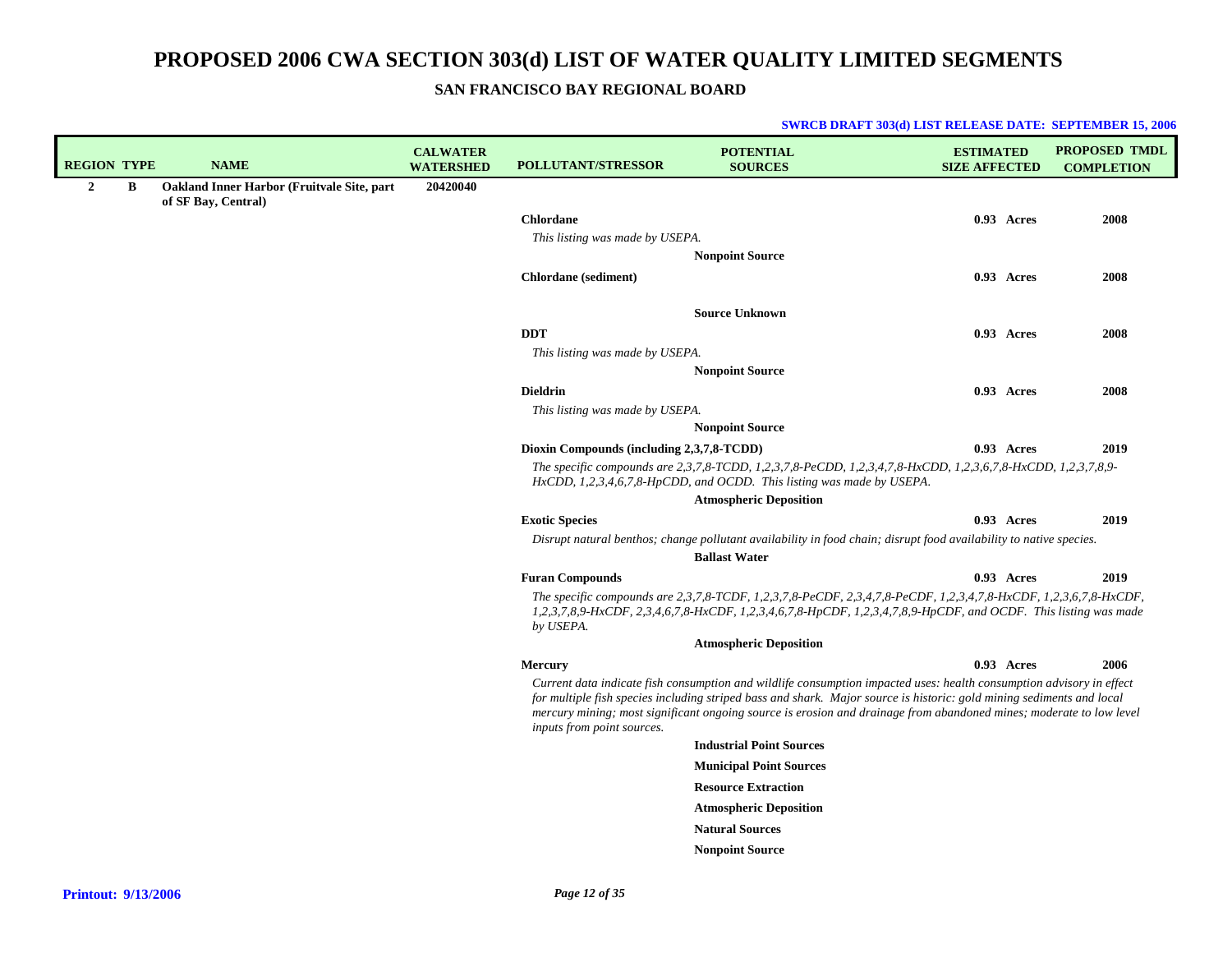**SAN FRANCISCO BAY REGIONAL BOARD**

| <b>REGION TYPE</b>  | <b>NAME</b>                                                                             | <b>CALWATER</b><br><b>WATERSHED</b> | <b>POLLUTANT/STRESSOR</b>                          | <b>POTENTIAL</b><br><b>SOURCES</b>                                                                                                                                                                                                                                                                                                                                                                                                                                                                                   | <b>ESTIMATED</b><br><b>SIZE AFFECTED</b> | <b>PROPOSED TMDL</b><br><b>COMPLETION</b> |
|---------------------|-----------------------------------------------------------------------------------------|-------------------------------------|----------------------------------------------------|----------------------------------------------------------------------------------------------------------------------------------------------------------------------------------------------------------------------------------------------------------------------------------------------------------------------------------------------------------------------------------------------------------------------------------------------------------------------------------------------------------------------|------------------------------------------|-------------------------------------------|
|                     |                                                                                         |                                     | <b>PCBs (Polychlorinated biphenyls)</b>            |                                                                                                                                                                                                                                                                                                                                                                                                                                                                                                                      | 0.93 Acres                               | 2006                                      |
|                     |                                                                                         |                                     | concentration data.                                | This listing covers non dioxin-like PCBs.Interim health advisory for fish; uncertainty regarding water column                                                                                                                                                                                                                                                                                                                                                                                                        |                                          |                                           |
|                     |                                                                                         |                                     |                                                    | <b>Unknown Nonpoint Source</b>                                                                                                                                                                                                                                                                                                                                                                                                                                                                                       |                                          |                                           |
|                     |                                                                                         |                                     | PCBs (Polychlorinated biphenyls) (dioxin-like)     |                                                                                                                                                                                                                                                                                                                                                                                                                                                                                                                      | 0.93 Acres                               | 2019                                      |
|                     |                                                                                         |                                     |                                                    | The specific dioxin like compounds are 3,4,4,5-TCB (81), 3,3,3,3-TCB (77), 3,3,4,4,5-PeCB (126), 3,3,4,4,4,4-HxCB<br>(169), 2,3,3,4,4-PeCB (105), 2,3,4,4,5-PeCB (114), 2,3,4,4,5-PeCB (118), 2,3,4,4,5-PeCB (123), 2,3,3,4,4,5-HxCB (156),<br>2,3,3,4,4,5-HxCB (157), 2,3,4,4,5,5,-HxCB (167), 2,3,3,4,4,5,5-HpCB (189). This listing was made by USEPA.                                                                                                                                                            |                                          |                                           |
|                     |                                                                                         |                                     |                                                    | <b>Unknown Nonpoint Source</b>                                                                                                                                                                                                                                                                                                                                                                                                                                                                                       |                                          |                                           |
|                     |                                                                                         |                                     | <b>PCBs</b> (Polychlorinated biphenyls) (sediment) |                                                                                                                                                                                                                                                                                                                                                                                                                                                                                                                      | 0.93 Acres                               | 2006                                      |
|                     |                                                                                         |                                     | columnconcentration data.                          | This listing covers non dioxin-like PCBs. Interim health advisory for fish; uncertainty regarding water                                                                                                                                                                                                                                                                                                                                                                                                              |                                          |                                           |
|                     |                                                                                         |                                     |                                                    | <b>Source Unknown</b>                                                                                                                                                                                                                                                                                                                                                                                                                                                                                                |                                          |                                           |
|                     |                                                                                         |                                     | <b>Sediment Toxicity</b>                           |                                                                                                                                                                                                                                                                                                                                                                                                                                                                                                                      | 0.93 Acres                               | 2019                                      |
|                     |                                                                                         |                                     |                                                    | <b>Source Unknown</b>                                                                                                                                                                                                                                                                                                                                                                                                                                                                                                |                                          |                                           |
|                     |                                                                                         |                                     | Selenium                                           |                                                                                                                                                                                                                                                                                                                                                                                                                                                                                                                      | 0.93 Acres                               | 2019                                      |
|                     |                                                                                         |                                     |                                                    | Affected use is one branch of the food chain; most sensitive indicator is hatchability in nesting diving birds,<br>significant contributions from oil refineries (control program in place) and agriculture (carried downstream by rivers);<br>exotic species may have made food chain more susceptible to accumulation of selenium; health consumption advisory in<br>effect for scaupand scoter (diving ducks); low TMDL priority because Individual Control Strategy in place.<br><b>Industrial Point Sources</b> |                                          |                                           |
|                     |                                                                                         |                                     |                                                    | Agriculture                                                                                                                                                                                                                                                                                                                                                                                                                                                                                                          |                                          |                                           |
|                     |                                                                                         |                                     |                                                    | <b>Natural Sources</b>                                                                                                                                                                                                                                                                                                                                                                                                                                                                                               |                                          |                                           |
|                     |                                                                                         |                                     |                                                    | <b>Exotic Species</b>                                                                                                                                                                                                                                                                                                                                                                                                                                                                                                |                                          |                                           |
| $\overline{2}$<br>В | <b>Oakland Inner Harbor (Pacific Dry-dock)</b><br>Yard 1 Site, part of SF Bay, Central) | 20420040                            |                                                    |                                                                                                                                                                                                                                                                                                                                                                                                                                                                                                                      |                                          |                                           |
|                     |                                                                                         |                                     | <b>Chlordane</b>                                   |                                                                                                                                                                                                                                                                                                                                                                                                                                                                                                                      | 1.8 Acres                                | 2008                                      |
|                     |                                                                                         |                                     | This listing was made by USEPA.                    |                                                                                                                                                                                                                                                                                                                                                                                                                                                                                                                      |                                          |                                           |
|                     |                                                                                         |                                     |                                                    | <b>Nonpoint Source</b>                                                                                                                                                                                                                                                                                                                                                                                                                                                                                               |                                          |                                           |
|                     |                                                                                         |                                     | <b>Chlordane</b> (sediment)                        |                                                                                                                                                                                                                                                                                                                                                                                                                                                                                                                      | 1.8 Acres                                | 2008                                      |
|                     |                                                                                         |                                     |                                                    | <b>Source Unknown</b>                                                                                                                                                                                                                                                                                                                                                                                                                                                                                                |                                          |                                           |
|                     |                                                                                         |                                     | Copper (sediment)                                  |                                                                                                                                                                                                                                                                                                                                                                                                                                                                                                                      | 1.8 Acres                                | 2019                                      |
|                     |                                                                                         |                                     |                                                    | <b>Source Unknown</b>                                                                                                                                                                                                                                                                                                                                                                                                                                                                                                |                                          |                                           |
|                     |                                                                                         |                                     | <b>DDT</b>                                         |                                                                                                                                                                                                                                                                                                                                                                                                                                                                                                                      | 1.8 Acres                                | 2008                                      |
|                     |                                                                                         |                                     | This listing was made by USEPA.                    |                                                                                                                                                                                                                                                                                                                                                                                                                                                                                                                      |                                          |                                           |
|                     |                                                                                         |                                     |                                                    | <b>Nonpoint Source</b>                                                                                                                                                                                                                                                                                                                                                                                                                                                                                               |                                          |                                           |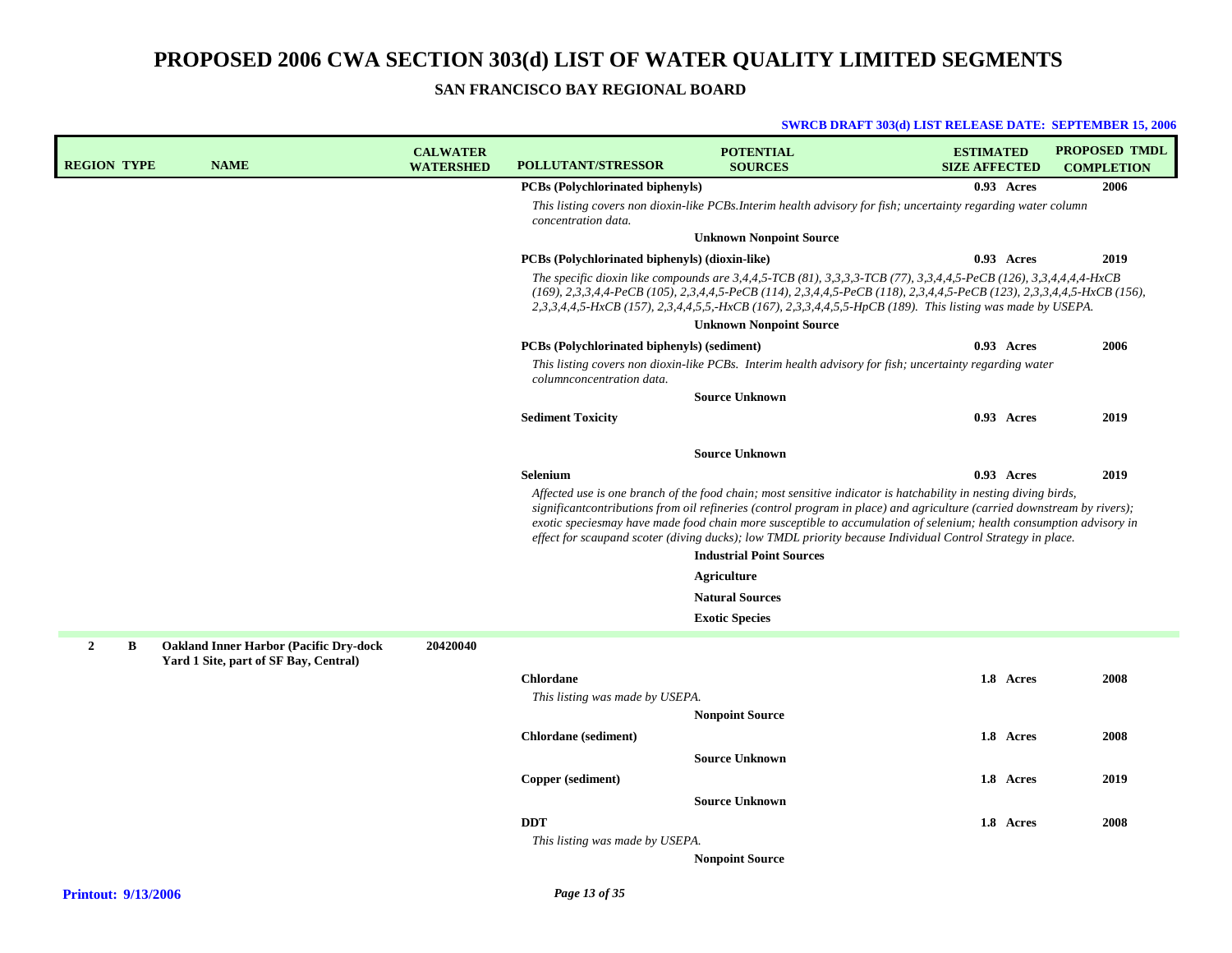**SAN FRANCISCO BAY REGIONAL BOARD**

| <b>REGION TYPE</b> | <b>NAME</b> | <b>CALWATER</b><br><b>WATERSHED</b> | <b>POLLUTANT/STRESSOR</b>                          | <b>POTENTIAL</b><br><b>SOURCES</b>                                                                                                                                                                                                                                                                                                                                   | <b>ESTIMATED</b><br><b>SIZE AFFECTED</b> | <b>PROPOSED TMDL</b><br><b>COMPLETION</b> |
|--------------------|-------------|-------------------------------------|----------------------------------------------------|----------------------------------------------------------------------------------------------------------------------------------------------------------------------------------------------------------------------------------------------------------------------------------------------------------------------------------------------------------------------|------------------------------------------|-------------------------------------------|
|                    |             |                                     | <b>Dieldrin</b>                                    |                                                                                                                                                                                                                                                                                                                                                                      | 1.8 Acres                                | 2008                                      |
|                    |             |                                     | This listing was made by USEPA.                    |                                                                                                                                                                                                                                                                                                                                                                      |                                          |                                           |
|                    |             |                                     |                                                    | <b>Nonpoint Source</b>                                                                                                                                                                                                                                                                                                                                               |                                          |                                           |
|                    |             |                                     | Dieldrin (sediment)                                |                                                                                                                                                                                                                                                                                                                                                                      | 1.8 Acres                                | 2008                                      |
|                    |             |                                     |                                                    | <b>Source Unknown</b>                                                                                                                                                                                                                                                                                                                                                |                                          |                                           |
|                    |             |                                     | Dioxin Compounds (including 2,3,7,8-TCDD)          |                                                                                                                                                                                                                                                                                                                                                                      | 1.8 Acres                                | 2019                                      |
|                    |             |                                     |                                                    | The specific compounds are 2,3,7,8-TCDD, 1,2,3,7,8-PeCDD, 1,2,3,4,7,8-HxCDD, 1,2,3,6,7,8-HxCDD, 1,2,3,7,8,9-<br>HxCDD, 1,2,3,4,6,7,8-HpCDD, and OCDD. This listing was made by USEPA.                                                                                                                                                                                |                                          |                                           |
|                    |             |                                     |                                                    | <b>Atmospheric Deposition</b>                                                                                                                                                                                                                                                                                                                                        |                                          |                                           |
|                    |             |                                     | <b>Exotic Species</b>                              |                                                                                                                                                                                                                                                                                                                                                                      | 1.8 Acres                                | 2019                                      |
|                    |             |                                     |                                                    | Disrupt natural benthos; change pollutant availability in food chain; disrupt food availability to native species.<br><b>Ballast Water</b>                                                                                                                                                                                                                           |                                          |                                           |
|                    |             |                                     | <b>Furan Compounds</b>                             |                                                                                                                                                                                                                                                                                                                                                                      | 1.8 Acres                                | 2019                                      |
|                    |             |                                     | by USEPA.                                          | The specific compounds are 2,3,7,8-TCDF, 1,2,3,7,8-PeCDF, 2,3,4,7,8-PeCDF, 1,2,3,4,7,8-HxCDF, 1,2,3,6,7,8-HxCDF,<br>1,2,3,7,8,9-HxCDF, 2,3,4,6,7,8-HxCDF, 1,2,3,4,6,7,8-HpCDF, 1,2,3,4,7,8,9-HpCDF, and OCDF. This listing was made                                                                                                                                  |                                          |                                           |
|                    |             |                                     |                                                    | <b>Atmospheric Deposition</b>                                                                                                                                                                                                                                                                                                                                        |                                          |                                           |
|                    |             |                                     | Lead (sediment)                                    |                                                                                                                                                                                                                                                                                                                                                                      | 1.8 Acres                                | 2019                                      |
|                    |             |                                     |                                                    | <b>Source Unknown</b>                                                                                                                                                                                                                                                                                                                                                |                                          |                                           |
|                    |             |                                     | Mercury                                            |                                                                                                                                                                                                                                                                                                                                                                      | 1.8 Acres                                | 2006                                      |
|                    |             |                                     | inputs from point sources.                         | Current data indicate fish consumption and wildlife consumption impacted uses: health consumption advisory in effect<br>for multiple fish species including striped bass and shark. Major source is historic: gold mining sediments and local<br>mercury mining; most significant ongoing source is erosion and drainage from abandoned mines; moderate to low level |                                          |                                           |
|                    |             |                                     |                                                    | <b>Industrial Point Sources</b>                                                                                                                                                                                                                                                                                                                                      |                                          |                                           |
|                    |             |                                     |                                                    | <b>Municipal Point Sources</b>                                                                                                                                                                                                                                                                                                                                       |                                          |                                           |
|                    |             |                                     |                                                    | <b>Resource Extraction</b>                                                                                                                                                                                                                                                                                                                                           |                                          |                                           |
|                    |             |                                     |                                                    | <b>Atmospheric Deposition</b>                                                                                                                                                                                                                                                                                                                                        |                                          |                                           |
|                    |             |                                     |                                                    | <b>Natural Sources</b>                                                                                                                                                                                                                                                                                                                                               |                                          |                                           |
|                    |             |                                     |                                                    | <b>Nonpoint Source</b>                                                                                                                                                                                                                                                                                                                                               |                                          |                                           |
|                    |             |                                     | Mercury (sediment)                                 |                                                                                                                                                                                                                                                                                                                                                                      | 1.8 Acres                                | 2006                                      |
|                    |             |                                     |                                                    | <b>Source Unknown</b>                                                                                                                                                                                                                                                                                                                                                |                                          |                                           |
|                    |             |                                     | PAHs (Polycyclic Aromatic Hydrocarbons) (sediment) |                                                                                                                                                                                                                                                                                                                                                                      | 1.8 Acres                                | 2019                                      |
|                    |             |                                     |                                                    | <b>Source Unknown</b>                                                                                                                                                                                                                                                                                                                                                |                                          |                                           |
|                    |             |                                     |                                                    |                                                                                                                                                                                                                                                                                                                                                                      |                                          |                                           |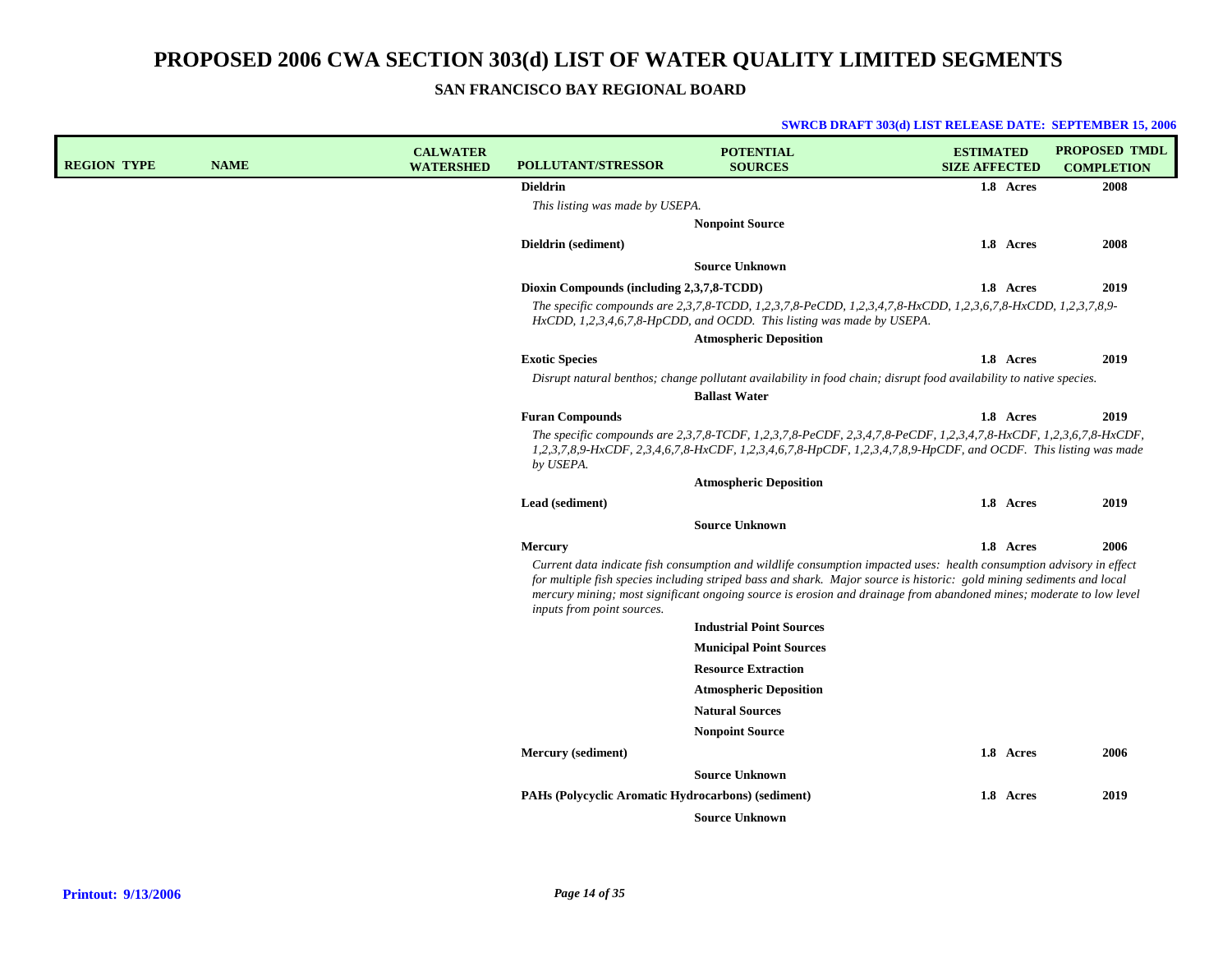**SAN FRANCISCO BAY REGIONAL BOARD**

| <b>REGION TYPE</b> |              | <b>NAME</b>                                       | <b>CALWATER</b><br><b>WATERSHED</b> | <b>POLLUTANT/STRESSOR</b>                                                           | <b>POTENTIAL</b><br><b>SOURCES</b>                                                                                                                                                                                                                                                                                                                                                                                                                                                                                                                                                                               | <b>ESTIMATED</b><br><b>SIZE AFFECTED</b> |            | <b>PROPOSED TMDL</b><br><b>COMPLETION</b> |
|--------------------|--------------|---------------------------------------------------|-------------------------------------|-------------------------------------------------------------------------------------|------------------------------------------------------------------------------------------------------------------------------------------------------------------------------------------------------------------------------------------------------------------------------------------------------------------------------------------------------------------------------------------------------------------------------------------------------------------------------------------------------------------------------------------------------------------------------------------------------------------|------------------------------------------|------------|-------------------------------------------|
|                    |              |                                                   |                                     | <b>PCBs</b> (Polychlorinated biphenyls)                                             |                                                                                                                                                                                                                                                                                                                                                                                                                                                                                                                                                                                                                  |                                          | 1.8 Acres  | 2006                                      |
|                    |              |                                                   |                                     | concentration data.                                                                 | This listing covers non dioxin-like PCBs. Interim health advisory for fish; uncertainty regarding water column                                                                                                                                                                                                                                                                                                                                                                                                                                                                                                   |                                          |            |                                           |
|                    |              |                                                   |                                     |                                                                                     | <b>Unknown Nonpoint Source</b>                                                                                                                                                                                                                                                                                                                                                                                                                                                                                                                                                                                   |                                          |            |                                           |
|                    |              |                                                   |                                     | <b>PCBs</b> (Polychlorinated biphenyls) (dioxin-like)                               |                                                                                                                                                                                                                                                                                                                                                                                                                                                                                                                                                                                                                  |                                          | 1.8 Acres  | 2019                                      |
|                    |              |                                                   |                                     |                                                                                     | The specific dioxin like compounds are 3,4,4,5-TCB (81), 3,3,3,3-TCB (77), 3,3,4,4,5-PeCB (126), 3,3,4,4,4,4-HxCB<br>(169), 2,3,3,4,4-PeCB (105), 2,3,4,4,5-PeCB (114), 2,3,4,4,5-PeCB (118), 2,3,4,4,5-PeCB (123), 2,3,3,4,4,5-HxCB (156),<br>2,3,3,4,4,5-HxCB (157), 2,3,4,4,5,5,-HxCB (167), 2,3,3,4,4,5,5-HpCB (189). This listing was made by USEPA.<br><b>Unknown Nonpoint Source</b>                                                                                                                                                                                                                      |                                          |            |                                           |
|                    |              |                                                   |                                     | <b>PCBs</b> (Polychlorinated biphenyls) (sediment)                                  |                                                                                                                                                                                                                                                                                                                                                                                                                                                                                                                                                                                                                  |                                          | 1.8 Acres  | 2006                                      |
|                    |              |                                                   |                                     |                                                                                     | <b>Source Unknown</b>                                                                                                                                                                                                                                                                                                                                                                                                                                                                                                                                                                                            |                                          |            |                                           |
|                    |              |                                                   |                                     | Selenium                                                                            |                                                                                                                                                                                                                                                                                                                                                                                                                                                                                                                                                                                                                  |                                          | 1.8 Acres  | 2019                                      |
|                    |              |                                                   |                                     | Zinc (sediment)                                                                     | Affected use is one branch of the food chain; most sensitive indicator is hatchability in nesting diving birds, significant<br>contributions from oil refineries (control program in place) and agriculture (carried downstream by rivers); exotic<br>species may have made food chain more susceptible to accumulation of selenium; health consumption advisory in effect<br>for scaup and scoter (diving ducks); low TMDL priority because Individual Control Strategy in place.<br><b>Industrial Point Sources</b><br>Agriculture<br><b>Natural Sources</b><br><b>Exotic Species</b><br><b>Source Unknown</b> |                                          | 1.8 Acres  | 2019                                      |
| $\mathbf{2}$       | $\mathbf{C}$ | <b>Pacific Ocean at Fitzgerald Marine Reserve</b> | 20221012                            | <b>Coliform Bacteria</b>                                                            | <b>Nonpoint Source</b>                                                                                                                                                                                                                                                                                                                                                                                                                                                                                                                                                                                           |                                          | 0.46 Miles | 2019                                      |
| $\overline{2}$     | $\mathbf{C}$ | Pacific Ocean at Pacifica State Beach             | 20221011                            | <b>Coliform Bacteria</b><br>Linda Mar and San Pedro beaches are the areas affected. | <b>Urban Runoff/Storm Sewers</b><br><b>Nonpoint Source</b>                                                                                                                                                                                                                                                                                                                                                                                                                                                                                                                                                       |                                          | 0.87 Miles | 2019                                      |
| $\mathbf{2}$       | $\mathbf{C}$ | <b>Pacific Ocean at Pillar Point</b>              | 20221012                            | <b>Mercury</b>                                                                      |                                                                                                                                                                                                                                                                                                                                                                                                                                                                                                                                                                                                                  |                                          | 0.62 Miles | 2019                                      |
|                    |              |                                                   |                                     |                                                                                     | <b>Source Unknown</b>                                                                                                                                                                                                                                                                                                                                                                                                                                                                                                                                                                                            |                                          |            |                                           |
|                    |              |                                                   |                                     |                                                                                     |                                                                                                                                                                                                                                                                                                                                                                                                                                                                                                                                                                                                                  |                                          |            |                                           |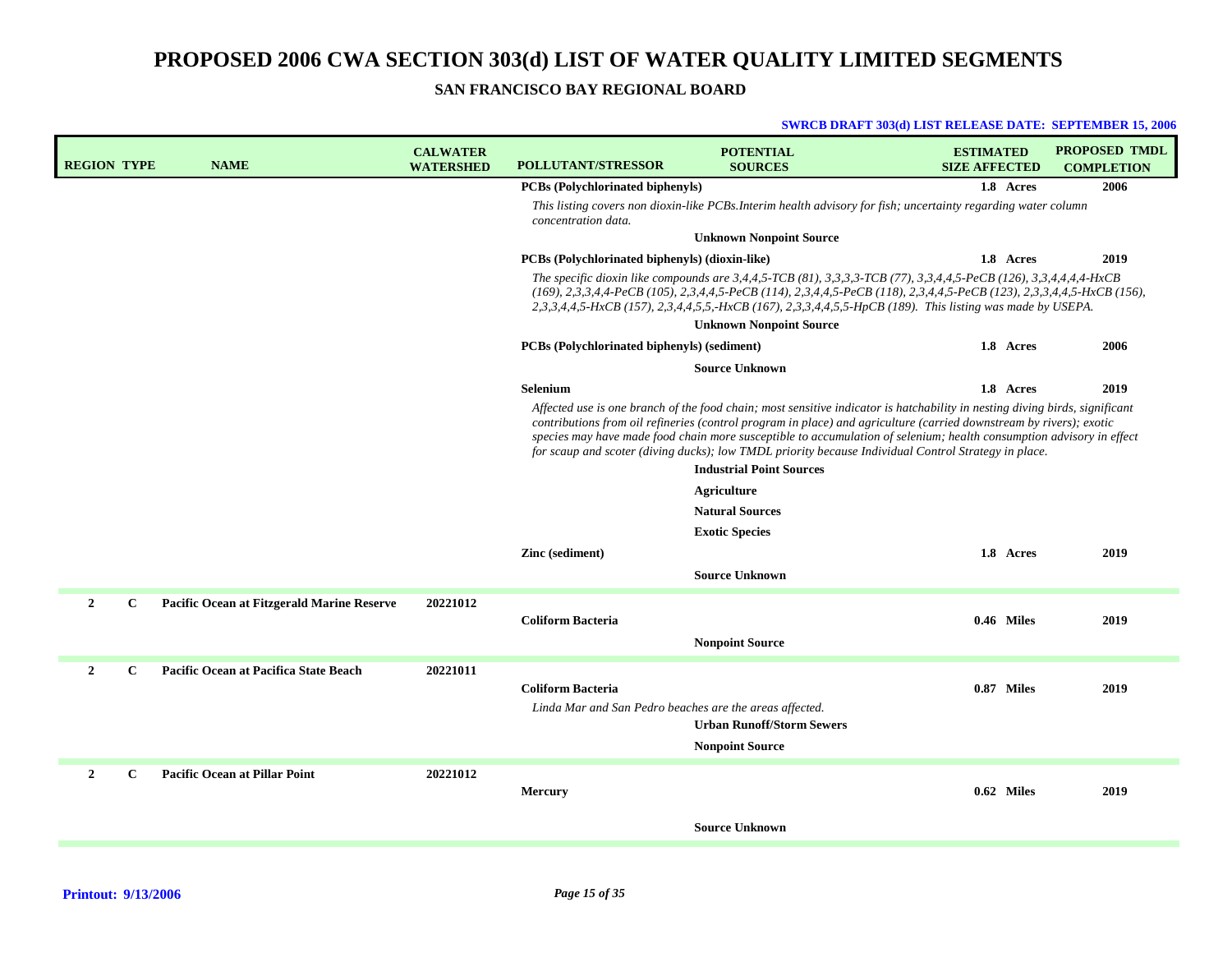| <b>REGION TYPE</b>         |              | <b>NAME</b>                         | <b>CALWATER</b><br><b>WATERSHED</b> | <b>POLLUTANT/STRESSOR</b>                               | <b>POTENTIAL</b><br><b>SOURCES</b>                                                                          | <b>ESTIMATED</b><br><b>SIZE AFFECTED</b> | <b>PROPOSED TMDL</b><br><b>COMPLETION</b> |
|----------------------------|--------------|-------------------------------------|-------------------------------------|---------------------------------------------------------|-------------------------------------------------------------------------------------------------------------|------------------------------------------|-------------------------------------------|
| $\overline{2}$             | $\mathbf{C}$ | Pacific Ocean at Pillar Point Beach | 20221012                            | <b>Coliform Bacteria</b>                                |                                                                                                             | 1.1 Miles                                | 2019                                      |
|                            |              |                                     |                                     |                                                         | <b>Nonpoint Source</b>                                                                                      |                                          |                                           |
| $\overline{2}$             | $\mathbf{C}$ | Pacific Ocean at Rockaway Beach     | 20221011                            | <b>Coliform Bacteria</b>                                |                                                                                                             | 0.29 Miles                               | 2019                                      |
|                            |              |                                     |                                     |                                                         | <b>Urban Runoff/Storm Sewers</b><br><b>Nonpoint Source</b>                                                  |                                          |                                           |
| $\overline{2}$             | $\mathbf C$  | Pacific Ocean at Venice Beach       | 20222011                            | <b>Coliform Bacteria</b>                                |                                                                                                             | 0.38 Miles                               | 2019                                      |
|                            |              |                                     |                                     |                                                         | <b>Nonpoint Source</b>                                                                                      |                                          |                                           |
| $\overline{2}$             | R            | <b>Permanente Creek</b>             | 20550021                            | <b>Diazinon</b>                                         |                                                                                                             | 13 Miles                                 | 2005                                      |
|                            |              |                                     |                                     | This listing was made by USEPA.                         | <b>Urban Runoff/Storm Sewers</b>                                                                            |                                          |                                           |
| $\overline{2}$             | R            | <b>Pescadero Creek</b>              | 20240013                            | <b>Sedimentation/Siltation</b>                          |                                                                                                             | 26 Miles                                 | 2019                                      |
|                            |              |                                     |                                     | Impairment to steelhead habitat.                        | <b>Nonpoint Source</b>                                                                                      |                                          |                                           |
| $\overline{2}$             | $\bf{R}$     | <b>Petaluma River</b>               | 20630020                            |                                                         |                                                                                                             |                                          |                                           |
|                            |              |                                     |                                     | <b>Diazinon</b>                                         |                                                                                                             | 22 Miles                                 | 2005                                      |
|                            |              |                                     |                                     | Data source: Abelli-Amen, Petaluma Tree Planters, 1999. | <b>Urban Runoff/Storm Sewers</b>                                                                            |                                          |                                           |
|                            |              |                                     |                                     | <b>Nutrients</b>                                        |                                                                                                             | 22 Miles                                 | 2019                                      |
|                            |              |                                     |                                     | needed.                                                 | TMDL will be developed as part of ongoing watershed management effort. Additional monitoring and assessment |                                          |                                           |
|                            |              |                                     |                                     |                                                         | <b>Agriculture</b>                                                                                          |                                          |                                           |
|                            |              |                                     |                                     |                                                         | <b>Construction/Land Development</b><br><b>Urban Runoff/Storm Sewers</b>                                    |                                          |                                           |
|                            |              |                                     |                                     | Pathogens                                               |                                                                                                             | 22 Miles                                 | 2019                                      |
|                            |              |                                     |                                     | needed.                                                 | TMDL will be developed as part of ongoing watershed management effort. Additional monitoring and assessment |                                          |                                           |
|                            |              |                                     |                                     |                                                         | <b>Agriculture</b>                                                                                          |                                          |                                           |
|                            |              |                                     |                                     |                                                         | <b>Construction/Land Development</b><br><b>Urban Runoff/Storm Sewers</b>                                    |                                          |                                           |
| <b>Printout: 9/13/2006</b> |              |                                     |                                     | Page 16 of 35                                           |                                                                                                             |                                          |                                           |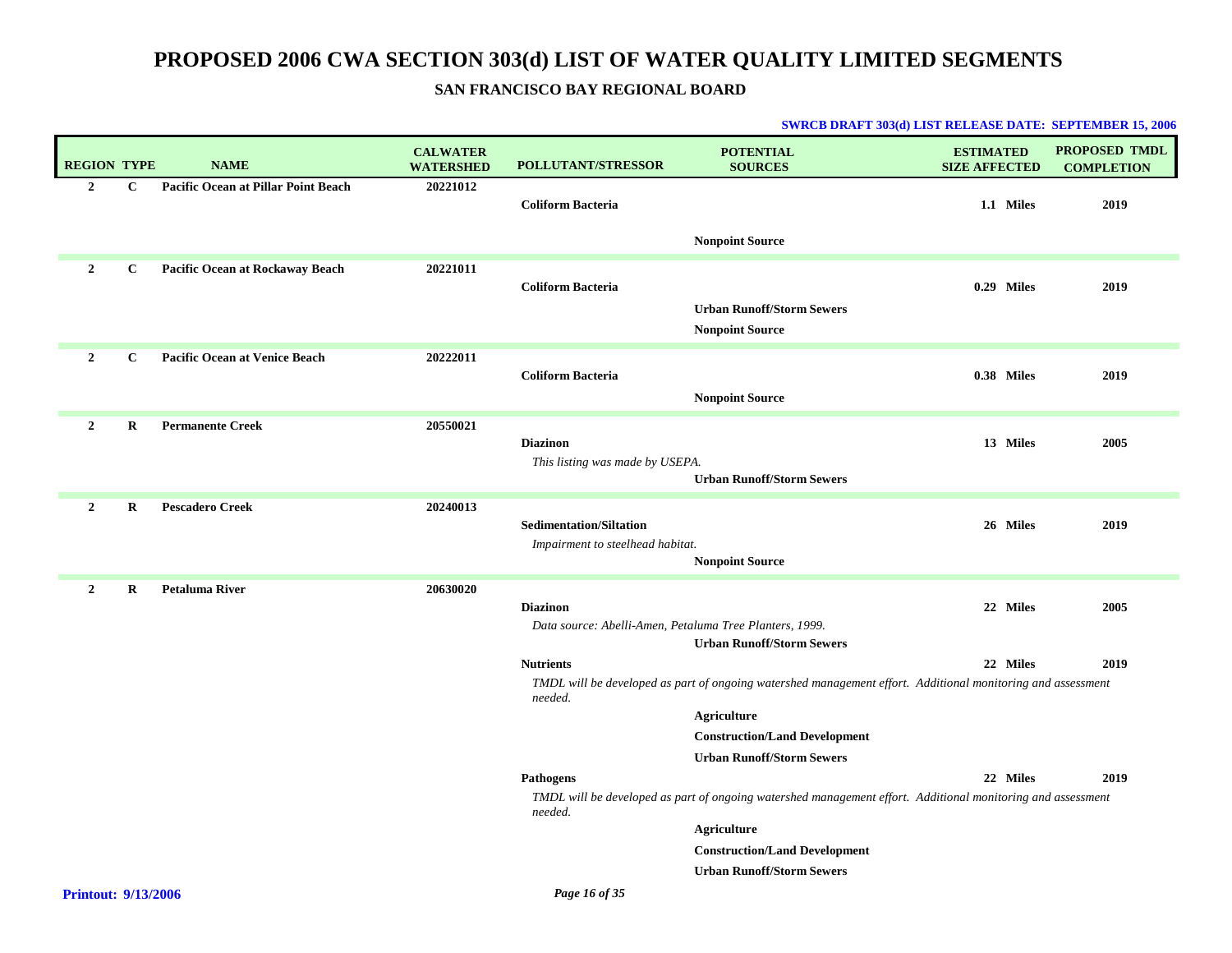## **SAN FRANCISCO BAY REGIONAL BOARD**

| <b>REGION TYPE</b>  | <b>NAME</b>                           | <b>CALWATER</b><br><b>WATERSHED</b> | POLLUTANT/STRESSOR                                      | <b>POTENTIAL</b><br><b>SOURCES</b>                                                                                | <b>ESTIMATED</b><br><b>SIZE AFFECTED</b> | PROPOSED TMDL<br><b>COMPLETION</b> |
|---------------------|---------------------------------------|-------------------------------------|---------------------------------------------------------|-------------------------------------------------------------------------------------------------------------------|------------------------------------------|------------------------------------|
|                     |                                       |                                     | <b>Sedimentation/Siltation</b>                          |                                                                                                                   | 22 Miles                                 | 2019                               |
|                     |                                       |                                     |                                                         |                                                                                                                   |                                          |                                    |
|                     |                                       |                                     |                                                         | <b>Agriculture</b>                                                                                                |                                          |                                    |
|                     |                                       |                                     |                                                         | <b>Construction/Land Development</b>                                                                              |                                          |                                    |
|                     |                                       |                                     |                                                         | <b>Urban Runoff/Storm Sewers</b>                                                                                  |                                          |                                    |
| $\overline{2}$<br>R | <b>Petaluma River (tidal portion)</b> | 20630040                            |                                                         |                                                                                                                   |                                          |                                    |
|                     |                                       |                                     | <b>Diazinon</b>                                         |                                                                                                                   | 1.1 Miles                                | 2005                               |
|                     |                                       |                                     | Data source: Abelli-Amen, Petaluma Tree Planters, 1999. | <b>Urban Runoff/Storm Sewers</b>                                                                                  |                                          |                                    |
|                     |                                       |                                     | <b>Nickel</b>                                           |                                                                                                                   | 1.1 Miles                                | 2019                               |
|                     |                                       |                                     | sediment tissue levels.                                 | Exceedance of California Toxic Rule dissolved criteria and National Toxic Rule total criteria; elevated water and |                                          |                                    |
|                     |                                       |                                     |                                                         | <b>Municipal Point Sources</b>                                                                                    |                                          |                                    |
|                     |                                       |                                     |                                                         | <b>Urban Runoff/Storm Sewers</b>                                                                                  |                                          |                                    |
|                     |                                       |                                     |                                                         | <b>Atmospheric Deposition</b>                                                                                     |                                          |                                    |
|                     |                                       |                                     | <b>Nutrients</b>                                        |                                                                                                                   | 1.1 Miles                                | 2019                               |
|                     |                                       |                                     | needed.                                                 | TMDL will be developed as part of ongoing watershed management effort. Additional monitoring and assessment       |                                          |                                    |
|                     |                                       |                                     |                                                         | Agriculture                                                                                                       |                                          |                                    |
|                     |                                       |                                     |                                                         | <b>Construction/Land Development</b>                                                                              |                                          |                                    |
|                     |                                       |                                     |                                                         | <b>Urban Runoff/Storm Sewers</b>                                                                                  |                                          |                                    |
|                     |                                       |                                     | <b>Pathogens</b>                                        |                                                                                                                   | 1.1 Miles                                | 2019                               |
|                     |                                       |                                     | needed.                                                 | TMDL will be developed as part of ongoing watershed management effort. Additional monitoring and assessment       |                                          |                                    |
|                     |                                       |                                     |                                                         | Agriculture                                                                                                       |                                          |                                    |
|                     |                                       |                                     |                                                         | <b>Construction/Land Development</b>                                                                              |                                          |                                    |
|                     |                                       |                                     |                                                         | <b>Urban Runoff/Storm Sewers</b>                                                                                  |                                          |                                    |
| $\overline{2}$<br>R | Pine Creek (Contra Costa Co)          | 20731011                            |                                                         |                                                                                                                   |                                          |                                    |
|                     |                                       |                                     | <b>Diazinon</b>                                         |                                                                                                                   | 13 Miles                                 | 2005                               |
|                     |                                       |                                     | This listing was made by USEPA.                         |                                                                                                                   |                                          |                                    |
|                     |                                       |                                     |                                                         | <b>Urban Runoff/Storm Sewers</b>                                                                                  |                                          |                                    |
| $\overline{2}$<br>R | <b>Pinole Creek</b>                   | 20660020                            |                                                         |                                                                                                                   |                                          |                                    |
|                     |                                       |                                     | <b>Diazinon</b>                                         |                                                                                                                   | 9.2 Miles                                | 2005                               |
|                     |                                       |                                     | This listing was made by USEPA.                         |                                                                                                                   |                                          |                                    |
|                     |                                       |                                     |                                                         | <b>Urban Runoff/Storm Sewers</b>                                                                                  |                                          |                                    |
|                     |                                       |                                     |                                                         |                                                                                                                   |                                          |                                    |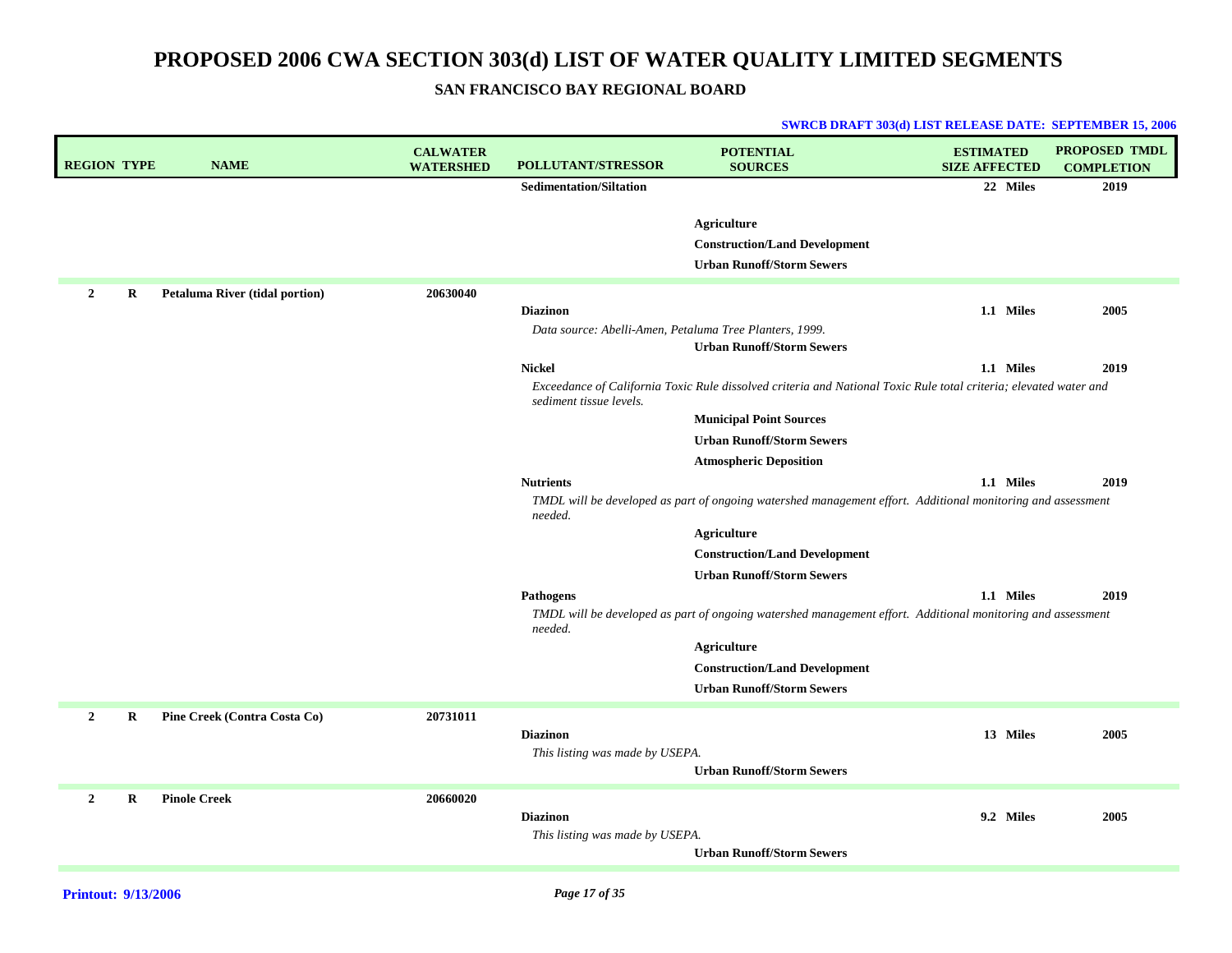**SWRCB DRAFT 303(d) LIST RELEASE DATE: SEPTEMBER 15, 2006**

**SAN FRANCISCO BAY REGIONAL BOARD**

| <b>REGION TYPE</b> |   | <b>NAME</b>           | <b>CALWATER</b><br><b>WATERSHED</b> | <b>POLLUTANT/STRESSOR</b>                 | <b>POTENTIAL</b><br><b>SOURCES</b>                                                                                                                                                                                                        | <b>ESTIMATED</b><br><b>SIZE AFFECTED</b> |            | <b>PROPOSED TMDL</b><br><b>COMPLETION</b> |
|--------------------|---|-----------------------|-------------------------------------|-------------------------------------------|-------------------------------------------------------------------------------------------------------------------------------------------------------------------------------------------------------------------------------------------|------------------------------------------|------------|-------------------------------------------|
| $\mathbf{2}$       | R | <b>Pomponio Creek</b> | 20240020                            | <b>Coliform Bacteria</b>                  |                                                                                                                                                                                                                                           |                                          | 7.1 Miles  | 2019                                      |
|                    |   |                       |                                     |                                           | <b>Nonpoint Source</b>                                                                                                                                                                                                                    |                                          |            |                                           |
| $\overline{2}$     | B | <b>Richardson Bay</b> | 20312010                            |                                           |                                                                                                                                                                                                                                           |                                          |            |                                           |
|                    |   |                       |                                     | <b>Chlordane</b>                          |                                                                                                                                                                                                                                           |                                          | 2439 Acres | 2008                                      |
|                    |   |                       |                                     | This listing was made by USEPA.           |                                                                                                                                                                                                                                           |                                          |            |                                           |
|                    |   |                       |                                     |                                           | <b>Nonpoint Source</b>                                                                                                                                                                                                                    |                                          |            |                                           |
|                    |   |                       |                                     | <b>Coliform Bacteria</b>                  |                                                                                                                                                                                                                                           |                                          | 2439 Acres | 2019                                      |
|                    |   |                       |                                     | improvements.                             | Affected area, Waldo Point Harbor, is less than 10% of embayment; source has been positively identified as substandard<br>sewage systems in some houseboat areas; extensive local control program in place with significant water quality |                                          |            |                                           |
|                    |   |                       |                                     |                                           | <b>Urban Runoff/Storm Sewers</b>                                                                                                                                                                                                          |                                          |            |                                           |
|                    |   |                       |                                     |                                           | <b>Septage Disposal</b>                                                                                                                                                                                                                   |                                          |            |                                           |
|                    |   |                       |                                     |                                           | <b>Boat Discharges/Vessel Wastes</b>                                                                                                                                                                                                      |                                          |            |                                           |
|                    |   |                       |                                     | <b>DDT</b>                                |                                                                                                                                                                                                                                           |                                          | 2439 Acres | 2008                                      |
|                    |   |                       |                                     | This listing was made by USEPA.           |                                                                                                                                                                                                                                           |                                          |            |                                           |
|                    |   |                       |                                     |                                           | <b>Nonpoint Source</b>                                                                                                                                                                                                                    |                                          |            |                                           |
|                    |   |                       |                                     | <b>Dieldrin</b>                           |                                                                                                                                                                                                                                           |                                          | 2439 Acres | 2008                                      |
|                    |   |                       |                                     | This listing was made by USEPA.           |                                                                                                                                                                                                                                           |                                          |            |                                           |
|                    |   |                       |                                     |                                           | <b>Unknown Nonpoint Source</b>                                                                                                                                                                                                            |                                          |            |                                           |
|                    |   |                       |                                     | Dioxin Compounds (including 2,3,7,8-TCDD) |                                                                                                                                                                                                                                           |                                          | 2439 Acres | 2019                                      |
|                    |   |                       |                                     |                                           | The specific compounds are 2,3,7,8-TCDD, 1,2,3,7,8-PeCDD, 1,2,3,4,7,8-HxCDD, 1,2,3,6,7,8-HxCDD, 1,2,3,7,8,9-<br>HxCDD, 1,2,3,4,6,7,8-HpCDD, and OCDD. This listing was made by USEPA.                                                     |                                          |            |                                           |
|                    |   |                       |                                     |                                           | <b>Atmospheric Deposition</b>                                                                                                                                                                                                             |                                          |            |                                           |
|                    |   |                       |                                     | <b>Exotic Species</b>                     |                                                                                                                                                                                                                                           |                                          | 2439 Acres | 2019                                      |
|                    |   |                       |                                     |                                           | Disrupt natural benthos; change pollutant availability in food chain; disrupt food availability to native species.                                                                                                                        |                                          |            |                                           |
|                    |   |                       |                                     |                                           | <b>Ballast Water</b>                                                                                                                                                                                                                      |                                          |            |                                           |
|                    |   |                       |                                     | <b>Furan Compounds</b>                    |                                                                                                                                                                                                                                           |                                          | 2439 Acres | 2019                                      |
|                    |   |                       |                                     | was made by USEPA.                        | The specific compounds are 2,3,7,8-TCDF, 1,2,3,7,8-PeCDF, 2,3,4,7,8-PeCDF, 1,2,3,4,7,8-HxCDF, 1,2,3,6, 7,8,-<br>HxCDF, 1,2,3,7,8,9-HxCDF, 2,3,4,6,7,8-HxCDF, 1,2,3,4,6,7,8-HpCDF, 1,2,3,4,7,8,9-HpCDF, and OCDF. This listing             |                                          |            |                                           |
|                    |   |                       |                                     |                                           | <b>Atmospheric Deposition</b>                                                                                                                                                                                                             |                                          |            |                                           |

## **Printout: 9/13/2006**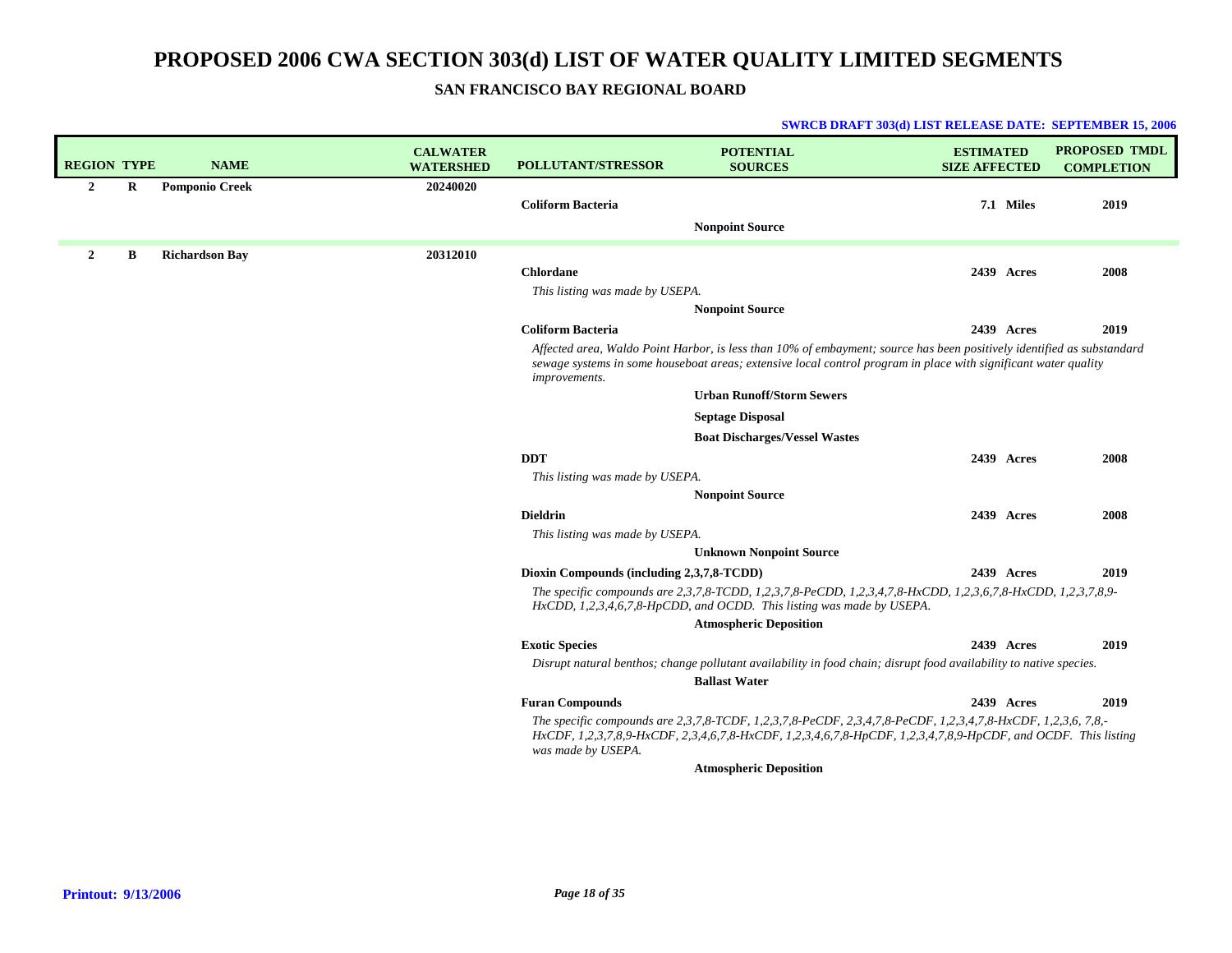| <b>REGION TYPE</b> |   | <b>NAME</b>                         | <b>CALWATER</b><br><b>WATERSHED</b> | <b>POLLUTANT/STRESSOR</b>                      | <b>POTENTIAL</b><br><b>SOURCES</b>                                                                                                                                                                                                                                                                                                                                   | <b>ESTIMATED</b><br><b>SIZE AFFECTED</b> |            | <b>PROPOSED TMDL</b><br><b>COMPLETION</b> |
|--------------------|---|-------------------------------------|-------------------------------------|------------------------------------------------|----------------------------------------------------------------------------------------------------------------------------------------------------------------------------------------------------------------------------------------------------------------------------------------------------------------------------------------------------------------------|------------------------------------------|------------|-------------------------------------------|
|                    |   |                                     |                                     | <b>Mercury</b>                                 |                                                                                                                                                                                                                                                                                                                                                                      |                                          | 2439 Acres | 2006                                      |
|                    |   |                                     |                                     | inputs from point sources.                     | Current data indicate fish consumption and wildlife consumption impacted uses: health consumption advisory in effect<br>for multiple fish species including striped bass and shark. Major source is historic: gold mining sediments and local<br>mercury mining; most significant ongoing source is erosion and drainage from abandoned mines; moderate to low level |                                          |            |                                           |
|                    |   |                                     |                                     |                                                | <b>Municipal Point Sources</b>                                                                                                                                                                                                                                                                                                                                       |                                          |            |                                           |
|                    |   |                                     |                                     |                                                | <b>Resource Extraction</b>                                                                                                                                                                                                                                                                                                                                           |                                          |            |                                           |
|                    |   |                                     |                                     |                                                | <b>Atmospheric Deposition</b>                                                                                                                                                                                                                                                                                                                                        |                                          |            |                                           |
|                    |   |                                     |                                     |                                                | <b>Natural Sources</b>                                                                                                                                                                                                                                                                                                                                               |                                          |            |                                           |
|                    |   |                                     |                                     |                                                | <b>Nonpoint Source</b>                                                                                                                                                                                                                                                                                                                                               |                                          |            |                                           |
|                    |   |                                     |                                     | <b>PCBs</b> (Polychlorinated biphenyls)        |                                                                                                                                                                                                                                                                                                                                                                      |                                          | 2439 Acres | 2006                                      |
|                    |   |                                     |                                     | concentration data.                            | This listing covers non dioxin-like PCBs. Interim health advisory for fish; uncertainty regarding water column                                                                                                                                                                                                                                                       |                                          |            |                                           |
|                    |   |                                     |                                     |                                                | <b>Unknown Nonpoint Source</b>                                                                                                                                                                                                                                                                                                                                       |                                          |            |                                           |
|                    |   |                                     |                                     | PCBs (Polychlorinated biphenyls) (dioxin-like) |                                                                                                                                                                                                                                                                                                                                                                      |                                          | 2439 Acres | 2019                                      |
|                    |   |                                     |                                     |                                                | The specific dioxin like compounds are 3,4,4,5-TCB (81), 3,3,3,3-TCB (77), 3,3,4,4,5-PeCB (126), 3,3,4,4,4,4-HxCB<br>(169), 2,3,3,4,4-PeCB (105), 2,3,4,4,5-PeCB (114), 2,3,4,4,5-PeCB (118), 2,3,4,4,5-PeCB (123), 2,3,3,4,4,5-HxCB (156),<br>2,3,3,4,4,5-HxCB (157), 2,3,4,4,5,5,-HxCB (167), 2,3,3,4,4,5,5-HpCB (189). This listing was made by USEPA.            |                                          |            |                                           |
|                    |   |                                     |                                     |                                                | <b>Unknown Nonpoint Source</b>                                                                                                                                                                                                                                                                                                                                       |                                          |            |                                           |
| $\overline{2}$     | R | <b>Rodeo Creek</b>                  | 20660022                            |                                                |                                                                                                                                                                                                                                                                                                                                                                      |                                          |            |                                           |
|                    |   |                                     |                                     | <b>Diazinon</b>                                |                                                                                                                                                                                                                                                                                                                                                                      |                                          | 8 Miles    | 2005                                      |
|                    |   |                                     |                                     | This listing was made by USEPA.                |                                                                                                                                                                                                                                                                                                                                                                      |                                          |            |                                           |
|                    |   |                                     |                                     |                                                | <b>Urban Runoff/Storm Sewers</b>                                                                                                                                                                                                                                                                                                                                     |                                          |            |                                           |
| $\mathbf{2}$       | E | <b>Sacramento San Joaquin Delta</b> | 20710010                            |                                                |                                                                                                                                                                                                                                                                                                                                                                      |                                          |            |                                           |
|                    |   |                                     |                                     | <b>Chlordane</b>                               |                                                                                                                                                                                                                                                                                                                                                                      | 41736 Acres                              |            | 2008                                      |
|                    |   |                                     |                                     | This listing was made by USEPA.                |                                                                                                                                                                                                                                                                                                                                                                      |                                          |            |                                           |
|                    |   |                                     |                                     |                                                | <b>Nonpoint Source</b>                                                                                                                                                                                                                                                                                                                                               |                                          |            |                                           |
|                    |   |                                     |                                     | <b>DDT</b>                                     |                                                                                                                                                                                                                                                                                                                                                                      | 41736 Acres                              |            | 2008                                      |
|                    |   |                                     |                                     | This listing was made by USEPA.                | <b>Nonpoint Source</b>                                                                                                                                                                                                                                                                                                                                               |                                          |            |                                           |
|                    |   |                                     |                                     | <b>Dieldrin</b>                                |                                                                                                                                                                                                                                                                                                                                                                      | 41736 Acres                              |            | 2008                                      |
|                    |   |                                     |                                     | This listing was made by USEPA.                |                                                                                                                                                                                                                                                                                                                                                                      |                                          |            |                                           |
|                    |   |                                     |                                     |                                                | <b>Nonpoint Source</b>                                                                                                                                                                                                                                                                                                                                               |                                          |            |                                           |
|                    |   |                                     |                                     | Dioxin Compounds (including 2,3,7,8-TCDD)      |                                                                                                                                                                                                                                                                                                                                                                      | 41736 Acres                              |            | 2019                                      |
|                    |   |                                     |                                     |                                                | The specific compounds are 2,3,7,8-TCDD, 1,2,3,7,8-PeCDD, 1,2,3,4,7,8-HxCDD, 1,2,3,6,7,8-HxCDD, 1,2,3,7,8,9-<br>$HxCDD$ , 1,2,3,4,6,7,8-HpCDD, and OCDD. This listing was made by USEPA.                                                                                                                                                                             |                                          |            |                                           |
|                    |   |                                     |                                     |                                                | <b>Atmospheric Deposition</b>                                                                                                                                                                                                                                                                                                                                        |                                          |            |                                           |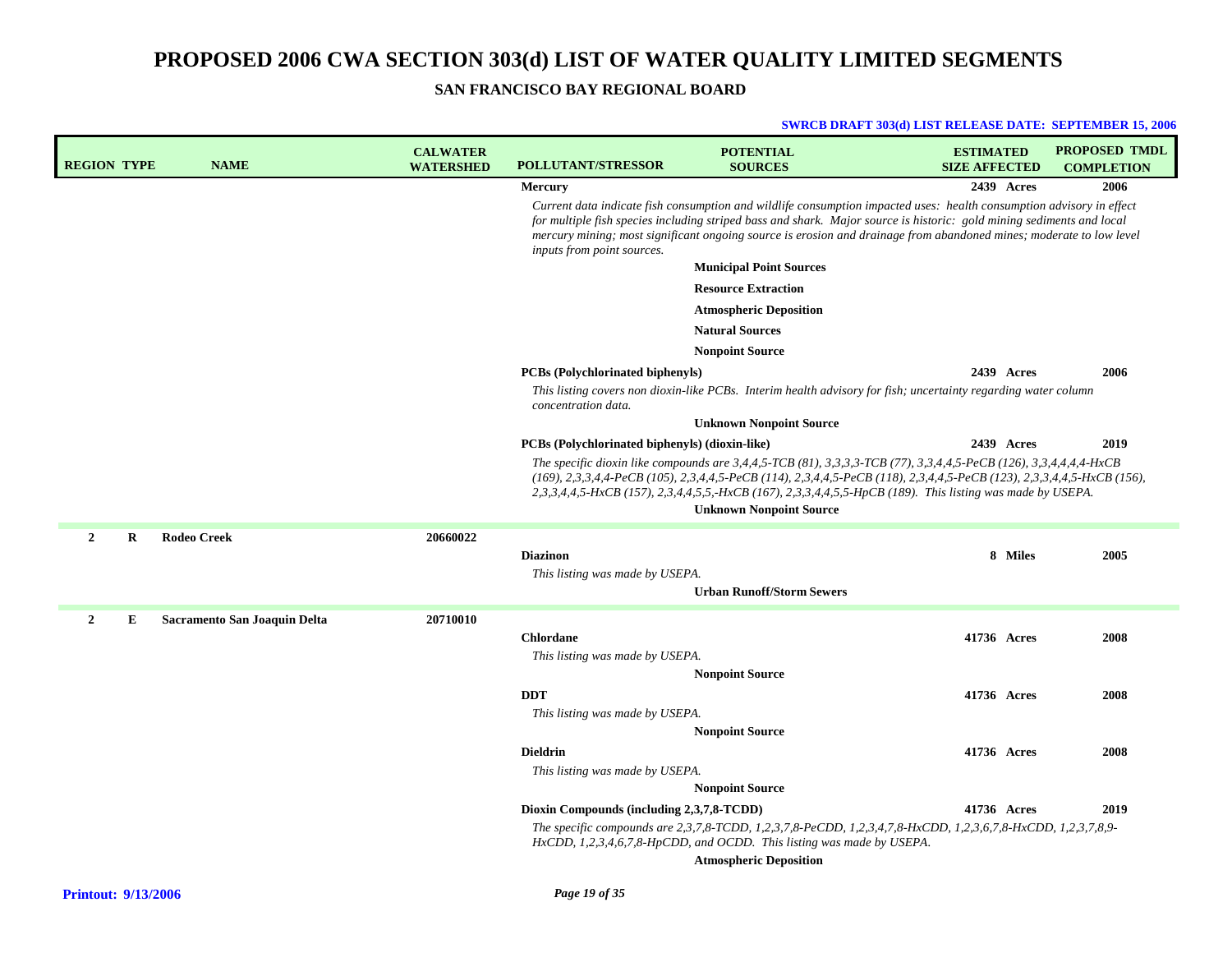### **SAN FRANCISCO BAY REGIONAL BOARD**

| <b>REGION TYPE</b> | <b>NAME</b> | <b>CALWATER</b><br><b>WATERSHED</b> | <b>POLLUTANT/STRESSOR</b>                        | <b>POTENTIAL</b><br><b>SOURCES</b>                                                                                                                                                                                                                                                                                                                        | <b>ESTIMATED</b><br><b>SIZE AFFECTED</b> | <b>PROPOSED TMDL</b><br><b>COMPLETION</b> |
|--------------------|-------------|-------------------------------------|--------------------------------------------------|-----------------------------------------------------------------------------------------------------------------------------------------------------------------------------------------------------------------------------------------------------------------------------------------------------------------------------------------------------------|------------------------------------------|-------------------------------------------|
|                    |             |                                     | <b>Exotic Species</b>                            |                                                                                                                                                                                                                                                                                                                                                           | 41736 Acres                              | 2019                                      |
|                    |             |                                     |                                                  | Disrupt natural benthos; change pollutant availability in food chain; disrupt food availability to native species.<br><b>Ballast Water</b>                                                                                                                                                                                                                |                                          |                                           |
|                    |             |                                     | <b>Furan Compounds</b>                           |                                                                                                                                                                                                                                                                                                                                                           | 41736 Acres                              | 2019                                      |
|                    |             |                                     | was made by USEPA.                               | The specific compounds are 2,3,7,8-TCDF, 1,2,3,7,8-PeCDF, 2,3,4,7,8-PeCDF, 1,2,3,4,7,8-HxCDF, 1,2,3,6, 7,8,-<br>HxCDF, 1,2,3,7,8,9-HxCDF, 2,3,4,6,7,8-HxCDF, 1,2,3,4,6,7,8-HpCDF, 1,2,3,4,7,8,9-HpCDF, and OCDF. This listing                                                                                                                             |                                          |                                           |
|                    |             |                                     |                                                  | <b>Atmospheric Deposition</b>                                                                                                                                                                                                                                                                                                                             |                                          |                                           |
|                    |             |                                     | Mercury                                          |                                                                                                                                                                                                                                                                                                                                                           | 41736 Acres                              | 2006                                      |
|                    |             |                                     | moderate to low level inputs from point sources. | Current data indicate fish consumption and wildlife consumption impacted uses. Major source is historic: gold mining<br>sediments and local mercury mining; most significant ongoing source is erosion and drainage from abandoned mines;<br><b>Industrial Point Sources</b>                                                                              |                                          |                                           |
|                    |             |                                     |                                                  | <b>Municipal Point Sources</b>                                                                                                                                                                                                                                                                                                                            |                                          |                                           |
|                    |             |                                     |                                                  | <b>Resource Extraction</b>                                                                                                                                                                                                                                                                                                                                |                                          |                                           |
|                    |             |                                     |                                                  | <b>Atmospheric Deposition</b>                                                                                                                                                                                                                                                                                                                             |                                          |                                           |
|                    |             |                                     |                                                  | <b>Nonpoint Source</b>                                                                                                                                                                                                                                                                                                                                    |                                          |                                           |
|                    |             |                                     | <b>Nickel</b>                                    |                                                                                                                                                                                                                                                                                                                                                           | 41736 Acres                              | 2019                                      |
|                    |             |                                     | This listing was made by USEPA.                  |                                                                                                                                                                                                                                                                                                                                                           |                                          |                                           |
|                    |             |                                     |                                                  | <b>Source Unknown</b>                                                                                                                                                                                                                                                                                                                                     |                                          |                                           |
|                    |             |                                     | <b>PCBs</b> (Polychlorinated biphenyls)          |                                                                                                                                                                                                                                                                                                                                                           | 41736 Acres                              | 2006                                      |
|                    |             |                                     | concentration data.                              | This listing covers non dioxin-like PCBs. Interim health advisory for fish; uncertainty regarding water column                                                                                                                                                                                                                                            |                                          |                                           |
|                    |             |                                     |                                                  | <b>Unknown Nonpoint Source</b>                                                                                                                                                                                                                                                                                                                            |                                          |                                           |
|                    |             |                                     | PCBs (Polychlorinated biphenyls) (dioxin-like)   |                                                                                                                                                                                                                                                                                                                                                           | 41736 Acres                              | 2019                                      |
|                    |             |                                     |                                                  | The specific dioxin like compounds are 3,4,4,5-TCB (81), 3,3,3,3-TCB (77), 3,3,4,4,5-PeCB (126), 3,3,4,4,4,4-HxCB<br>(169), 2,3,3,4,4-PeCB (105), 2,3,4,4,5-PeCB (114), 2,3,4,4,5-PeCB (118), 2,3,4,4,5-PeCB (123), 2,3,3,4,4,5-HxCB (156),<br>2,3,3,4,4,5-HxCB (157), 2,3,4,4,5,5,-HxCB (167), 2,3,3,4,4,5,5-HpCB (189). This listing was made by USEPA. |                                          |                                           |
|                    |             |                                     |                                                  | <b>Unknown Nonpoint Source</b>                                                                                                                                                                                                                                                                                                                            |                                          |                                           |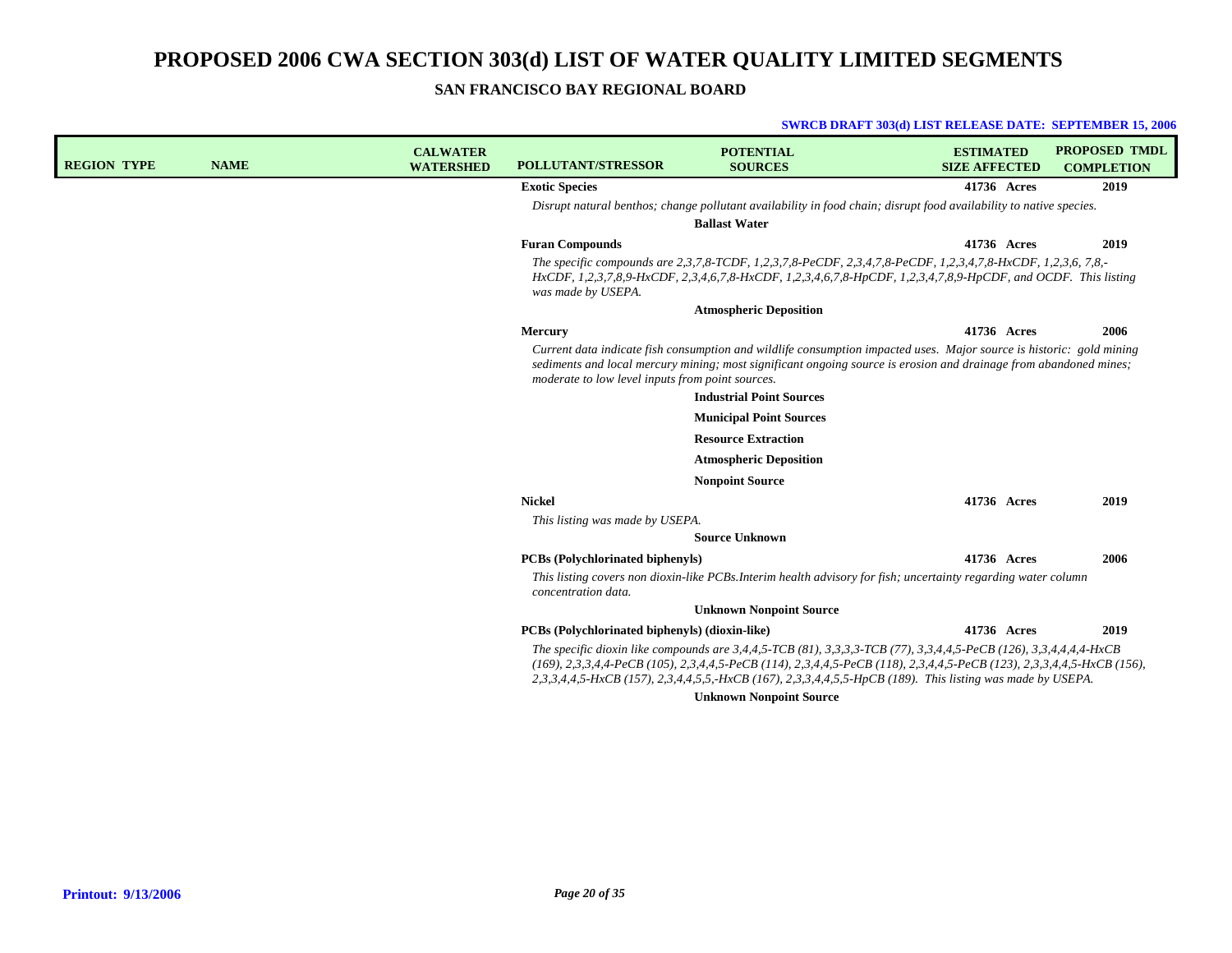| <b>REGION TYPE</b> |         | <b>NAME</b>                         | <b>CALWATER</b><br><b>WATERSHED</b> | <b>POLLUTANT/STRESSOR</b>                          | <b>POTENTIAL</b><br><b>SOURCES</b>                                                                                                                                                                                                                                                                                                                                                                                                                                                                   | <b>ESTIMATED</b><br><b>SIZE AFFECTED</b> |          | <b>PROPOSED TMDL</b><br><b>COMPLETION</b> |
|--------------------|---------|-------------------------------------|-------------------------------------|----------------------------------------------------|------------------------------------------------------------------------------------------------------------------------------------------------------------------------------------------------------------------------------------------------------------------------------------------------------------------------------------------------------------------------------------------------------------------------------------------------------------------------------------------------------|------------------------------------------|----------|-------------------------------------------|
|                    |         |                                     |                                     | <b>Selenium</b>                                    |                                                                                                                                                                                                                                                                                                                                                                                                                                                                                                      | 41736 Acres                              |          | 2019                                      |
|                    |         |                                     |                                     | exotic species.                                    | Affected use is one branch of the food chain; most sensitive indicator is hatchability in nesting diving birds, significant<br>contributions from oil refineries (control program in place) and agriculture (carried downstream by rivers); exotic<br>species may have made food chain more susceptible to accumulation of selenium; health consumption advisory in effect<br>for scaup and scoter (diving ducks); low TMDL priority because Individual Control Strategy in place. Another source is |                                          |          |                                           |
|                    |         |                                     |                                     |                                                    | <b>Industrial Point Sources</b>                                                                                                                                                                                                                                                                                                                                                                                                                                                                      |                                          |          |                                           |
|                    |         |                                     |                                     |                                                    | <b>Agriculture</b>                                                                                                                                                                                                                                                                                                                                                                                                                                                                                   |                                          |          |                                           |
|                    |         |                                     |                                     |                                                    | <b>Natural Sources</b>                                                                                                                                                                                                                                                                                                                                                                                                                                                                               |                                          |          |                                           |
|                    |         |                                     |                                     |                                                    | <b>Exotic Species</b>                                                                                                                                                                                                                                                                                                                                                                                                                                                                                |                                          |          |                                           |
| $\overline{2}$     | $\bf R$ | San Antonio Creek (Marin/Sonoma Co) | 20630031                            |                                                    |                                                                                                                                                                                                                                                                                                                                                                                                                                                                                                      |                                          |          |                                           |
|                    |         |                                     |                                     | <b>Diazinon</b>                                    |                                                                                                                                                                                                                                                                                                                                                                                                                                                                                                      |                                          | 18 Miles | 2005                                      |
|                    |         |                                     |                                     | This listing was made by USEPA.                    |                                                                                                                                                                                                                                                                                                                                                                                                                                                                                                      |                                          |          |                                           |
|                    |         |                                     |                                     |                                                    | <b>Urban Runoff/Storm Sewers</b>                                                                                                                                                                                                                                                                                                                                                                                                                                                                     |                                          |          |                                           |
| $\mathbf{2}$       | R       | <b>San Felipe Creek</b>             | 20530041                            |                                                    |                                                                                                                                                                                                                                                                                                                                                                                                                                                                                                      |                                          |          |                                           |
|                    |         |                                     |                                     | <b>Diazinon</b><br>This listing was made by USEPA. |                                                                                                                                                                                                                                                                                                                                                                                                                                                                                                      |                                          | 15 Miles | 2005                                      |
|                    |         |                                     |                                     |                                                    | <b>Urban Runoff/Storm Sewers</b>                                                                                                                                                                                                                                                                                                                                                                                                                                                                     |                                          |          |                                           |
| $\overline{2}$     | B       | San Francisco Bay, Central          | 20312010                            |                                                    |                                                                                                                                                                                                                                                                                                                                                                                                                                                                                                      |                                          |          |                                           |
|                    |         |                                     |                                     | <b>Chlordane</b>                                   |                                                                                                                                                                                                                                                                                                                                                                                                                                                                                                      | 70992 Acres                              |          | 2008                                      |
|                    |         |                                     |                                     | This listing was made by USEPA.                    |                                                                                                                                                                                                                                                                                                                                                                                                                                                                                                      |                                          |          |                                           |
|                    |         |                                     |                                     |                                                    | <b>Nonpoint Source</b>                                                                                                                                                                                                                                                                                                                                                                                                                                                                               |                                          |          |                                           |
|                    |         |                                     |                                     | <b>DDT</b>                                         |                                                                                                                                                                                                                                                                                                                                                                                                                                                                                                      | 70992 Acres                              |          | 2008                                      |
|                    |         |                                     |                                     | This listing was made by USEPA.                    |                                                                                                                                                                                                                                                                                                                                                                                                                                                                                                      |                                          |          |                                           |
|                    |         |                                     |                                     | <b>Dieldrin</b>                                    | <b>Nonpoint Source</b>                                                                                                                                                                                                                                                                                                                                                                                                                                                                               | 70992 Acres                              |          | 2008                                      |
|                    |         |                                     |                                     | This listing was made by USEPA.                    |                                                                                                                                                                                                                                                                                                                                                                                                                                                                                                      |                                          |          |                                           |
|                    |         |                                     |                                     |                                                    | <b>Nonpoint Source</b>                                                                                                                                                                                                                                                                                                                                                                                                                                                                               |                                          |          |                                           |
|                    |         |                                     |                                     | Dioxin Compounds (including 2,3,7,8-TCDD)          |                                                                                                                                                                                                                                                                                                                                                                                                                                                                                                      | 70992 Acres                              |          | 2019                                      |
|                    |         |                                     |                                     |                                                    | The specific compounds are 2,3,7,8-TCDD, 1,2,3,7,8-PeCDD, 1,2,3,4,7,8-HxCDD, 1,2,3,6,7,8-HxCDD, 1,2,3,7,8,9-<br>HxCDD, 1,2,3,4,6,7,8-HpCDD, and OCDD. This listing was made by USEPA.                                                                                                                                                                                                                                                                                                                |                                          |          |                                           |
|                    |         |                                     |                                     |                                                    | <b>Atmospheric Deposition</b>                                                                                                                                                                                                                                                                                                                                                                                                                                                                        |                                          |          |                                           |
|                    |         |                                     |                                     | <b>Exotic Species</b>                              |                                                                                                                                                                                                                                                                                                                                                                                                                                                                                                      | 70992 Acres                              |          | 2019                                      |
|                    |         |                                     |                                     |                                                    | Disrupt natural benthos; change pollutant availability in food chain; disrupt food availability to native species.<br><b>Ballast Water</b>                                                                                                                                                                                                                                                                                                                                                           |                                          |          |                                           |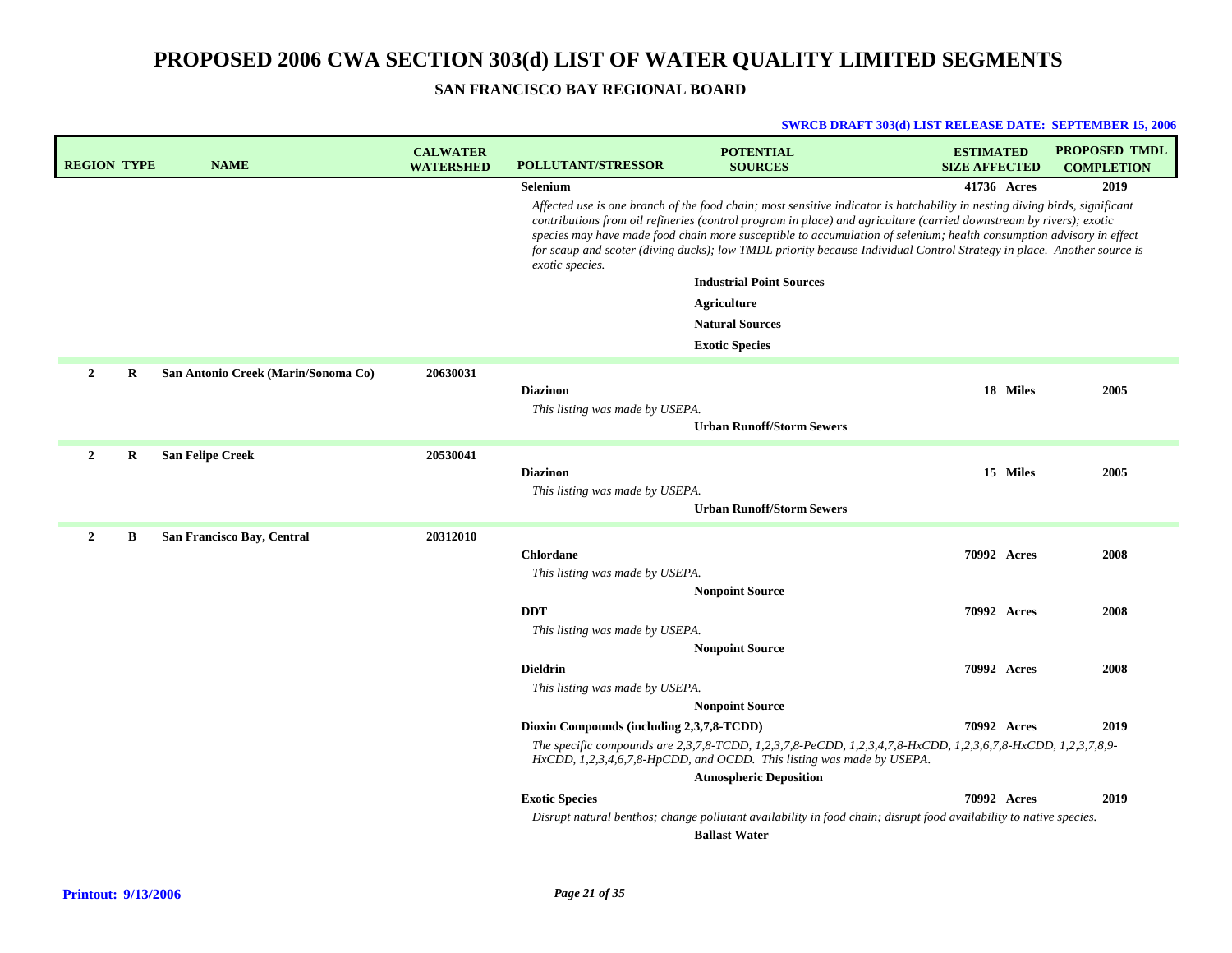### **SAN FRANCISCO BAY REGIONAL BOARD**

| <b>REGION TYPE</b> | <b>NAME</b>              | <b>CALWATER</b><br><b>WATERSHED</b> | <b>POLLUTANT/STRESSOR</b>                                      | <b>POTENTIAL</b><br><b>SOURCES</b>                                                                                                                                                                                                                                                                                                                                                                                                                                                 | <b>ESTIMATED</b><br><b>SIZE AFFECTED</b> | <b>PROPOSED TMDL</b><br><b>COMPLETION</b> |
|--------------------|--------------------------|-------------------------------------|----------------------------------------------------------------|------------------------------------------------------------------------------------------------------------------------------------------------------------------------------------------------------------------------------------------------------------------------------------------------------------------------------------------------------------------------------------------------------------------------------------------------------------------------------------|------------------------------------------|-------------------------------------------|
|                    |                          |                                     | <b>Furan Compounds</b>                                         |                                                                                                                                                                                                                                                                                                                                                                                                                                                                                    | 70992 Acres                              | 2019                                      |
|                    |                          |                                     | by USEPA.                                                      | The specific compounds are 2,3,7,8-TCDF, 1,2,3,7,8-PeCDF, 2,3,4,7,8-PeCDF, 1,2,3,4,7,8-HxCDF, 1,2,3,6,7,8-HxCDF,<br>1,2,3,7,8,9-HxCDF, 2,3,4,6,7,8-HxCDF, 1,2,3,4,6,7,8-HpCDF, 1,2,3,4,7,8,9-HpCDF, and OCDF. This listing was made                                                                                                                                                                                                                                                |                                          |                                           |
|                    |                          |                                     |                                                                | <b>Atmospheric Deposition</b>                                                                                                                                                                                                                                                                                                                                                                                                                                                      |                                          |                                           |
|                    |                          |                                     | <b>Mercury</b>                                                 |                                                                                                                                                                                                                                                                                                                                                                                                                                                                                    | 70992 Acres                              | 2006                                      |
|                    |                          |                                     | inputs from point sources.                                     | Current data indicate fish consumption and wildlife consumption impacted uses: health consumption advisory in effect<br>for multiple fish species including striped bass and shark. Major source is historic: gold mining sediments and local<br>mercury mining; most significant ongoing source is erosion and drainage from abandoned mines; moderate to low level                                                                                                               |                                          |                                           |
|                    |                          |                                     |                                                                | <b>Industrial Point Sources</b>                                                                                                                                                                                                                                                                                                                                                                                                                                                    |                                          |                                           |
|                    |                          |                                     |                                                                | <b>Municipal Point Sources</b>                                                                                                                                                                                                                                                                                                                                                                                                                                                     |                                          |                                           |
|                    |                          |                                     |                                                                | <b>Resource Extraction</b>                                                                                                                                                                                                                                                                                                                                                                                                                                                         |                                          |                                           |
|                    |                          |                                     |                                                                | <b>Atmospheric Deposition</b>                                                                                                                                                                                                                                                                                                                                                                                                                                                      |                                          |                                           |
|                    |                          |                                     |                                                                | <b>Natural Sources</b>                                                                                                                                                                                                                                                                                                                                                                                                                                                             |                                          |                                           |
|                    |                          |                                     |                                                                | <b>Nonpoint Source</b>                                                                                                                                                                                                                                                                                                                                                                                                                                                             |                                          |                                           |
|                    |                          |                                     | <b>PCBs</b> (Polychlorinated biphenyls)<br>concentration data. | This listing covers non dioxin-like PCBs.Interim health advisory for fish; uncertainty regarding water column                                                                                                                                                                                                                                                                                                                                                                      | 70992 Acres                              | 2006                                      |
|                    |                          |                                     |                                                                | <b>Unknown Nonpoint Source</b>                                                                                                                                                                                                                                                                                                                                                                                                                                                     |                                          |                                           |
|                    |                          |                                     | PCBs (Polychlorinated biphenyls) (dioxin-like)                 |                                                                                                                                                                                                                                                                                                                                                                                                                                                                                    | 70992 Acres                              | 2019                                      |
|                    |                          |                                     |                                                                | The specific dioxin like compounds are $3,4,4,5$ -TCB (81), $3,3,3,3$ -TCB (77), $3,3,4,4,5$ -PeCB (126), $3,3,4,4,4,4$ -HxCB<br>(169), 2,3,3,4,4-PeCB (105), 2,3,4,4,5-PeCB (114), 2,3,4,4,5-PeCB (118), 2,3,4,4,5-PeCB (123), 2,3,3,4,4,5-HxCB (156),<br>2,3,3,4,4,5-HxCB (157), 2,3,4,4,5,5,-HxCB (167), 2,3,3,4,4,5,5-HpCB (189). This listing was made by USEPA.                                                                                                              |                                          |                                           |
|                    |                          |                                     |                                                                | <b>Unknown Nonpoint Source</b>                                                                                                                                                                                                                                                                                                                                                                                                                                                     |                                          |                                           |
|                    |                          |                                     | Selenium                                                       |                                                                                                                                                                                                                                                                                                                                                                                                                                                                                    | 70992 Acres                              | 2019                                      |
|                    |                          |                                     |                                                                | Affected use is one branch of the food chain; most sensitive indicator is hatchability in nesting diving birds, significant<br>contributions from oil refineries (control program in place) and agriculture (carried downstream by rivers); exotic<br>species may have made food chain more susceptible to accumulation of selenium; health consumption advisory in effect<br>for scaup and scoter (diving ducks); low TMDL priority because Individual Control Strategy in place. |                                          |                                           |
|                    |                          |                                     |                                                                | <b>Industrial Point Sources</b>                                                                                                                                                                                                                                                                                                                                                                                                                                                    |                                          |                                           |
|                    |                          |                                     |                                                                | Agriculture                                                                                                                                                                                                                                                                                                                                                                                                                                                                        |                                          |                                           |
|                    |                          |                                     |                                                                | <b>Natural Sources</b>                                                                                                                                                                                                                                                                                                                                                                                                                                                             |                                          |                                           |
|                    |                          |                                     |                                                                | <b>Exotic Species</b>                                                                                                                                                                                                                                                                                                                                                                                                                                                              |                                          |                                           |
| $\mathbf{2}$<br>B  | San Francisco Bay, Lower | 20410010                            |                                                                |                                                                                                                                                                                                                                                                                                                                                                                                                                                                                    |                                          |                                           |
|                    |                          |                                     | <b>Chlordane</b>                                               |                                                                                                                                                                                                                                                                                                                                                                                                                                                                                    | 92274 Acres                              | 2008                                      |
|                    |                          |                                     | This listing was made by USEPA.                                |                                                                                                                                                                                                                                                                                                                                                                                                                                                                                    |                                          |                                           |
|                    |                          |                                     |                                                                | <b>Nonpoint Source</b>                                                                                                                                                                                                                                                                                                                                                                                                                                                             |                                          |                                           |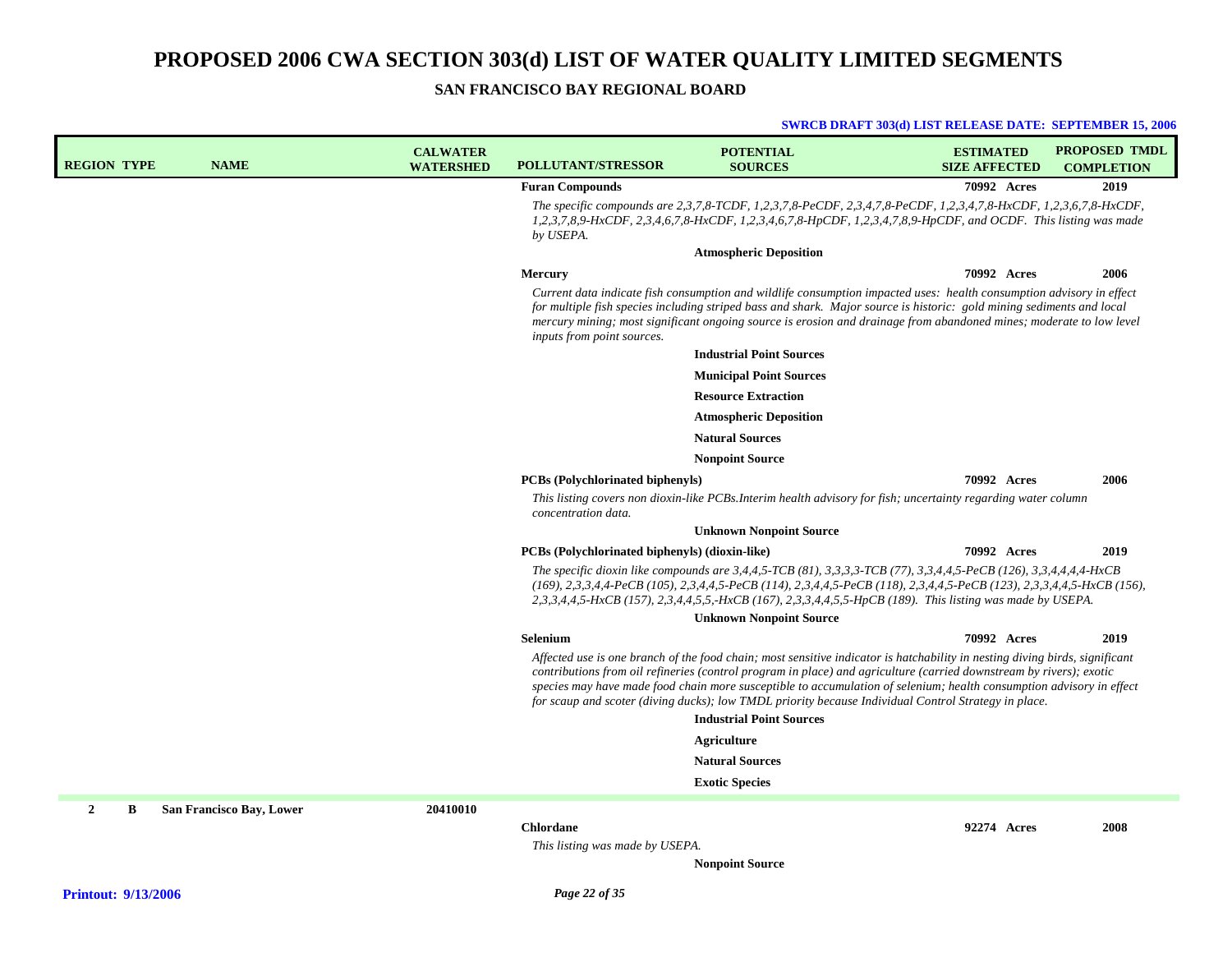**SAN FRANCISCO BAY REGIONAL BOARD**

| <b>REGION TYPE</b> | <b>NAME</b> | <b>CALWATER</b><br><b>WATERSHED</b> | <b>POLLUTANT/STRESSOR</b>                 | <b>POTENTIAL</b><br><b>SOURCES</b>                                                                                                                                                                                                                                                                                                                                                                                                                                                                                              | <b>ESTIMATED</b><br><b>SIZE AFFECTED</b> | <b>PROPOSED TMDL</b><br><b>COMPLETION</b> |
|--------------------|-------------|-------------------------------------|-------------------------------------------|---------------------------------------------------------------------------------------------------------------------------------------------------------------------------------------------------------------------------------------------------------------------------------------------------------------------------------------------------------------------------------------------------------------------------------------------------------------------------------------------------------------------------------|------------------------------------------|-------------------------------------------|
|                    |             |                                     | <b>DDT</b>                                |                                                                                                                                                                                                                                                                                                                                                                                                                                                                                                                                 | 92274 Acres                              | 2008                                      |
|                    |             |                                     | This listing was made by USEPA.           |                                                                                                                                                                                                                                                                                                                                                                                                                                                                                                                                 |                                          |                                           |
|                    |             |                                     |                                           | <b>Nonpoint Source</b>                                                                                                                                                                                                                                                                                                                                                                                                                                                                                                          |                                          |                                           |
|                    |             |                                     | <b>Dieldrin</b>                           |                                                                                                                                                                                                                                                                                                                                                                                                                                                                                                                                 | 92274 Acres                              | 2008                                      |
|                    |             |                                     | This listing was made by USEPA.           |                                                                                                                                                                                                                                                                                                                                                                                                                                                                                                                                 |                                          |                                           |
|                    |             |                                     |                                           | <b>Nonpoint Source</b>                                                                                                                                                                                                                                                                                                                                                                                                                                                                                                          |                                          |                                           |
|                    |             |                                     | Dioxin Compounds (including 2,3,7,8-TCDD) |                                                                                                                                                                                                                                                                                                                                                                                                                                                                                                                                 | 92274 Acres                              | 2019                                      |
|                    |             |                                     |                                           | The specific compounds are 2,3,7,8-TCDD, 1,2,3,7,8-PeCDD, 1,2,3,4,7,8-HxCDD, 1,2,3,6,7,8-HxCDD, 1,2,3,7,8,9-<br>HxCDD, 1,2,3,4,6,7,8-HpCDD, and OCDD. This listing was made by USEPA.                                                                                                                                                                                                                                                                                                                                           |                                          |                                           |
|                    |             |                                     |                                           | <b>Atmospheric Deposition</b>                                                                                                                                                                                                                                                                                                                                                                                                                                                                                                   |                                          |                                           |
|                    |             |                                     | <b>Exotic Species</b>                     |                                                                                                                                                                                                                                                                                                                                                                                                                                                                                                                                 | 92274 Acres                              | 2019                                      |
|                    |             |                                     |                                           | Disrupt natural benthos; change pollutant availability in food chain; disrupt food availability to native species.                                                                                                                                                                                                                                                                                                                                                                                                              |                                          |                                           |
|                    |             |                                     |                                           | <b>Ballast Water</b>                                                                                                                                                                                                                                                                                                                                                                                                                                                                                                            |                                          |                                           |
|                    |             |                                     | <b>Furan Compounds</b>                    |                                                                                                                                                                                                                                                                                                                                                                                                                                                                                                                                 | 92274 Acres                              | 2019                                      |
|                    |             |                                     | was made by USEPA.                        | The specific compounds are $2,3,7,8$ -TCDF, 1,2,3,7,8-PeCDF, 2,3,4,7,8-PeCDF, 1,2,3,4,7,8-HxCDF, 1,2,3,6, 7,8,-<br>HxCDF, 1,2,3,7,8,9-HxCDF, 2,3,4,6,7,8-HxCDF, 1,2,3,4,6,7,8-HpCDF, 1,2,3,4,7,8,9-HpCDF, and OCDF. This listing                                                                                                                                                                                                                                                                                                |                                          |                                           |
|                    |             |                                     |                                           | <b>Atmospheric Deposition</b>                                                                                                                                                                                                                                                                                                                                                                                                                                                                                                   |                                          |                                           |
|                    |             |                                     | <b>Mercury</b>                            |                                                                                                                                                                                                                                                                                                                                                                                                                                                                                                                                 | 92274 Acres                              | 2006                                      |
|                    |             |                                     |                                           | Current data indicate fish consumption and wildlife consumption impacted uses: health consumption advisory in effect<br>for multiple fish species including striped bass and shark. Major source is historic: gold mining sediments and local<br>mercury mining; most significant ongoing source is erosion and drainage from abandoned mines; moderate to low level<br>inputs from point sources: water quality objective exceedances. Elevated sediment levels and elevated tissue levels.<br><b>Industrial Point Sources</b> |                                          |                                           |
|                    |             |                                     |                                           | <b>Municipal Point Sources</b>                                                                                                                                                                                                                                                                                                                                                                                                                                                                                                  |                                          |                                           |
|                    |             |                                     |                                           | <b>Resource Extraction</b>                                                                                                                                                                                                                                                                                                                                                                                                                                                                                                      |                                          |                                           |
|                    |             |                                     |                                           | <b>Atmospheric Deposition</b>                                                                                                                                                                                                                                                                                                                                                                                                                                                                                                   |                                          |                                           |
|                    |             |                                     |                                           | <b>Natural Sources</b>                                                                                                                                                                                                                                                                                                                                                                                                                                                                                                          |                                          |                                           |
|                    |             |                                     |                                           | <b>Nonpoint Source</b>                                                                                                                                                                                                                                                                                                                                                                                                                                                                                                          |                                          |                                           |
|                    |             |                                     | <b>Nickel</b>                             |                                                                                                                                                                                                                                                                                                                                                                                                                                                                                                                                 | 92274 Acres                              | 2019                                      |
|                    |             |                                     | This listing was made by USEPA.           |                                                                                                                                                                                                                                                                                                                                                                                                                                                                                                                                 |                                          |                                           |
|                    |             |                                     |                                           | <b>Source Unknown</b>                                                                                                                                                                                                                                                                                                                                                                                                                                                                                                           |                                          |                                           |
|                    |             |                                     | <b>PCBs</b> (Polychlorinated biphenyls)   |                                                                                                                                                                                                                                                                                                                                                                                                                                                                                                                                 | 92274 Acres                              | 2006                                      |
|                    |             |                                     | concentration data.                       | This listing covers non dioxin-like PCBs.Interim health advisory for fish; uncertainty regarding water column                                                                                                                                                                                                                                                                                                                                                                                                                   |                                          |                                           |
|                    |             |                                     |                                           | <b>Unknown Nonpoint Source</b>                                                                                                                                                                                                                                                                                                                                                                                                                                                                                                  |                                          |                                           |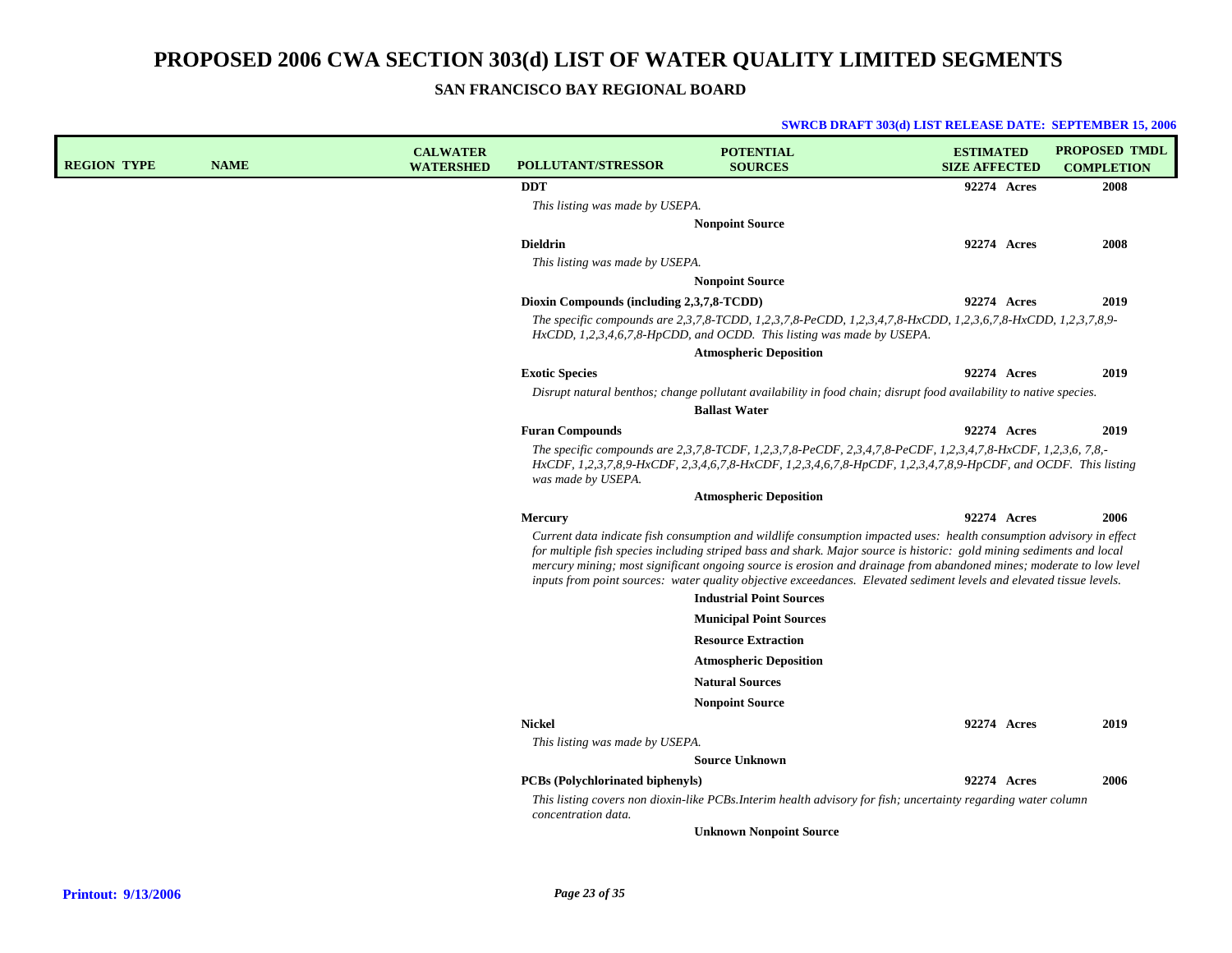### **SAN FRANCISCO BAY REGIONAL BOARD**

#### **SWRCB DRAFT 303(d) LIST RELEASE DATE: SEPTEMBER 15, 2006**

| <b>REGION TYPE</b> |   | <b>NAME</b>              | <b>CALWATER</b><br><b>WATERSHED</b> | <b>POLLUTANT/STRESSOR</b>                             | <b>POTENTIAL</b><br><b>SOURCES</b>                                                                                                                                                                                                                                                                                                                                                                                                                                                         | <b>ESTIMATED</b><br><b>SIZE AFFECTED</b> | <b>PROPOSED TMDL</b><br><b>COMPLETION</b> |
|--------------------|---|--------------------------|-------------------------------------|-------------------------------------------------------|--------------------------------------------------------------------------------------------------------------------------------------------------------------------------------------------------------------------------------------------------------------------------------------------------------------------------------------------------------------------------------------------------------------------------------------------------------------------------------------------|------------------------------------------|-------------------------------------------|
|                    |   |                          |                                     | <b>PCBs</b> (Polychlorinated biphenyls) (dioxin-like) |                                                                                                                                                                                                                                                                                                                                                                                                                                                                                            | 92274 Acres                              | 2019                                      |
|                    |   |                          |                                     |                                                       | The specific dioxin like compounds are 3,4,4,5-TCB (81), 3,3,3,3-TCB (77), 3,3,4,4,5-PeCB (126), 3,3,4,4,4,4-HxCB<br>$(169), 2,3,3,4,4$ -PeCB $(105), 2,3,4,4,5$ -PeCB $(114), 2,3,4,4,5$ -PeCB $(118), 2,3,4,4,5$ -PeCB $(123), 2,3,3,4,4,5$ -HxCB $(156),$<br>2,3,3,4,4,5-HxCB (157), 2,3,4,4,5,5,-HxCB (167), 2,3,3,4,4,5,5-HpCB (189). This listing was made by USEPA.                                                                                                                 |                                          |                                           |
|                    |   |                          |                                     |                                                       | <b>Unknown Nonpoint Source</b>                                                                                                                                                                                                                                                                                                                                                                                                                                                             |                                          |                                           |
| $\mathbf{2}$       | B | San Francisco Bay, South | 20510000                            |                                                       |                                                                                                                                                                                                                                                                                                                                                                                                                                                                                            |                                          |                                           |
|                    |   |                          |                                     | <b>Chlordane</b>                                      |                                                                                                                                                                                                                                                                                                                                                                                                                                                                                            | 9204 Acres                               | 2008                                      |
|                    |   |                          |                                     | This listing was made by USEPA.                       |                                                                                                                                                                                                                                                                                                                                                                                                                                                                                            |                                          |                                           |
|                    |   |                          |                                     |                                                       | <b>Nonpoint Source</b>                                                                                                                                                                                                                                                                                                                                                                                                                                                                     |                                          |                                           |
|                    |   |                          |                                     | <b>DDT</b>                                            |                                                                                                                                                                                                                                                                                                                                                                                                                                                                                            | 9204 Acres                               | 2008                                      |
|                    |   |                          |                                     | This listing was made by USEPA.                       |                                                                                                                                                                                                                                                                                                                                                                                                                                                                                            |                                          |                                           |
|                    |   |                          |                                     |                                                       | <b>Nonpoint Source</b>                                                                                                                                                                                                                                                                                                                                                                                                                                                                     |                                          |                                           |
|                    |   |                          |                                     | <b>Dieldrin</b>                                       |                                                                                                                                                                                                                                                                                                                                                                                                                                                                                            | 9204 Acres                               | 2008                                      |
|                    |   |                          |                                     | This listing was made by USEPA.                       |                                                                                                                                                                                                                                                                                                                                                                                                                                                                                            |                                          |                                           |
|                    |   |                          |                                     |                                                       | <b>Nonpoint Source</b>                                                                                                                                                                                                                                                                                                                                                                                                                                                                     |                                          |                                           |
|                    |   |                          |                                     | Dioxin Compounds (including 2,3,7,8-TCDD)             |                                                                                                                                                                                                                                                                                                                                                                                                                                                                                            | <b>9204</b> Acres                        | 2019                                      |
|                    |   |                          |                                     |                                                       | The specific compounds are 2,3,7,8-TCDD, 1,2,3,7,8-PeCDD, 1,2,3,4,7,8-HxCDD, 1,2,3,6,7,8-HxCDD, 1,2,3,7,8,9-<br>HxCDD, 1,2,3,4,6,7,8-HpCDD, and OCDD. This listing was made by USEPA.<br><b>Atmospheric Deposition</b>                                                                                                                                                                                                                                                                     |                                          |                                           |
|                    |   |                          |                                     | <b>Exotic Species</b>                                 |                                                                                                                                                                                                                                                                                                                                                                                                                                                                                            | 9204 Acres                               | 2019                                      |
|                    |   |                          |                                     |                                                       | Disrupt natural benthos; change pollutant availability in food chain; disrupt food availability to native species.                                                                                                                                                                                                                                                                                                                                                                         |                                          |                                           |
|                    |   |                          |                                     |                                                       | <b>Ballast Water</b>                                                                                                                                                                                                                                                                                                                                                                                                                                                                       |                                          |                                           |
|                    |   |                          |                                     | <b>Furan Compounds</b>                                |                                                                                                                                                                                                                                                                                                                                                                                                                                                                                            | 9204 Acres                               | 2019                                      |
|                    |   |                          |                                     | by USEPA.                                             | The specific compounds are 2,3,7,8-TCDF, 1,2,3,7,8-PeCDF, 2,3,4,7,8-PeCDF, 1,2,3,4,7,8-HxCDF, 1,2,3,6,7,8-HxCDF,<br>1,2,3,7,8,9-HxCDF, 2,3,4,6,7,8-HxCDF, 1,2,3,4,6,7,8-HpCDF, 1,2,3,4,7,8,9-HpCDF, and OCDF. This listing was made                                                                                                                                                                                                                                                        |                                          |                                           |
|                    |   |                          |                                     |                                                       | <b>Atmospheric Deposition</b>                                                                                                                                                                                                                                                                                                                                                                                                                                                              |                                          |                                           |
|                    |   |                          |                                     | <b>Mercury</b>                                        |                                                                                                                                                                                                                                                                                                                                                                                                                                                                                            | <b>9204</b> Acres                        | 2006                                      |
|                    |   |                          |                                     |                                                       | Current data indicate fish consumption and wildlife consumption impacted uses: health consumption advisory in effect<br>for multiple fish species including striped bass and shark. Major source is historic: gold mining sediments and local<br>mercury mining; most significant ongoing source is erosion and drainage from abandoned mines; moderate to low level<br>inputs frompoint sources: water quality objective exceedances. Elevated sediment level and elevated tissue levels. |                                          |                                           |
|                    |   |                          |                                     |                                                       | <b>Industrial Point Sources</b>                                                                                                                                                                                                                                                                                                                                                                                                                                                            |                                          |                                           |
|                    |   |                          |                                     |                                                       | <b>Municipal Point Sources</b>                                                                                                                                                                                                                                                                                                                                                                                                                                                             |                                          |                                           |
|                    |   |                          |                                     |                                                       | <b>Resource Extraction</b>                                                                                                                                                                                                                                                                                                                                                                                                                                                                 |                                          |                                           |
|                    |   |                          |                                     |                                                       | <b>Atmospheric Deposition</b>                                                                                                                                                                                                                                                                                                                                                                                                                                                              |                                          |                                           |
|                    |   |                          |                                     |                                                       | <b>Natural Sources</b>                                                                                                                                                                                                                                                                                                                                                                                                                                                                     |                                          |                                           |
|                    |   |                          |                                     |                                                       | <b>Nonpoint Source</b>                                                                                                                                                                                                                                                                                                                                                                                                                                                                     |                                          |                                           |
|                    |   |                          |                                     |                                                       |                                                                                                                                                                                                                                                                                                                                                                                                                                                                                            |                                          |                                           |

*Page 24 of 35*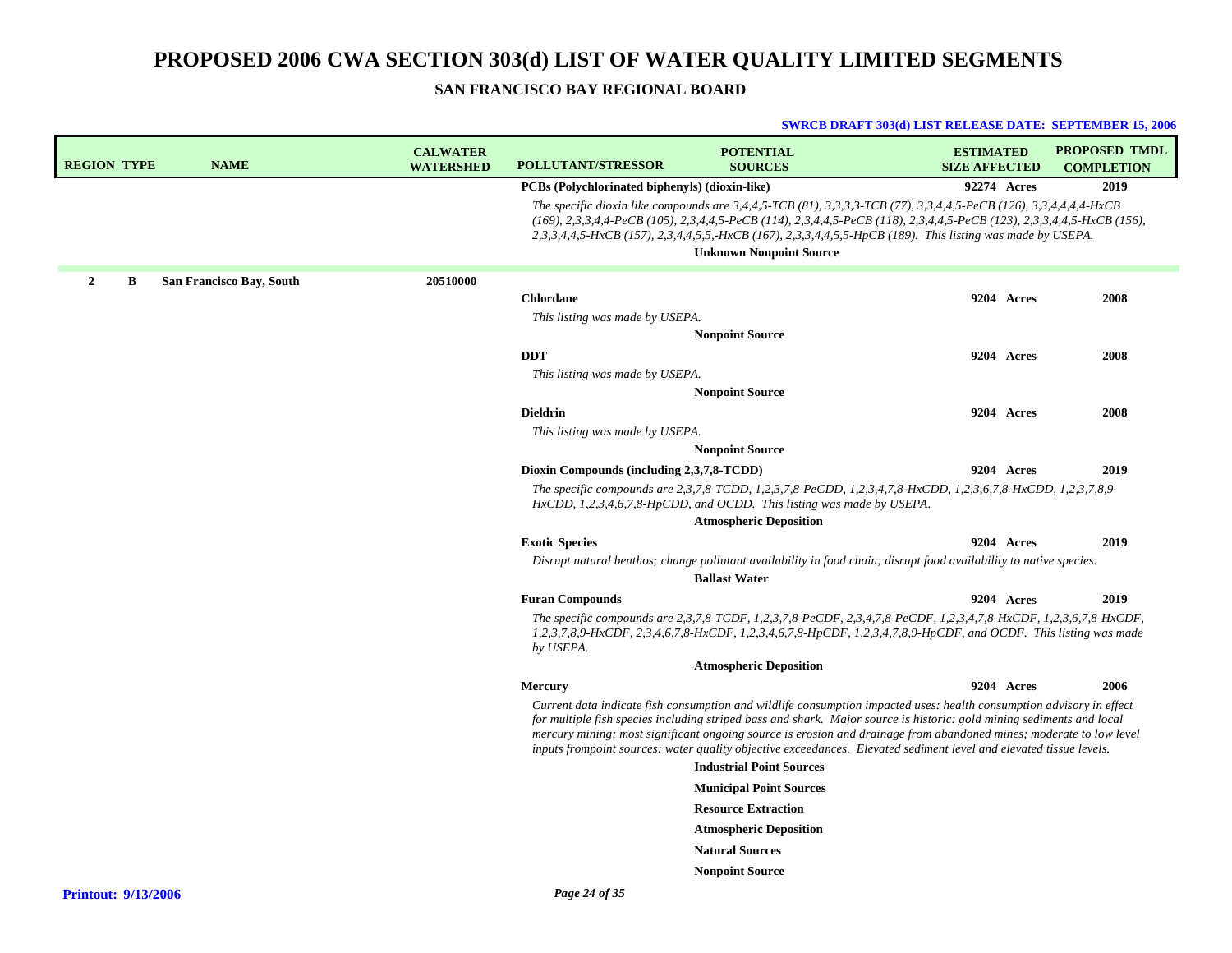**SAN FRANCISCO BAY REGIONAL BOARD**

| <b>REGION TYPE</b>        | <b>NAME</b>                               | <b>CALWATER</b><br><b>WATERSHED</b> | <b>POLLUTANT/STRESSOR</b>                      | <b>POTENTIAL</b><br><b>SOURCES</b>                                                                                                                                                                                                                                                                                                                        | <b>ESTIMATED</b><br><b>SIZE AFFECTED</b> |            | <b>PROPOSED TMDL</b><br><b>COMPLETION</b> |
|---------------------------|-------------------------------------------|-------------------------------------|------------------------------------------------|-----------------------------------------------------------------------------------------------------------------------------------------------------------------------------------------------------------------------------------------------------------------------------------------------------------------------------------------------------------|------------------------------------------|------------|-------------------------------------------|
|                           |                                           |                                     | <b>PCBs</b> (Polychlorinated biphenyls)        |                                                                                                                                                                                                                                                                                                                                                           |                                          | 9204 Acres | 2006                                      |
|                           |                                           |                                     | concentration data.                            | This listing covers non dioxin-like PCBs. Interim health advisory for fish; uncertainty regarding water column                                                                                                                                                                                                                                            |                                          |            |                                           |
|                           |                                           |                                     |                                                | <b>Unknown Nonpoint Source</b>                                                                                                                                                                                                                                                                                                                            |                                          |            |                                           |
|                           |                                           |                                     | PCBs (Polychlorinated biphenyls) (dioxin-like) |                                                                                                                                                                                                                                                                                                                                                           |                                          | 9204 Acres | 2019                                      |
|                           |                                           |                                     |                                                | The specific dioxin like compounds are 3,4,4,5-TCB (81), 3,3,3,3-TCB (77), 3,3,4,4,5-PeCB (126), 3,3,4,4,4,4-HxCB<br>(169), 2,3,3,4,4-PeCB (105), 2,3,4,4,5-PeCB (114), 2,3,4,4,5-PeCB (118), 2,3,4,4,5-PeCB (123), 2,3,3,4,4,5-HxCB (156),<br>2,3,3,4,4,5-HxCB (157), 2,3,4,4,5,5,-HxCB (167), 2,3,3,4,4,5,5-HpCB (189). This listing was made by USEPA. |                                          |            |                                           |
|                           |                                           |                                     |                                                | <b>Unknown Nonpoint Source</b>                                                                                                                                                                                                                                                                                                                            |                                          |            |                                           |
|                           |                                           |                                     | <b>Selenium</b>                                |                                                                                                                                                                                                                                                                                                                                                           |                                          | 9204 Acres | 2019                                      |
|                           |                                           |                                     | not fully met.                                 | A formal health advisory has been issued by OEHHA for benthic-feeding ducks in South San Francisco Bay. This health<br>advisory clearly establishes that water contact recreation beneficial use (REC-1) is not fully supported and standards are                                                                                                         |                                          |            |                                           |
|                           |                                           |                                     |                                                | <b>Agriculture</b>                                                                                                                                                                                                                                                                                                                                        |                                          |            |                                           |
|                           |                                           |                                     |                                                | <b>Domestic Use of Ground Water</b>                                                                                                                                                                                                                                                                                                                       |                                          |            |                                           |
| $\overline{2}$<br>$\bf R$ | <b>San Francisquito Creek</b>             | 20550040                            |                                                |                                                                                                                                                                                                                                                                                                                                                           |                                          |            |                                           |
|                           |                                           |                                     | <b>Diazinon</b>                                |                                                                                                                                                                                                                                                                                                                                                           |                                          | 12 Miles   | 2005                                      |
|                           |                                           |                                     | This listing was made by USEPA.                |                                                                                                                                                                                                                                                                                                                                                           |                                          |            |                                           |
|                           |                                           |                                     |                                                | <b>Urban Runoff/Storm Sewers</b>                                                                                                                                                                                                                                                                                                                          |                                          |            |                                           |
|                           |                                           |                                     | <b>Sedimentation/Siltation</b>                 |                                                                                                                                                                                                                                                                                                                                                           |                                          | 12 Miles   | 2008                                      |
|                           |                                           |                                     | Impairment to steelhead habitat.               | <b>Nonpoint Source</b>                                                                                                                                                                                                                                                                                                                                    |                                          |            |                                           |
|                           |                                           |                                     |                                                |                                                                                                                                                                                                                                                                                                                                                           |                                          |            |                                           |
| $\mathbf{2}$<br>R         | San Gregorio Creek                        | 20230014                            | <b>Coliform Bacteria</b>                       |                                                                                                                                                                                                                                                                                                                                                           |                                          | 11 Miles   | 2019                                      |
|                           |                                           |                                     |                                                |                                                                                                                                                                                                                                                                                                                                                           |                                          |            |                                           |
|                           |                                           |                                     |                                                | <b>Nonpoint Source</b>                                                                                                                                                                                                                                                                                                                                    |                                          |            |                                           |
|                           |                                           |                                     | <b>Sedimentation/Siltation</b>                 |                                                                                                                                                                                                                                                                                                                                                           |                                          | 11 Miles   | 2019                                      |
|                           |                                           |                                     | Impairment to steelhead habitat.               | <b>Nonpoint Source</b>                                                                                                                                                                                                                                                                                                                                    |                                          |            |                                           |
|                           |                                           |                                     |                                                |                                                                                                                                                                                                                                                                                                                                                           |                                          |            |                                           |
| 2<br>B                    | San Leandro Bay (part of SF Bay, Central) | 20420040                            | <b>Chlordane</b>                               |                                                                                                                                                                                                                                                                                                                                                           |                                          | 588 Acres  | 2008                                      |
|                           |                                           |                                     | This listing was made by USEPA.                |                                                                                                                                                                                                                                                                                                                                                           |                                          |            |                                           |
|                           |                                           |                                     |                                                | <b>Nonpoint Source</b>                                                                                                                                                                                                                                                                                                                                    |                                          |            |                                           |
|                           |                                           |                                     | <b>Dieldrin</b>                                |                                                                                                                                                                                                                                                                                                                                                           |                                          | 588 Acres  | 2008                                      |
|                           |                                           |                                     | This listing was made by USEPA.                |                                                                                                                                                                                                                                                                                                                                                           |                                          |            |                                           |
|                           |                                           |                                     |                                                | <b>Nonpoint Source</b>                                                                                                                                                                                                                                                                                                                                    |                                          |            |                                           |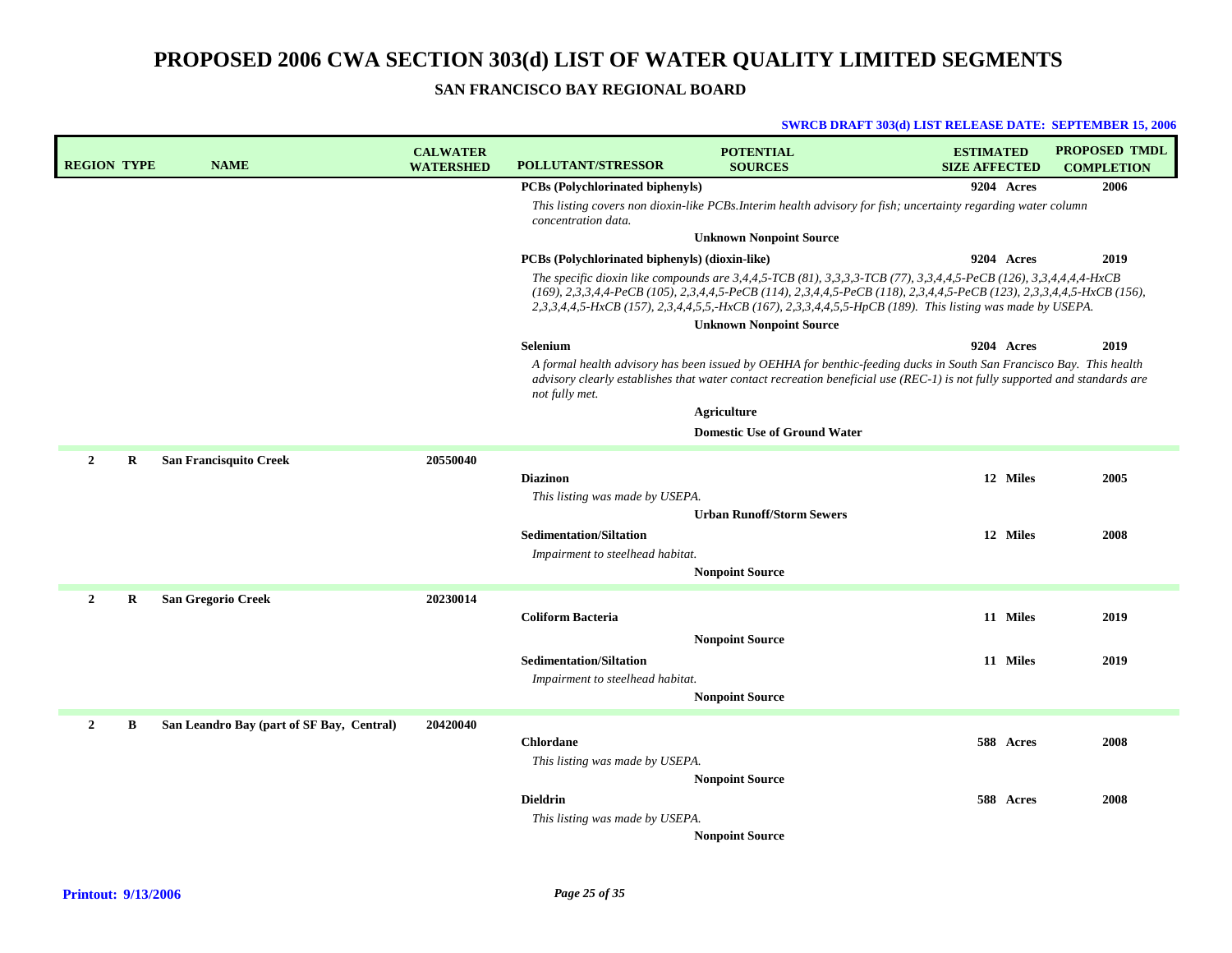**SWRCB DRAFT 303(d) LIST RELEASE DATE: SEPTEMBER 15, 2006**

**SAN FRANCISCO BAY REGIONAL BOARD**

| <b>REGION TYPE</b> | <b>NAME</b> | <b>CALWATER</b><br><b>WATERSHED</b> | <b>POLLUTANT/STRESSOR</b>                          | <b>POTENTIAL</b><br><b>SOURCES</b>                                                                                                                                                                                                                                                                                                                                   | <b>ESTIMATED</b><br><b>SIZE AFFECTED</b> |           | <b>PROPOSED TMDL</b><br><b>COMPLETION</b> |
|--------------------|-------------|-------------------------------------|----------------------------------------------------|----------------------------------------------------------------------------------------------------------------------------------------------------------------------------------------------------------------------------------------------------------------------------------------------------------------------------------------------------------------------|------------------------------------------|-----------|-------------------------------------------|
|                    |             |                                     | Dioxin Compounds (including 2,3,7,8-TCDD)          |                                                                                                                                                                                                                                                                                                                                                                      |                                          | 588 Acres | 2019                                      |
|                    |             |                                     |                                                    | <b>Atmospheric Deposition</b>                                                                                                                                                                                                                                                                                                                                        |                                          |           |                                           |
|                    |             |                                     | <b>Exotic Species</b>                              |                                                                                                                                                                                                                                                                                                                                                                      |                                          | 588 Acres | 2019                                      |
|                    |             |                                     |                                                    | Disrupt natural benthos; change pollutant availability in food chain; disrupt food availability to native species.<br><b>Ballast Water</b>                                                                                                                                                                                                                           |                                          |           |                                           |
|                    |             |                                     | <b>Furan Compounds</b>                             |                                                                                                                                                                                                                                                                                                                                                                      |                                          | 588 Acres | 2019                                      |
|                    |             |                                     | by USEPA.                                          | The specific compounds are 2,3,7,8-TCDF, 1,2,3,7,8-PeCDF, 2,3,4,7,8-PeCDF, 1,2,3,4,7,8-HxCDF, 1,2,3,6,7,8-HxCDF,<br>1,2,3,7,8,9-HxCDF, 2,3,4,6,7,8-HxCDF, 1,2,3,4,6,7,8-HpCDF, 1,2,3,4,7,8,9-HpCDF, and OCDF. This listing was made                                                                                                                                  |                                          |           |                                           |
|                    |             |                                     |                                                    | <b>Atmospheric Deposition</b>                                                                                                                                                                                                                                                                                                                                        |                                          |           |                                           |
|                    |             |                                     | Lead (sediment)                                    |                                                                                                                                                                                                                                                                                                                                                                      |                                          | 588 Acres | 2019                                      |
|                    |             |                                     |                                                    | <b>Source Unknown</b>                                                                                                                                                                                                                                                                                                                                                |                                          |           |                                           |
|                    |             |                                     | <b>Mercury</b>                                     |                                                                                                                                                                                                                                                                                                                                                                      |                                          | 588 Acres | 2006                                      |
|                    |             |                                     | inputs from point sources.                         | Current data indicate fish consumption and wildlife consumption impacted uses: health consumption advisory in effect<br>for multiple fish species including striped bass and shark. Major source is historic: gold mining sediments and local<br>mercury mining; most significant ongoing source is erosion and drainage from abandoned mines; moderate to low level |                                          |           |                                           |
|                    |             |                                     |                                                    | <b>Industrial Point Sources</b>                                                                                                                                                                                                                                                                                                                                      |                                          |           |                                           |
|                    |             |                                     |                                                    | <b>Municipal Point Sources</b>                                                                                                                                                                                                                                                                                                                                       |                                          |           |                                           |
|                    |             |                                     |                                                    | <b>Resource Extraction</b>                                                                                                                                                                                                                                                                                                                                           |                                          |           |                                           |
|                    |             |                                     |                                                    | <b>Atmospheric Deposition</b>                                                                                                                                                                                                                                                                                                                                        |                                          |           |                                           |
|                    |             |                                     |                                                    | <b>Natural Sources</b>                                                                                                                                                                                                                                                                                                                                               |                                          |           |                                           |
|                    |             |                                     |                                                    | <b>Nonpoint Source</b>                                                                                                                                                                                                                                                                                                                                               |                                          |           |                                           |
|                    |             |                                     | <b>Mercury</b> (sediment)                          |                                                                                                                                                                                                                                                                                                                                                                      |                                          | 588 Acres | 2006                                      |
|                    |             |                                     |                                                    | <b>Source Unknown</b>                                                                                                                                                                                                                                                                                                                                                |                                          |           |                                           |
|                    |             |                                     | PAHs (Polycyclic Aromatic Hydrocarbons) (sediment) |                                                                                                                                                                                                                                                                                                                                                                      |                                          | 588 Acres | 2019                                      |
|                    |             |                                     |                                                    |                                                                                                                                                                                                                                                                                                                                                                      |                                          |           |                                           |
|                    |             |                                     |                                                    | <b>Source Unknown</b>                                                                                                                                                                                                                                                                                                                                                |                                          |           |                                           |
|                    |             |                                     | Pesticides (sediment)                              |                                                                                                                                                                                                                                                                                                                                                                      |                                          | 588 Acres | 2019                                      |
|                    |             |                                     |                                                    | <b>Source Unknown</b>                                                                                                                                                                                                                                                                                                                                                |                                          |           |                                           |
|                    |             |                                     | Zinc (sediment)                                    |                                                                                                                                                                                                                                                                                                                                                                      |                                          | 588 Acres | 2019                                      |
|                    |             |                                     |                                                    | <b>Source Unknown</b>                                                                                                                                                                                                                                                                                                                                                |                                          |           |                                           |
|                    |             |                                     |                                                    |                                                                                                                                                                                                                                                                                                                                                                      |                                          |           |                                           |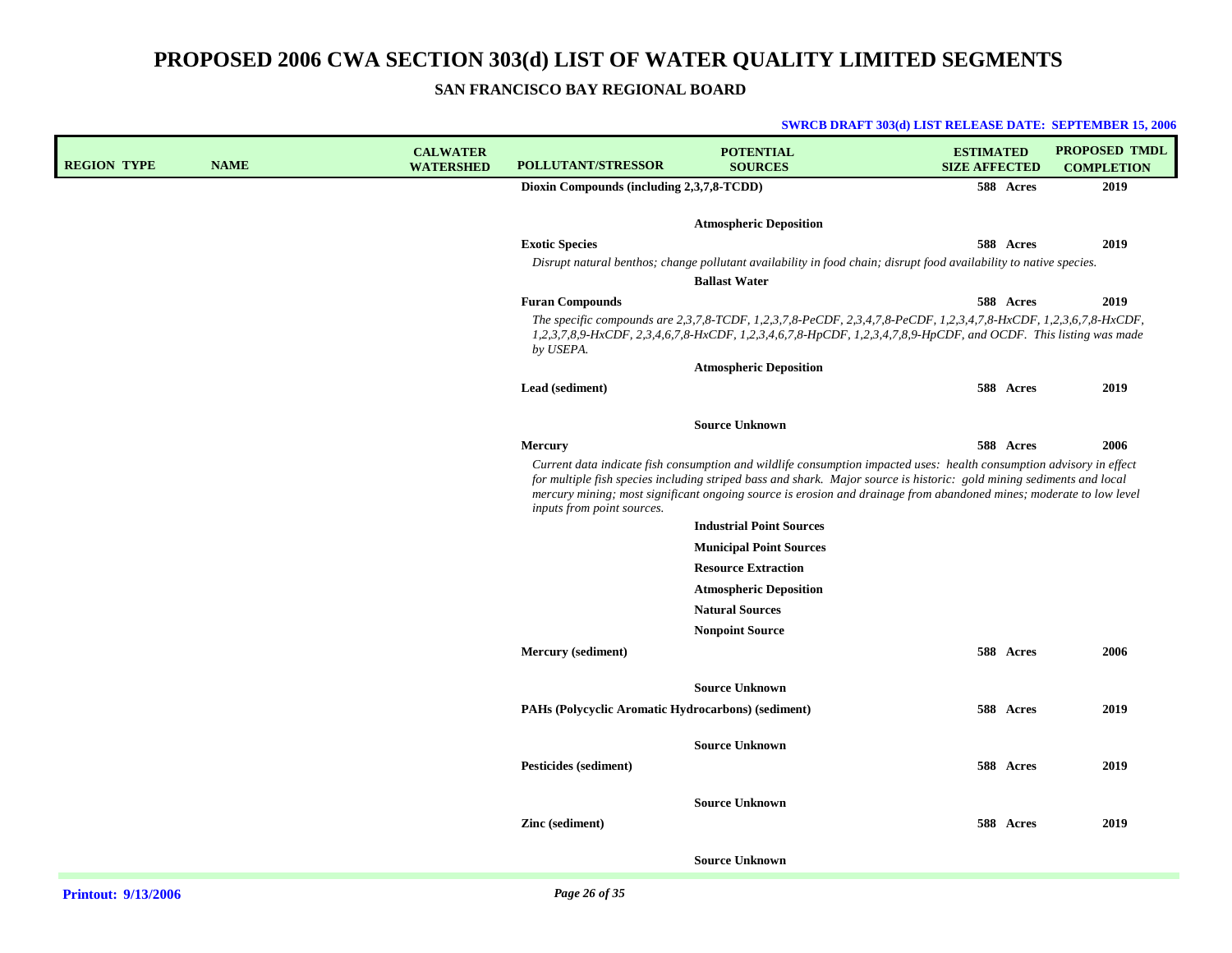### **SAN FRANCISCO BAY REGIONAL BOARD**

| <b>REGION TYPE</b> |   | <b>NAME</b>              | <b>CALWATER</b><br><b>WATERSHED</b> | POLLUTANT/STRESSOR                                  | <b>POTENTIAL</b><br><b>SOURCES</b>                                                                                                                                                                                                          | <b>ESTIMATED</b><br><b>SIZE AFFECTED</b> | PROPOSED TMDL<br><b>COMPLETION</b> |
|--------------------|---|--------------------------|-------------------------------------|-----------------------------------------------------|---------------------------------------------------------------------------------------------------------------------------------------------------------------------------------------------------------------------------------------------|------------------------------------------|------------------------------------|
| $\overline{2}$     | R | San Leandro Creek, Lower | 20420012                            | <b>Diazinon</b><br>This listing was made by USEPA.  | <b>Urban Runoff/Storm Sewers</b>                                                                                                                                                                                                            | 9.3 Miles                                | 2005                               |
| $\overline{2}$     | R | <b>San Lorenzo Creek</b> | 20420023                            | <b>Diazinon</b><br>This listing was made by USEPA.  | <b>Urban Runoff/Storm Sewers</b>                                                                                                                                                                                                            | 11 Miles                                 | 2005                               |
| $\overline{2}$     | R | <b>San Mateo Creek</b>   | 20440032                            | <b>Diazinon</b><br>This listing was made by USEPA.  | <b>Urban Runoff/Storm Sewers</b>                                                                                                                                                                                                            | 11 Miles                                 | 2005                               |
| $\overline{2}$     | B | San Pablo Bay            | 20610010                            | <b>Chlordane</b><br>This listing was made by USEPA. | <b>Nonpoint Source</b>                                                                                                                                                                                                                      | 68349 Acres                              | 2008                               |
|                    |   |                          |                                     | <b>DDT</b><br>This listing was made by USEPA.       | <b>Nonpoint Source</b>                                                                                                                                                                                                                      | 68349 Acres                              | 2008                               |
|                    |   |                          |                                     | <b>Dieldrin</b><br>This listing was made by USEPA.  | <b>Nonpoint Source</b>                                                                                                                                                                                                                      | 68349 Acres                              | 2008                               |
|                    |   |                          |                                     | Dioxin Compounds (including 2,3,7,8-TCDD)           | The specific compounds are 2,3,7,8-TCDD, 1,2,3,7,8-PeCDD, 1,2,3,4,7,8-HxCDD, 1,2,3,6,7,8-HxCDD, 1,2,3,7,8,9-<br>HxCDD, 1,2,3,4,6,7,8-HpCDD, and OCDD. This listing was made by USEPA.<br><b>Atmospheric Deposition</b>                      | 68349 Acres                              | 2019                               |
|                    |   |                          |                                     | <b>Exotic Species</b>                               | Disrupt natural benthos; change pollutant availability in food chain; disrupt food availability to native species.<br><b>Ballast Water</b>                                                                                                  | <b>68349 Acres</b>                       | 2019                               |
|                    |   |                          |                                     | <b>Furan Compounds</b><br>was made by USEPA.        | The specific compounds are $2,3,7,8$ -TCDF, $1,2,3,7,8$ -PeCDF, $2,3,4,7,8$ -PeCDF, $1,2,3,4,7,8$ -HxCDF, $1,2,3,6,7,8,$ -<br>HxCDF, 1,2,3,7,8,9-HxCDF, 2,3,4,6,7,8-HxCDF, 1,2,3,4,6,7,8-HpCDF, 1,2,3,4,7,8,9-HpCDF, and OCDF. This listing | 68349 Acres                              | 2019                               |
|                    |   |                          |                                     |                                                     | <b>Atmospheric Deposition</b>                                                                                                                                                                                                               |                                          |                                    |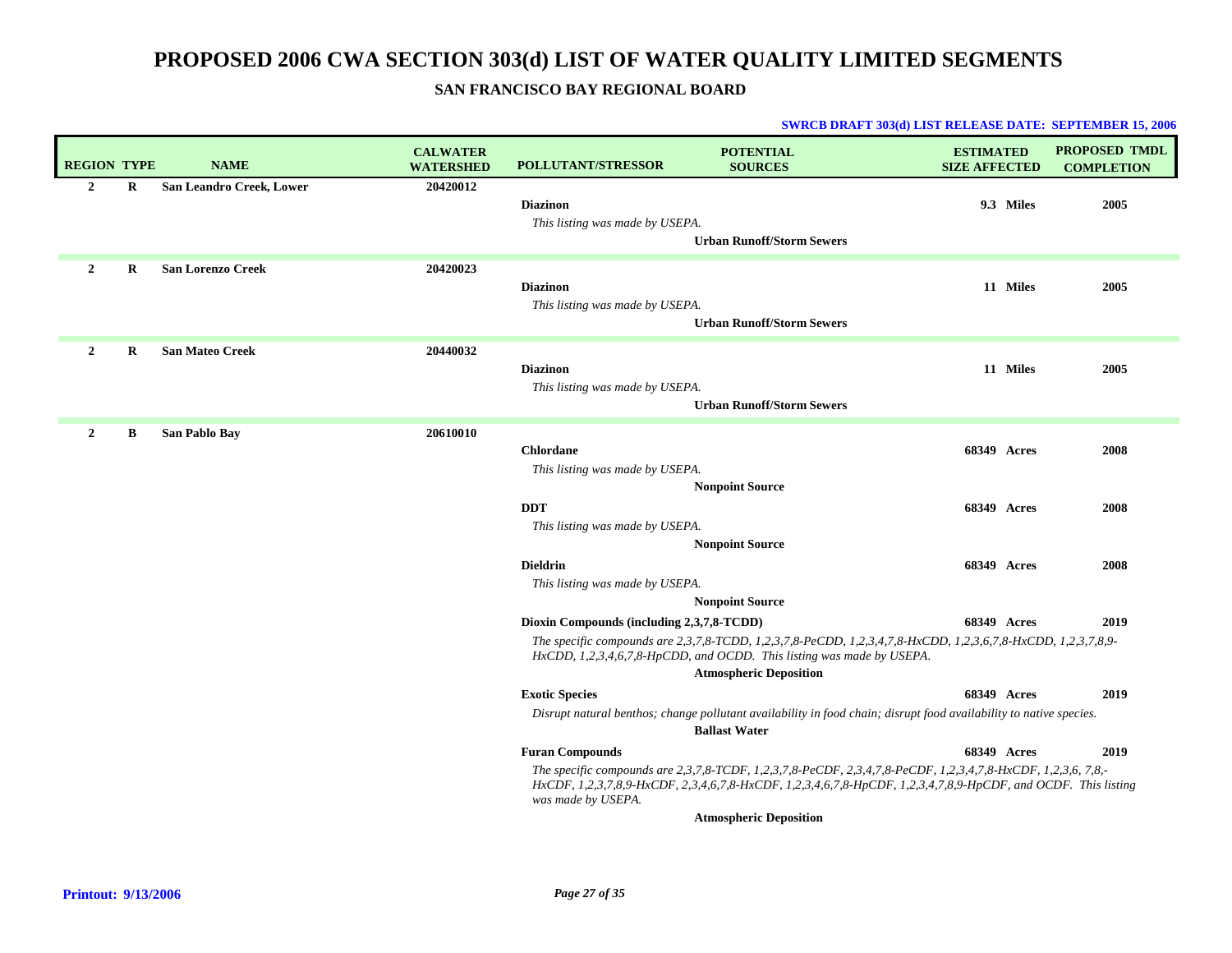| <b>REGION TYPE</b> |   | <b>NAME</b>            | <b>CALWATER</b><br><b>WATERSHED</b> | <b>POLLUTANT/STRESSOR</b>                             | <b>POTENTIAL</b><br><b>SOURCES</b>                                                                                                                                                                                                                                                                                                                                                                                                                                                                                    | <b>ESTIMATED</b><br><b>SIZE AFFECTED</b> |           | <b>PROPOSED TMDL</b><br><b>COMPLETION</b> |
|--------------------|---|------------------------|-------------------------------------|-------------------------------------------------------|-----------------------------------------------------------------------------------------------------------------------------------------------------------------------------------------------------------------------------------------------------------------------------------------------------------------------------------------------------------------------------------------------------------------------------------------------------------------------------------------------------------------------|------------------------------------------|-----------|-------------------------------------------|
|                    |   |                        |                                     | <b>Mercury</b>                                        |                                                                                                                                                                                                                                                                                                                                                                                                                                                                                                                       | <b>68349 Acres</b>                       |           | 2006                                      |
|                    |   |                        |                                     | inputs from point sources.                            | Current data indicate fish consumption and wildlife consumption impacted uses: health consumption advisory in effect<br>for multiple fish species including striped bass and shark. Major source is historic: gold mining sediments and local<br>mercury mining; most significant ongoing source is erosion and drainage from abandoned mines; moderate to low level                                                                                                                                                  |                                          |           |                                           |
|                    |   |                        |                                     |                                                       | <b>Municipal Point Sources</b>                                                                                                                                                                                                                                                                                                                                                                                                                                                                                        |                                          |           |                                           |
|                    |   |                        |                                     |                                                       | <b>Resource Extraction</b>                                                                                                                                                                                                                                                                                                                                                                                                                                                                                            |                                          |           |                                           |
|                    |   |                        |                                     |                                                       | <b>Atmospheric Deposition</b>                                                                                                                                                                                                                                                                                                                                                                                                                                                                                         |                                          |           |                                           |
|                    |   |                        |                                     |                                                       | <b>Natural Sources</b>                                                                                                                                                                                                                                                                                                                                                                                                                                                                                                |                                          |           |                                           |
|                    |   |                        |                                     |                                                       | <b>Nonpoint Source</b>                                                                                                                                                                                                                                                                                                                                                                                                                                                                                                |                                          |           |                                           |
|                    |   |                        |                                     | <b>Nickel</b>                                         |                                                                                                                                                                                                                                                                                                                                                                                                                                                                                                                       | <b>68349 Acres</b>                       |           | 2019                                      |
|                    |   |                        |                                     | This listing was made by USEPA.                       |                                                                                                                                                                                                                                                                                                                                                                                                                                                                                                                       |                                          |           |                                           |
|                    |   |                        |                                     |                                                       | <b>Source Unknown</b>                                                                                                                                                                                                                                                                                                                                                                                                                                                                                                 |                                          |           |                                           |
|                    |   |                        |                                     | <b>PCBs</b> (Polychlorinated biphenyls)               |                                                                                                                                                                                                                                                                                                                                                                                                                                                                                                                       | <b>68349 Acres</b>                       |           | 2006                                      |
|                    |   |                        |                                     | concentration data.                                   | This listing covers non dioxin-like PCBs.Interim health advisory for fish; uncertainty regarding water column                                                                                                                                                                                                                                                                                                                                                                                                         |                                          |           |                                           |
|                    |   |                        |                                     |                                                       | <b>Unknown Nonpoint Source</b>                                                                                                                                                                                                                                                                                                                                                                                                                                                                                        |                                          |           |                                           |
|                    |   |                        |                                     | <b>PCBs</b> (Polychlorinated biphenyls) (dioxin-like) |                                                                                                                                                                                                                                                                                                                                                                                                                                                                                                                       | <b>68349 Acres</b>                       |           | 2019                                      |
|                    |   |                        |                                     |                                                       | The specific dioxin like compounds are 3,4,4,5-TCB (81), 3,3,3,3-TCB (77), 3,3,4,4,5-PeCB (126), 3,3,4,4,4,4-HxCB<br>(169), 2,3,3,4,4-PeCB (105), 2,3,4,4,5-PeCB (114), 2,3,4,4,5-PeCB (118), 2,3,4,4,5-PeCB (123), 2,3,3,4,4,5-HxCB (156),<br>2,3,3,4,4,5-HxCB (157), 2,3,4,4,5,5,-HxCB (167), 2,3,3,4,4,5,5-HpCB (189). This listing was made by USEPA.                                                                                                                                                             |                                          |           |                                           |
|                    |   |                        |                                     |                                                       | <b>Unknown Nonpoint Source</b>                                                                                                                                                                                                                                                                                                                                                                                                                                                                                        |                                          |           |                                           |
|                    |   |                        |                                     | Selenium                                              |                                                                                                                                                                                                                                                                                                                                                                                                                                                                                                                       | 68349 Acres                              |           | 2019                                      |
|                    |   |                        |                                     |                                                       | Affected use is one branch of the food chain; most sensitive indicator is hatchability in nesting diving birds, significant<br>contributions from oil refineries (control program in place) and agriculture (carried downstream by rivers); exotic<br>species may have made food chain more susceptible to accumulation of selenium; health consumption advisory in effect<br>for scaup and scoter (diving ducks); low TMDL priority because Individual Control Strategy in place.<br><b>Industrial Point Sources</b> |                                          |           |                                           |
|                    |   |                        |                                     |                                                       | <b>Agriculture</b>                                                                                                                                                                                                                                                                                                                                                                                                                                                                                                    |                                          |           |                                           |
|                    |   |                        |                                     |                                                       | <b>Natural Sources</b>                                                                                                                                                                                                                                                                                                                                                                                                                                                                                                |                                          |           |                                           |
|                    |   |                        |                                     |                                                       | <b>Exotic Species</b>                                                                                                                                                                                                                                                                                                                                                                                                                                                                                                 |                                          |           |                                           |
| $\overline{2}$     | R | <b>San Pablo Creek</b> | 20660014                            |                                                       |                                                                                                                                                                                                                                                                                                                                                                                                                                                                                                                       |                                          |           |                                           |
|                    |   |                        |                                     | <b>Diazinon</b>                                       |                                                                                                                                                                                                                                                                                                                                                                                                                                                                                                                       |                                          | 9.9 Miles | 2005                                      |
|                    |   |                        |                                     | This listing was made by USEPA.                       |                                                                                                                                                                                                                                                                                                                                                                                                                                                                                                                       |                                          |           |                                           |
|                    |   |                        |                                     |                                                       | <b>Urban Runoff/Storm Sewers</b>                                                                                                                                                                                                                                                                                                                                                                                                                                                                                      |                                          |           |                                           |
|                    |   |                        |                                     |                                                       |                                                                                                                                                                                                                                                                                                                                                                                                                                                                                                                       |                                          |           |                                           |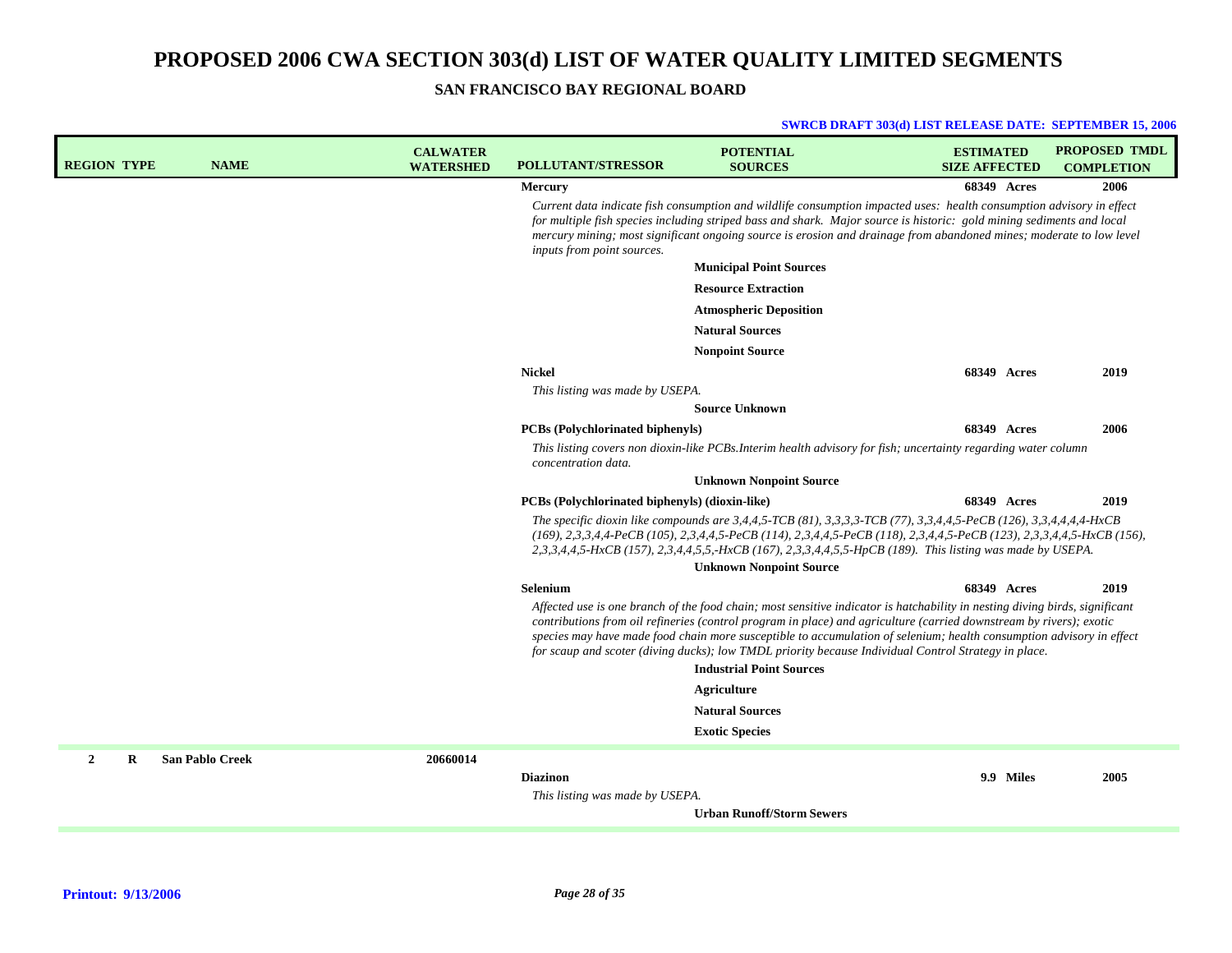|  | <b>SWRCB DRAFT 303(d) LIST RELEASE DATE: SEPTEMBER 15, 2006</b> |  |
|--|-----------------------------------------------------------------|--|
|--|-----------------------------------------------------------------|--|

| <b>REGION TYPE</b> |             | <b>NAME</b>                | <b>CALWATER</b><br><b>WATERSHED</b> | POLLUTANT/STRESSOR                                 | <b>POTENTIAL</b><br><b>SOURCES</b>                         | <b>ESTIMATED</b><br><b>SIZE AFFECTED</b> | <b>PROPOSED TMDL</b><br><b>COMPLETION</b> |
|--------------------|-------------|----------------------------|-------------------------------------|----------------------------------------------------|------------------------------------------------------------|------------------------------------------|-------------------------------------------|
| $\overline{2}$     | L           | <b>San Pablo Reservoir</b> | 20660012                            | <b>Chlordane</b>                                   |                                                            | 784 Acres                                | 2019                                      |
|                    |             |                            |                                     | <b>Dieldrin</b>                                    | <b>Source Unknown</b>                                      | 784 Acres                                | 2019                                      |
|                    |             |                            |                                     | Heptachlor epoxide                                 | <b>Source Unknown</b>                                      | 784 Acres                                | 2019                                      |
|                    |             |                            |                                     | Mercury                                            | <b>Source Unknown</b>                                      | 784 Acres                                | 2019                                      |
|                    |             |                            |                                     | PCBs (Polychlorinated biphenyls)                   | <b>Atmospheric Deposition</b>                              | 784 Acres                                | 2019                                      |
|                    |             |                            |                                     | <b>Toxaphene</b>                                   | <b>Source Unknown</b>                                      | 784 Acres                                | 2019                                      |
|                    |             |                            |                                     |                                                    | <b>Source Unknown</b>                                      |                                          |                                           |
| $\overline{2}$     | $\mathbf R$ | <b>San Pedro Creek</b>     | 20221011                            | <b>Coliform Bacteria</b>                           | <b>Urban Runoff/Storm Sewers</b><br><b>Nonpoint Source</b> | 2.4 Miles                                | 2019                                      |
| $\overline{2}$     | R           | <b>San Rafael Creek</b>    | 20320012                            | <b>Diazinon</b><br>This listing was made by USEPA. | <b>Urban Runoff/Storm Sewers</b>                           | 3.6 Miles                                | 2005                                      |
| $\overline{2}$     | $\bf R$     | <b>San Vicente Creek</b>   | 20221012                            | <b>Coliform Bacteria</b>                           | <b>Nonpoint Source</b>                                     | 3.8 Miles                                | 2019                                      |
| $\overline{2}$     | $\bf R$     | Saratoga Creek             | 20550040                            | <b>Diazinon</b><br>This listing was made by USEPA. | <b>Urban Runoff/Storm Sewers</b>                           | 18 Miles                                 | 2005                                      |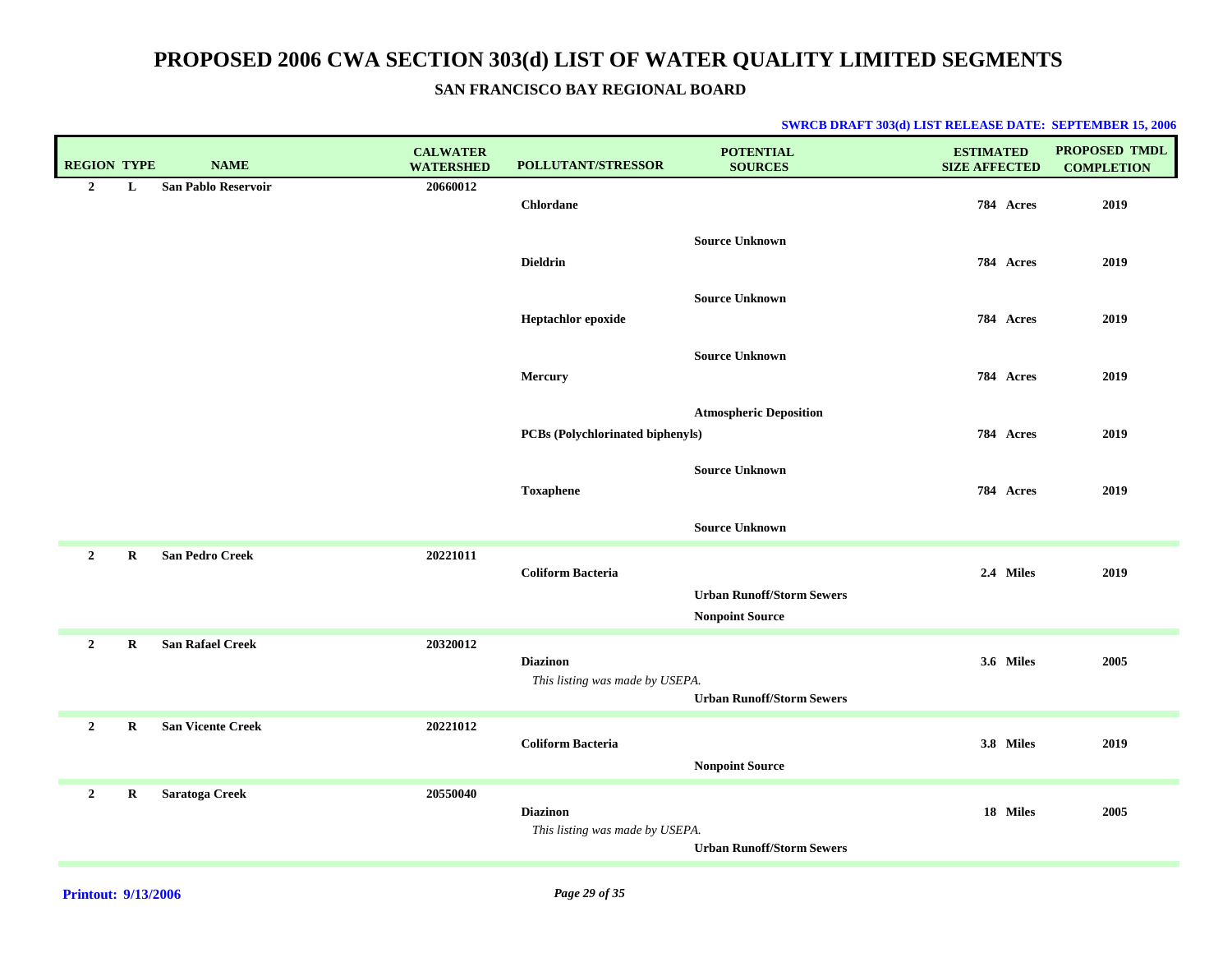## **SAN FRANCISCO BAY REGIONAL BOARD**

| <b>REGION TYPE</b>  | <b>NAME</b>                    | <b>CALWATER</b><br><b>WATERSHED</b> | <b>POLLUTANT/STRESSOR</b>               | <b>POTENTIAL</b><br><b>SOURCES</b>                                                                          | <b>ESTIMATED</b><br><b>SIZE AFFECTED</b> | <b>PROPOSED TMDL</b><br><b>COMPLETION</b> |
|---------------------|--------------------------------|-------------------------------------|-----------------------------------------|-------------------------------------------------------------------------------------------------------------|------------------------------------------|-------------------------------------------|
| $\overline{2}$<br>L | <b>Shadow Cliffs Reservoir</b> | 20430080                            |                                         |                                                                                                             |                                          |                                           |
|                     |                                |                                     | <b>Mercury</b>                          |                                                                                                             | 90 Acres                                 | 2019                                      |
|                     |                                |                                     |                                         | <b>Source Unknown</b>                                                                                       |                                          |                                           |
|                     |                                |                                     | <b>PCBs</b> (Polychlorinated biphenyls) |                                                                                                             | 90 Acres                                 | 2019                                      |
|                     |                                |                                     |                                         |                                                                                                             |                                          |                                           |
|                     |                                |                                     |                                         | <b>Source Unknown</b>                                                                                       |                                          |                                           |
| $\overline{2}$<br>R | <b>Sonoma Creek</b>            | 20640050                            |                                         |                                                                                                             |                                          |                                           |
|                     |                                |                                     | <b>Nutrients</b>                        |                                                                                                             | 30 Miles                                 | 2008                                      |
|                     |                                |                                     | needed.                                 | TMDL will be developed as part of ongoing watershed management effort. Additional monitoring and assessment |                                          |                                           |
|                     |                                |                                     |                                         | <b>Agriculture</b>                                                                                          |                                          |                                           |
|                     |                                |                                     |                                         | <b>Construction/Land Development</b>                                                                        |                                          |                                           |
|                     |                                |                                     |                                         | <b>Land Development</b>                                                                                     |                                          |                                           |
|                     |                                |                                     |                                         | <b>Urban Runoff/Storm Sewers</b>                                                                            |                                          |                                           |
|                     |                                |                                     | <b>Pathogens</b>                        |                                                                                                             | 30 Miles                                 | 2006                                      |
|                     |                                |                                     | needed.                                 | TMDL will be developed as part of ongoing watershed management effort. Additional monitoring and assessment |                                          |                                           |
|                     |                                |                                     |                                         | <b>Agriculture</b>                                                                                          |                                          |                                           |
|                     |                                |                                     |                                         | <b>Construction/Land Development</b>                                                                        |                                          |                                           |
|                     |                                |                                     |                                         | <b>Land Development</b>                                                                                     |                                          |                                           |
|                     |                                |                                     |                                         | <b>Urban Runoff/Storm Sewers</b>                                                                            |                                          |                                           |
|                     |                                |                                     | <b>Sedimentation/Siltation</b>          |                                                                                                             | 30 Miles                                 | 2008                                      |
|                     |                                |                                     | needed.                                 | TMDL will be developed as part of ongoing watershed management effort. Additional monitoring and assessment |                                          |                                           |
|                     |                                |                                     |                                         | <b>Agriculture</b>                                                                                          |                                          |                                           |
|                     |                                |                                     |                                         | <b>Construction/Land Development</b>                                                                        |                                          |                                           |
|                     |                                |                                     |                                         | <b>Land Development</b>                                                                                     |                                          |                                           |
|                     |                                |                                     |                                         | <b>Urban Runoff/Storm Sewers</b>                                                                            |                                          |                                           |
| $\mathbf{2}$<br>L   | <b>Soulajule Reservoir</b>     | 20112012                            |                                         |                                                                                                             |                                          |                                           |
|                     |                                |                                     | <b>Mercury</b>                          |                                                                                                             | 49 Acres                                 | 2019                                      |
|                     |                                |                                     |                                         | <b>Source Unknown</b>                                                                                       |                                          |                                           |
|                     |                                |                                     | <b>PCBs</b> (Polychlorinated biphenyls) |                                                                                                             | 49 Acres                                 | 2019                                      |
|                     |                                |                                     |                                         |                                                                                                             |                                          |                                           |
|                     |                                |                                     |                                         | <b>Source Unknown</b>                                                                                       |                                          |                                           |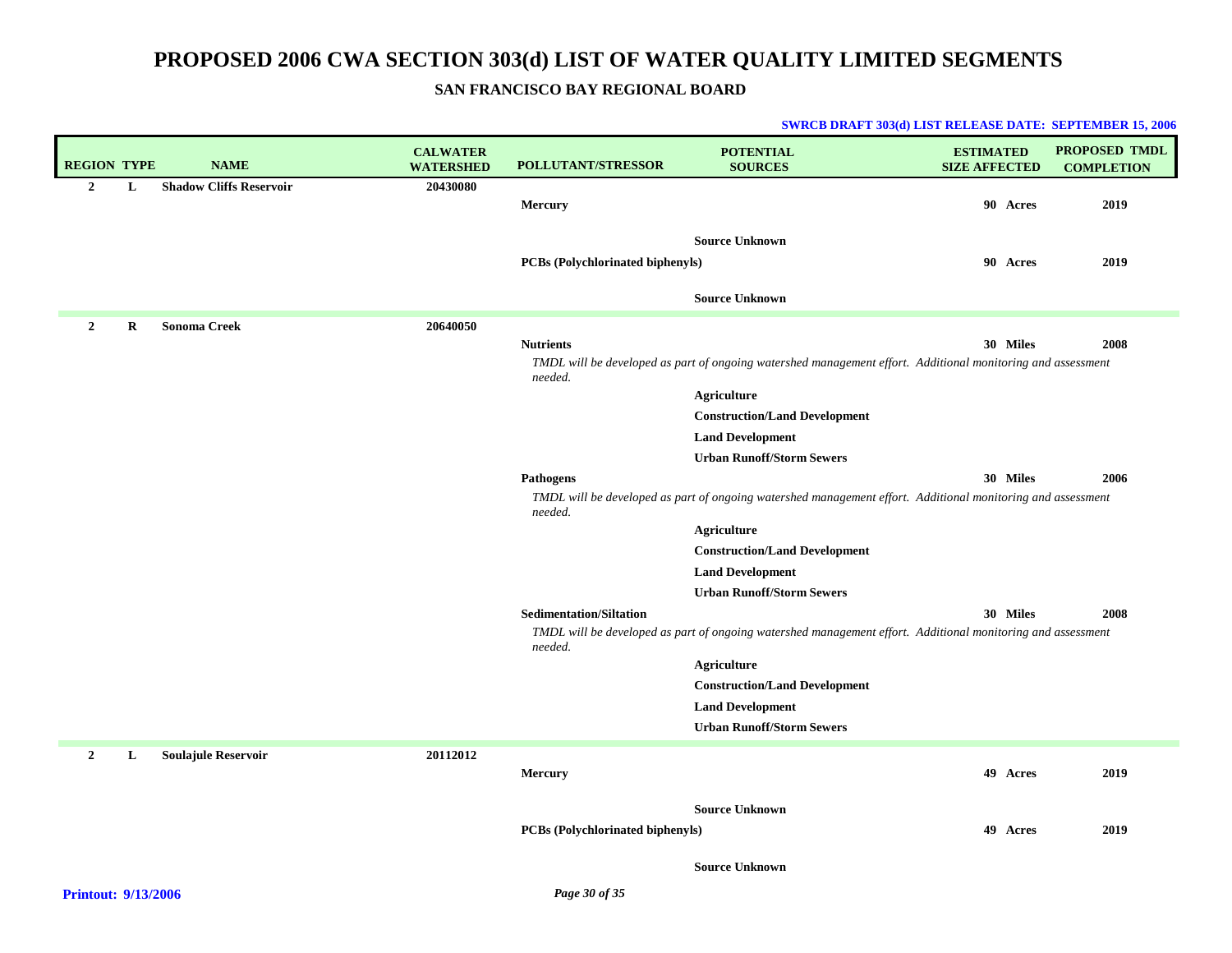| <b>REGION TYPE</b> |         | <b>NAME</b>                    | <b>CALWATER</b><br><b>WATERSHED</b> | POLLUTANT/STRESSOR                                                    | <b>POTENTIAL</b><br><b>SOURCES</b>                                                                                                                                                    | <b>ESTIMATED</b><br><b>SIZE AFFECTED</b> |                      | PROPOSED TMDL<br><b>COMPLETION</b> |
|--------------------|---------|--------------------------------|-------------------------------------|-----------------------------------------------------------------------|---------------------------------------------------------------------------------------------------------------------------------------------------------------------------------------|------------------------------------------|----------------------|------------------------------------|
| $\overline{2}$     | $\bf R$ | <b>Stevens Creek</b>           | 20550020                            | <b>Diazinon</b><br>This listing was made by USEPA.<br><b>Toxicity</b> | <b>Urban Runoff/Storm Sewers</b>                                                                                                                                                      |                                          | 20 Miles<br>20 Miles | 2005<br>2019                       |
|                    |         |                                |                                     |                                                                       | <b>Source Unknown</b>                                                                                                                                                                 |                                          |                      |                                    |
| $\overline{2}$     | L       | <b>Stevens Creek Reservoir</b> | 20550031                            | <b>Chlordane</b>                                                      |                                                                                                                                                                                       |                                          | 85 Acres             | 2019                               |
|                    |         |                                |                                     | <b>Dieldrin</b>                                                       | <b>Source Unknown</b>                                                                                                                                                                 |                                          | 85 Acres             | 2019                               |
|                    |         |                                |                                     | Mercury                                                               | <b>Source Unknown</b>                                                                                                                                                                 |                                          | 85 Acres             | 2019                               |
|                    |         |                                |                                     | <b>PCBs (Polychlorinated biphenyls)</b>                               | <b>Source Unknown</b>                                                                                                                                                                 |                                          | 85 Acres             | 2019                               |
|                    |         |                                |                                     |                                                                       | <b>Source Unknown</b>                                                                                                                                                                 |                                          |                      |                                    |
| $\overline{2}$     | B       | <b>Suisun Bay</b>              | 20710020                            | <b>Chlordane</b><br>This listing was made by USEPA.                   | <b>Nonpoint Source</b>                                                                                                                                                                | 25335 Acres                              |                      | 2008                               |
|                    |         |                                |                                     | <b>DDT</b><br>This listing was made by USEPA.                         | <b>Nonpoint Source</b>                                                                                                                                                                | 25335 Acres                              |                      | 2008                               |
|                    |         |                                |                                     | <b>Dieldrin</b><br>This listing was made by USEPA.                    | <b>Nonpoint Source</b>                                                                                                                                                                | 25335 Acres                              |                      | 2008                               |
|                    |         |                                |                                     | Dioxin Compounds (including 2,3,7,8-TCDD)                             |                                                                                                                                                                                       | 25335 Acres                              |                      | 2019                               |
|                    |         |                                |                                     |                                                                       | The specific compounds are 2,3,7,8-TCDD, 1,2,3,7,8-PeCDD, 1,2,3,4,7,8-HxCDD, 1,2,3,6,7,8-HxCDD, 1,2,3,7,8,9-<br>HxCDD, 1,2,3,4,6,7,8-HpCDD, and OCDD. This listing was made by USEPA. |                                          |                      |                                    |
|                    |         |                                |                                     |                                                                       | <b>Atmospheric Deposition</b>                                                                                                                                                         |                                          |                      |                                    |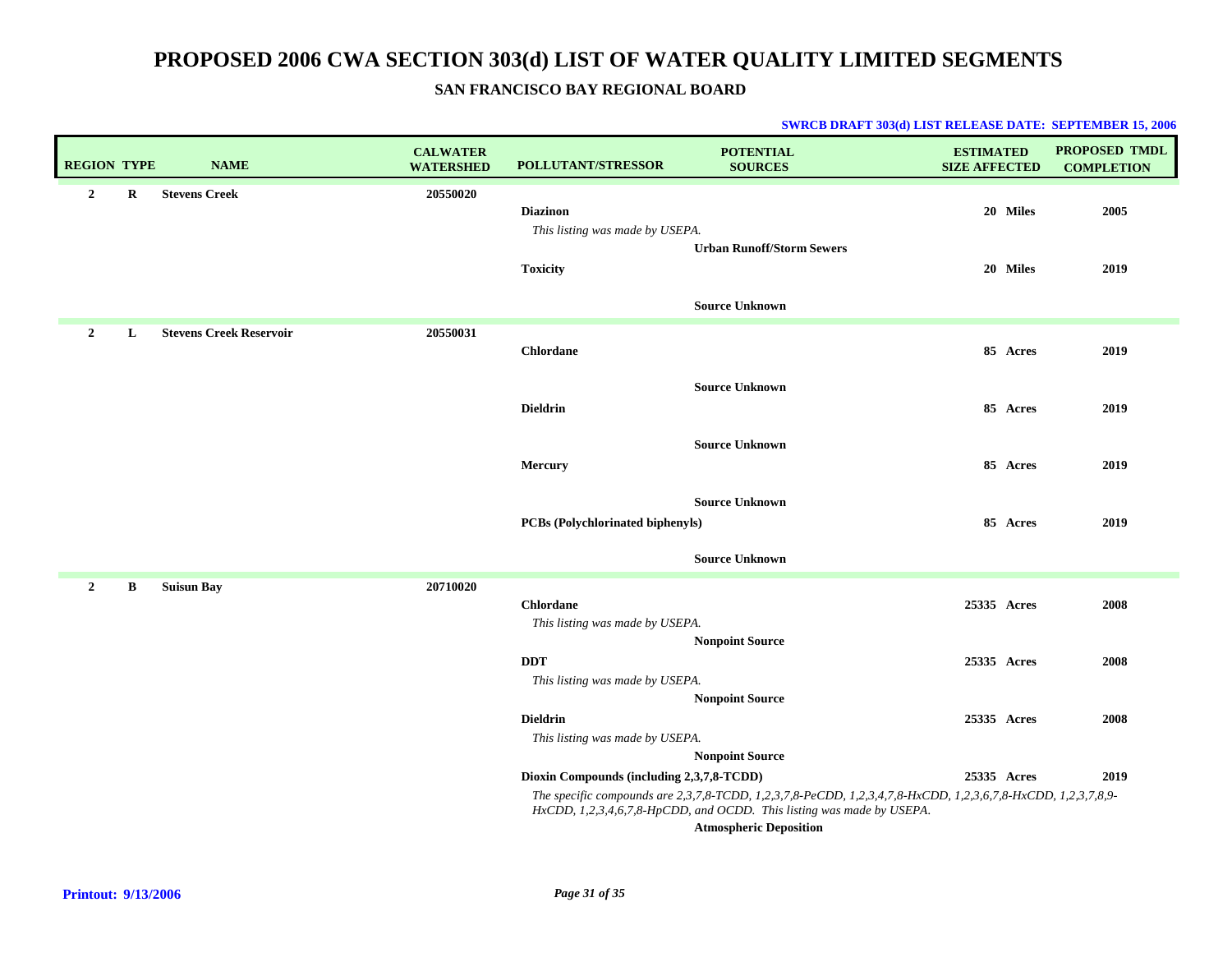**SAN FRANCISCO BAY REGIONAL BOARD**

| <b>REGION TYPE</b> | <b>NAME</b> | <b>CALWATER</b><br><b>WATERSHED</b> | <b>POLLUTANT/STRESSOR</b>                        | <b>POTENTIAL</b><br><b>SOURCES</b>                                                                                                                                                                                                                                                                                                                                                                                                                                                 | <b>ESTIMATED</b><br><b>SIZE AFFECTED</b> | <b>PROPOSED TMDL</b><br><b>COMPLETION</b> |
|--------------------|-------------|-------------------------------------|--------------------------------------------------|------------------------------------------------------------------------------------------------------------------------------------------------------------------------------------------------------------------------------------------------------------------------------------------------------------------------------------------------------------------------------------------------------------------------------------------------------------------------------------|------------------------------------------|-------------------------------------------|
|                    |             |                                     | <b>Exotic Species</b>                            |                                                                                                                                                                                                                                                                                                                                                                                                                                                                                    | 25335 Acres                              | 2019                                      |
|                    |             |                                     |                                                  | Disrupt natural benthos; change pollutant availability in food chain; disrupt food availability to native species.<br><b>Ballast Water</b>                                                                                                                                                                                                                                                                                                                                         |                                          |                                           |
|                    |             |                                     | <b>Furan Compounds</b>                           |                                                                                                                                                                                                                                                                                                                                                                                                                                                                                    | 25335 Acres                              | 2019                                      |
|                    |             |                                     | by USEPA.                                        | The specific compounds are 2,3,7,8-TCDF, 1,2,3,7,8-PeCDF, 2,3,4,7,8-PeCDF, 1,2,3,4,7,8-HxCDF, 1,2,3,6,7,8-HxCDF,<br>1,2,3,7,8,9-HxCDF, 2,3,4,6,7,8-HxCDF, 1,2,3,4,6,7,8-HpCDF, 1,2,3,4,7,8,9-HpCDF, and OCDF. This listing was made                                                                                                                                                                                                                                                |                                          |                                           |
|                    |             |                                     |                                                  | <b>Atmospheric Deposition</b>                                                                                                                                                                                                                                                                                                                                                                                                                                                      |                                          |                                           |
|                    |             |                                     | Mercury                                          |                                                                                                                                                                                                                                                                                                                                                                                                                                                                                    | 25335 Acres                              | 2006                                      |
|                    |             |                                     | moderate to low level inputs from point sources. | Current data indicate fish consumption and wildlife consumption impacted uses. Major source is historic: gold mining<br>sediments and local mercury mining; most significant ongoing source is erosion and drainage from abandoned mines;<br><b>Industrial Point Sources</b>                                                                                                                                                                                                       |                                          |                                           |
|                    |             |                                     |                                                  | <b>Resource Extraction</b>                                                                                                                                                                                                                                                                                                                                                                                                                                                         |                                          |                                           |
|                    |             |                                     |                                                  | <b>Atmospheric Deposition</b>                                                                                                                                                                                                                                                                                                                                                                                                                                                      |                                          |                                           |
|                    |             |                                     |                                                  | <b>Natural Sources</b>                                                                                                                                                                                                                                                                                                                                                                                                                                                             |                                          |                                           |
|                    |             |                                     |                                                  | <b>Nonpoint Source</b>                                                                                                                                                                                                                                                                                                                                                                                                                                                             |                                          |                                           |
|                    |             |                                     | <b>Nickel</b>                                    |                                                                                                                                                                                                                                                                                                                                                                                                                                                                                    | 25335 Acres                              | 2019                                      |
|                    |             |                                     | This listing was made by USEPA.                  |                                                                                                                                                                                                                                                                                                                                                                                                                                                                                    |                                          |                                           |
|                    |             |                                     |                                                  | <b>Source Unknown</b>                                                                                                                                                                                                                                                                                                                                                                                                                                                              |                                          |                                           |
|                    |             |                                     | <b>PCBs</b> (Polychlorinated biphenyls)          |                                                                                                                                                                                                                                                                                                                                                                                                                                                                                    | 25335 Acres                              | 2006                                      |
|                    |             |                                     | concentration data.                              | This listing covers non-dioxin-like PCBs. Interim health advisory for fish; uncertainty regarding water column                                                                                                                                                                                                                                                                                                                                                                     |                                          |                                           |
|                    |             |                                     |                                                  | <b>Unknown point source</b>                                                                                                                                                                                                                                                                                                                                                                                                                                                        |                                          |                                           |
|                    |             |                                     | PCBs (Polychlorinated biphenyls) (dioxin-like)   |                                                                                                                                                                                                                                                                                                                                                                                                                                                                                    | 25335 Acres                              | 2019                                      |
|                    |             |                                     |                                                  | The specific dioxin-like compounds are 3,4,4,5-TCB (81), 3,3,3,3-TCB (77), 3,3,4,4,5-PeCB (126), 3,3,4,4,4,4-HxCB<br>(169), 2,3,3,4,4-PeCB (105), 2,3,4,4,5-PeCB (114), 2,3,4,4,5-PeCB (118), 2,3,4,4,5-PeCB (123), 2,3,3,4,4,5-HxCB (156),<br>2,3,3,4,4,5-HxCB (157), 2,3,4,4,5,5-HxCB (167), 2,3,3,4,4,5,5-HpCB (189). This listing was made by USEPA.                                                                                                                           |                                          |                                           |
|                    |             |                                     |                                                  | <b>Unknown Nonpoint Source</b>                                                                                                                                                                                                                                                                                                                                                                                                                                                     |                                          |                                           |
|                    |             |                                     | Selenium                                         |                                                                                                                                                                                                                                                                                                                                                                                                                                                                                    | 25335 Acres                              | 2019                                      |
|                    |             |                                     |                                                  | Affected use is one branch of the food chain; most sensitive indicator is hatchability in nesting diving birds, significant<br>contributions from oil refineries (control program in place) and agriculture (carried downstream by rivers); exotic<br>species may have made food chain more susceptible to accumulation of selenium; health consumption advisory in effect<br>for scaup and scoter (diving ducks); low TMDL priority because Individual Control Strategy in place. |                                          |                                           |
|                    |             |                                     |                                                  | <b>Industrial Point Sources</b>                                                                                                                                                                                                                                                                                                                                                                                                                                                    |                                          |                                           |
|                    |             |                                     |                                                  | <b>Natural Sources</b>                                                                                                                                                                                                                                                                                                                                                                                                                                                             |                                          |                                           |
|                    |             |                                     |                                                  | <b>Exotic Species</b>                                                                                                                                                                                                                                                                                                                                                                                                                                                              |                                          |                                           |
|                    |             |                                     |                                                  |                                                                                                                                                                                                                                                                                                                                                                                                                                                                                    |                                          |                                           |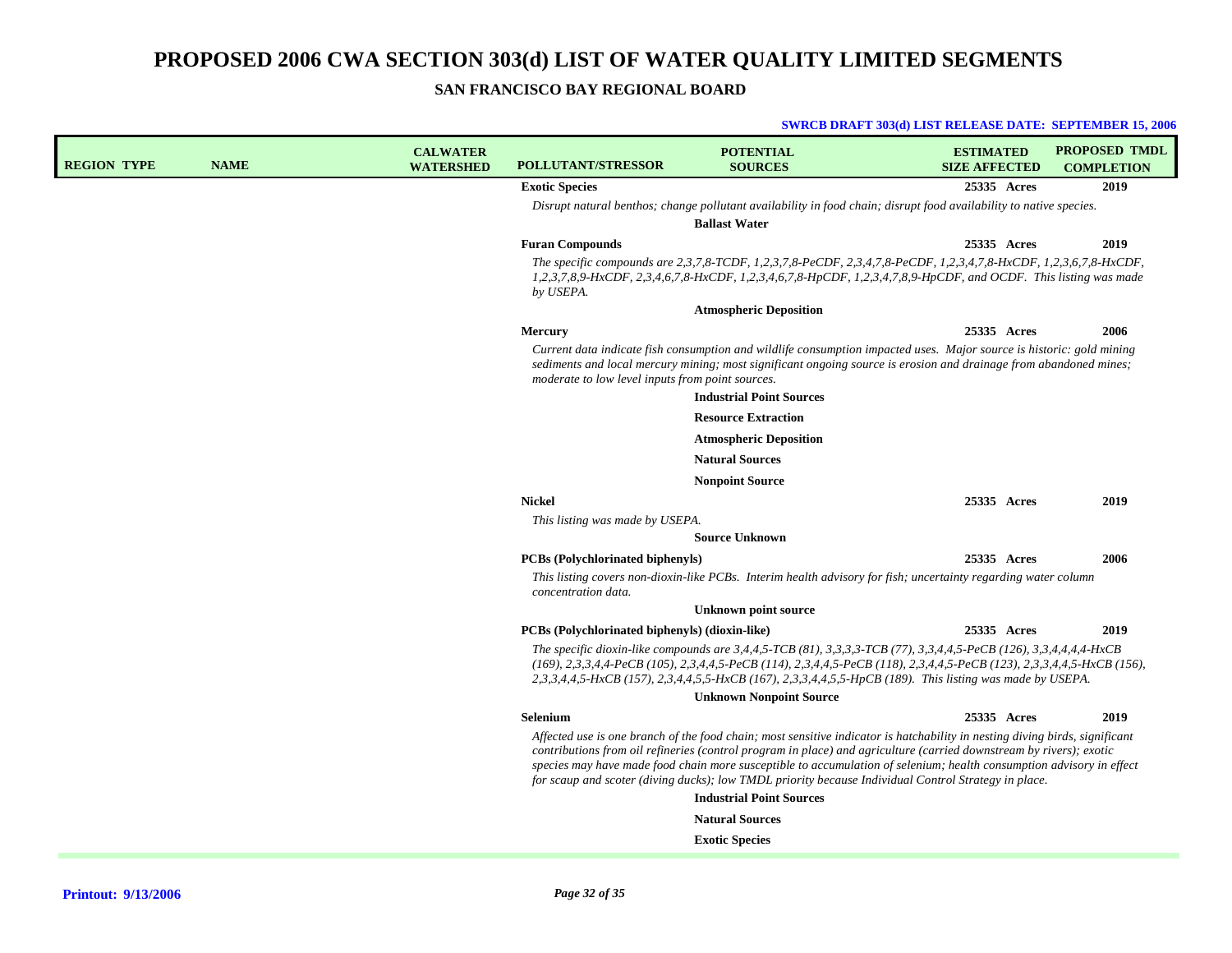### **SAN FRANCISCO BAY REGIONAL BOARD**

| <b>REGION TYPE</b> |   | <b>NAME</b>                  | <b>CALWATER</b><br><b>WATERSHED</b> | <b>POLLUTANT/STRESSOR</b>                      | <b>POTENTIAL</b><br><b>SOURCES</b>                                                                                                                                                                                                            | <b>ESTIMATED</b><br><b>SIZE AFFECTED</b> |            | <b>PROPOSED TMDL</b><br><b>COMPLETION</b> |
|--------------------|---|------------------------------|-------------------------------------|------------------------------------------------|-----------------------------------------------------------------------------------------------------------------------------------------------------------------------------------------------------------------------------------------------|------------------------------------------|------------|-------------------------------------------|
| $\mathbf{2}$       | T | <b>Suisun Marsh Wetlands</b> | 20723000                            |                                                |                                                                                                                                                                                                                                               |                                          |            |                                           |
|                    |   |                              |                                     | <b>Metals</b>                                  |                                                                                                                                                                                                                                               | 66339 Acres                              |            | 2019                                      |
|                    |   |                              |                                     | Additional monitoring and assessment needed.   |                                                                                                                                                                                                                                               |                                          |            |                                           |
|                    |   |                              |                                     |                                                | <b>Agriculture</b>                                                                                                                                                                                                                            |                                          |            |                                           |
|                    |   |                              |                                     |                                                | <b>Urban Runoff/Storm Sewers</b>                                                                                                                                                                                                              |                                          |            |                                           |
|                    |   |                              |                                     |                                                | <b>Flow Regulation/Modification</b>                                                                                                                                                                                                           |                                          |            |                                           |
|                    |   |                              |                                     | <b>Nutrients</b>                               |                                                                                                                                                                                                                                               | 66339 Acres                              |            | 2019                                      |
|                    |   |                              |                                     | Additional monitoring and assessment needed.   |                                                                                                                                                                                                                                               |                                          |            |                                           |
|                    |   |                              |                                     |                                                | Agriculture                                                                                                                                                                                                                                   |                                          |            |                                           |
|                    |   |                              |                                     |                                                | <b>Urban Runoff/Storm Sewers</b>                                                                                                                                                                                                              |                                          |            |                                           |
|                    |   |                              |                                     |                                                | <b>Flow Regulation/Modification</b>                                                                                                                                                                                                           |                                          |            |                                           |
|                    |   |                              |                                     | <b>Organic Enrichment/Low Dissolved Oxygen</b> |                                                                                                                                                                                                                                               | <b>66339 Acres</b>                       |            | 2019                                      |
|                    |   |                              |                                     | Additional monitoring and assessment needed.   | Agriculture                                                                                                                                                                                                                                   |                                          |            |                                           |
|                    |   |                              |                                     |                                                | <b>Urban Runoff/Storm Sewers</b>                                                                                                                                                                                                              |                                          |            |                                           |
|                    |   |                              |                                     |                                                |                                                                                                                                                                                                                                               |                                          |            |                                           |
|                    |   |                              |                                     |                                                | <b>Flow Regulation/Modification</b>                                                                                                                                                                                                           |                                          |            |                                           |
|                    |   |                              |                                     | Salinity/TDS/Chlorides                         |                                                                                                                                                                                                                                               | 66339 Acres                              |            | 2019                                      |
|                    |   |                              |                                     | Additional monitoring and assessment needed.   | Agriculture                                                                                                                                                                                                                                   |                                          |            |                                           |
|                    |   |                              |                                     |                                                | <b>Urban Runoff/Storm Sewers</b>                                                                                                                                                                                                              |                                          |            |                                           |
|                    |   |                              |                                     |                                                |                                                                                                                                                                                                                                               |                                          |            |                                           |
|                    |   |                              |                                     |                                                | <b>Flow Regulation/Modification</b>                                                                                                                                                                                                           |                                          |            |                                           |
| $\mathbf{2}$       | E | <b>Suisun Slough</b>         | 20723000                            |                                                |                                                                                                                                                                                                                                               |                                          |            |                                           |
|                    |   |                              |                                     | <b>Diazinon</b>                                |                                                                                                                                                                                                                                               |                                          | 1124 Acres | 2005                                      |
|                    |   |                              |                                     | This listing was made by USEPA.                | <b>Urban Runoff/Storm Sewers</b>                                                                                                                                                                                                              |                                          |            |                                           |
|                    |   |                              |                                     |                                                |                                                                                                                                                                                                                                               |                                          |            |                                           |
| $\overline{2}$     | В | <b>Tomales Bay</b>           | 20114033                            |                                                |                                                                                                                                                                                                                                               |                                          |            |                                           |
|                    |   |                              |                                     | <b>Mercury</b>                                 |                                                                                                                                                                                                                                               |                                          | 8545 Acres | 2010                                      |
|                    |   |                              |                                     |                                                | Current data indicate fish consumption and wildlife consumption impacted uses: health consumption advisory in effect<br>for multiple fish species including striped bass and shark. Major source is historic: gold mining sediments and local |                                          |            |                                           |
|                    |   |                              |                                     |                                                | mercury mining; most significant ongoing source is erosion and drainage from abandoned mines; moderate to low level                                                                                                                           |                                          |            |                                           |
|                    |   |                              |                                     | inputs from point sources.                     |                                                                                                                                                                                                                                               |                                          |            |                                           |
|                    |   |                              |                                     |                                                | <b>Mine Tailings</b>                                                                                                                                                                                                                          |                                          |            |                                           |
|                    |   |                              |                                     | <b>Nutrients</b>                               |                                                                                                                                                                                                                                               |                                          | 8545 Acres | 2019                                      |
|                    |   |                              |                                     |                                                | TMDL will be developed as part of ongoing watershed management effort. Tributary streams, Lagunitas Creek and<br>Walker Creek, must be managed first. Additional monitoring and assessment needed.                                            |                                          |            |                                           |
|                    |   |                              |                                     |                                                | <b>Agriculture</b>                                                                                                                                                                                                                            |                                          |            |                                           |
|                    |   |                              |                                     |                                                |                                                                                                                                                                                                                                               |                                          |            |                                           |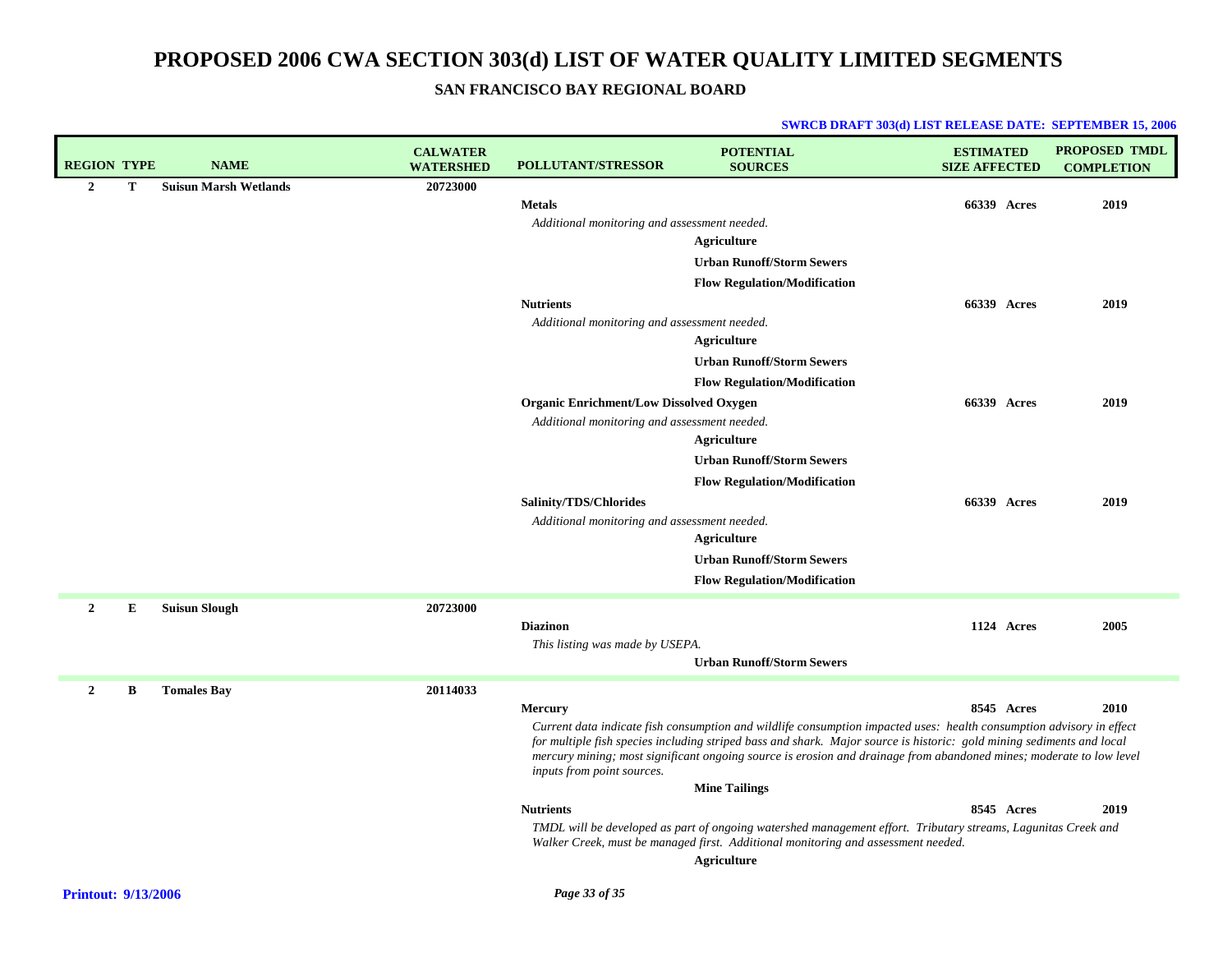### **SAN FRANCISCO BAY REGIONAL BOARD**

| <b>REGION TYPE</b>         | <b>NAME</b>          | <b>CALWATER</b><br><b>WATERSHED</b> | <b>POLLUTANT/STRESSOR</b>         | <b>POTENTIAL</b><br><b>SOURCES</b>                                                                                                                                                                                       | <b>ESTIMATED</b><br><b>SIZE AFFECTED</b> | <b>PROPOSED TMDL</b><br><b>COMPLETION</b> |
|----------------------------|----------------------|-------------------------------------|-----------------------------------|--------------------------------------------------------------------------------------------------------------------------------------------------------------------------------------------------------------------------|------------------------------------------|-------------------------------------------|
|                            |                      |                                     | <b>Sedimentation/Siltation</b>    |                                                                                                                                                                                                                          | 8545 Acres                               | 2008                                      |
|                            |                      |                                     |                                   | TMDL will be developed as part of ongoing watershed management effort. Tributary streams, Lagunitas Creek and<br>Walker Creek, must be managed first. Additional monitoring and assessment needed.<br><b>Agriculture</b> |                                          |                                           |
|                            |                      |                                     |                                   | <b>Upstream Impoundment</b>                                                                                                                                                                                              |                                          |                                           |
| $\overline{2}$<br>R        | <b>Walker Creek</b>  | 20112013                            |                                   |                                                                                                                                                                                                                          |                                          |                                           |
|                            |                      |                                     | <b>Mercury</b>                    |                                                                                                                                                                                                                          | 16 Miles                                 | 2006                                      |
|                            |                      |                                     | monitoring and assessment needed. | Tributary to Tomales Bay. TMDLs will be developed as part of evolving watershed management effort. Additional                                                                                                            |                                          |                                           |
|                            |                      |                                     |                                   | <b>Surface Mining</b>                                                                                                                                                                                                    |                                          |                                           |
|                            |                      |                                     |                                   | <b>Mine Tailings</b>                                                                                                                                                                                                     |                                          |                                           |
|                            |                      |                                     | <b>Nutrients</b>                  |                                                                                                                                                                                                                          | 16 Miles                                 | 2019                                      |
|                            |                      |                                     | monitoring and assessment needed. | Tributary to Tomales Bay. TMDLs will be developed as part of evolving watershed management effort. Additional                                                                                                            |                                          |                                           |
|                            |                      |                                     |                                   | <b>Agriculture</b>                                                                                                                                                                                                       |                                          |                                           |
|                            |                      |                                     | <b>Sedimentation/Siltation</b>    |                                                                                                                                                                                                                          | 16 Miles                                 | 2009                                      |
|                            |                      |                                     | monitoring and assessment needed. | Tributary to Tomales Bay. TMDLs will be developed as part of evolving watershed management effort. Additional                                                                                                            |                                          |                                           |
|                            |                      |                                     |                                   | <b>Agriculture</b>                                                                                                                                                                                                       |                                          |                                           |
| $\mathbf{2}$<br>$\bf{R}$   | <b>Walnut Creek</b>  | 20731040                            |                                   |                                                                                                                                                                                                                          |                                          |                                           |
|                            |                      |                                     | <b>Diazinon</b>                   |                                                                                                                                                                                                                          | 9 Miles                                  | 2005                                      |
|                            |                      |                                     | This listing was made by USEPA.   |                                                                                                                                                                                                                          |                                          |                                           |
|                            |                      |                                     |                                   | <b>Urban Runoff/Storm Sewers</b>                                                                                                                                                                                         |                                          |                                           |
| $\overline{2}$<br>$\bf{R}$ | <b>Wildcat Creek</b> | 20660013                            |                                   |                                                                                                                                                                                                                          |                                          |                                           |
|                            |                      |                                     | <b>Diazinon</b>                   |                                                                                                                                                                                                                          | 12 Miles                                 | 2005                                      |
|                            |                      |                                     | This listing was made by USEPA.   |                                                                                                                                                                                                                          |                                          |                                           |
|                            |                      |                                     |                                   | <b>Urban Runoff/Storm Sewers</b>                                                                                                                                                                                         |                                          |                                           |